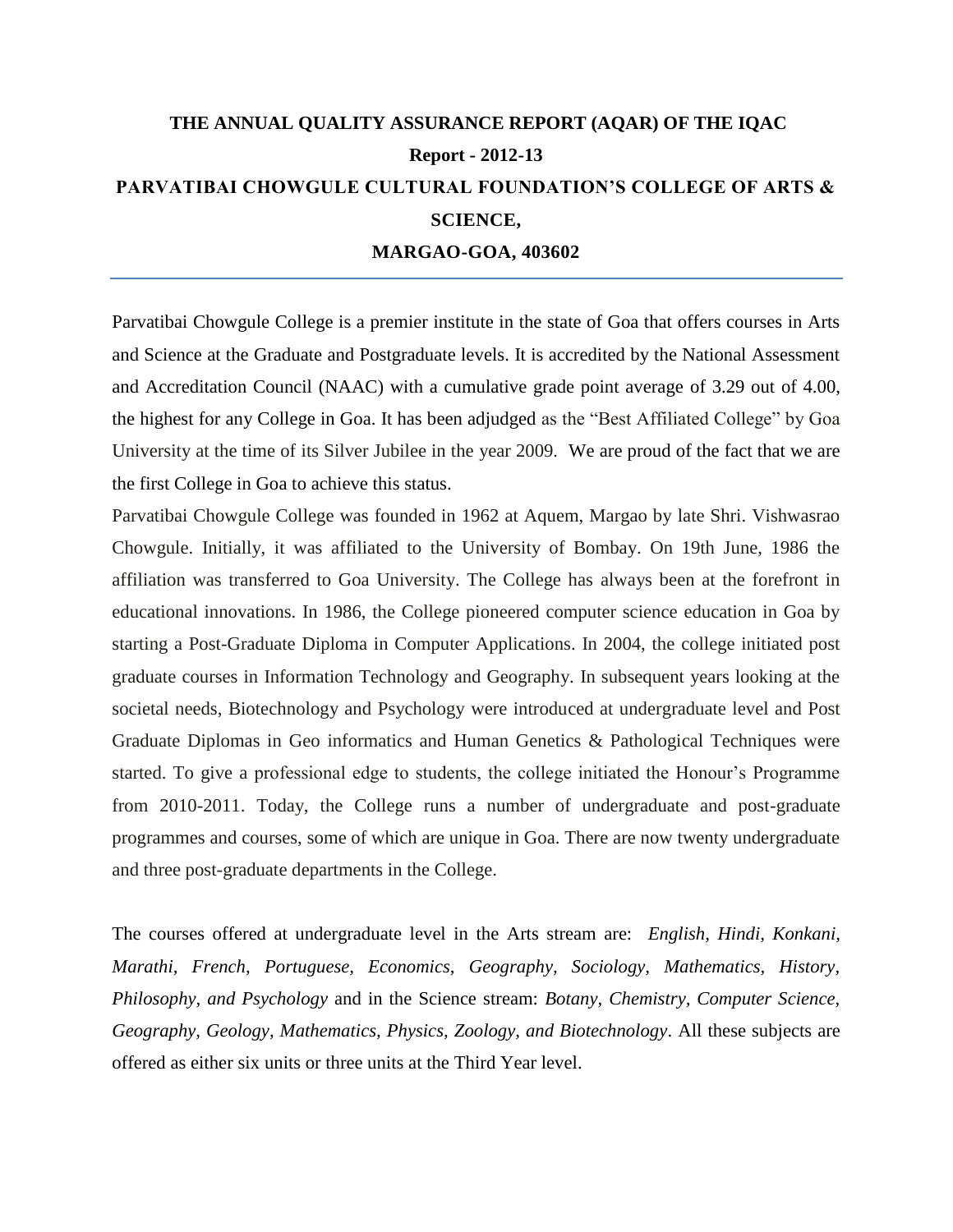The Chowgule Education Society has initiated massive infrastructural development at the College, as a result of which state-of-the-art infrastructure is available for curricular, cocurricular, extra-curricular activities and sports.

Infrastructure added over last five years include: science laboratory block, multimedia-equipped auditoriums, classrooms, conference room, Wi-Fi network enabled campus, computer labs, webbased virtual infrastructure for teaching-learning (C-LAAP, C-mail, online library), computerized library, well equipped faculty offices, FIFA accredited football ground with field turf, multipurpose ground, gymnasium and fitness center, sports medicine and physiotherapy center, open-air seating arrangements, new canteen, well maintained rest-rooms, spacious welllaid four-wheeler and two-wheeler parking grounds and new administrative offices. The entire campus and the administrative buildings have been re-engineered. Many of the science departments have research laboratories to carry out extensive and specialized research. Further, Student Support Services, Tiger's Sports School, centralized the College has ventured to provide various support services aimed at providing motivation for the students to excel. These support services include the office of Information Technology, printing facilities and in house stores.

To give international exposure, the College has a Cultural Exchange Programme with various institutes in Sweden. It also invites foreign faculty on the campus. The College has signed Memorandum of Understanding with national and international organisations to collaborate for academic and research enhancement. There is persistent effort by the College to bring significant changes in higher education.

#### **Section A:**

Plan of action chalked out by the IQAC in the beginning of the year towards quality enhancement.

The IQAC streamlined the following objectives for the academic year 2012-13.

- a. Initiate the process of autonomy.
- b. Adopt new teaching methodologies.
- c. Greater thrust on research and motivate teachers to undertake research projects.
- d. Develop linkages with various institutes , National and International for academic and Outreach Programmes.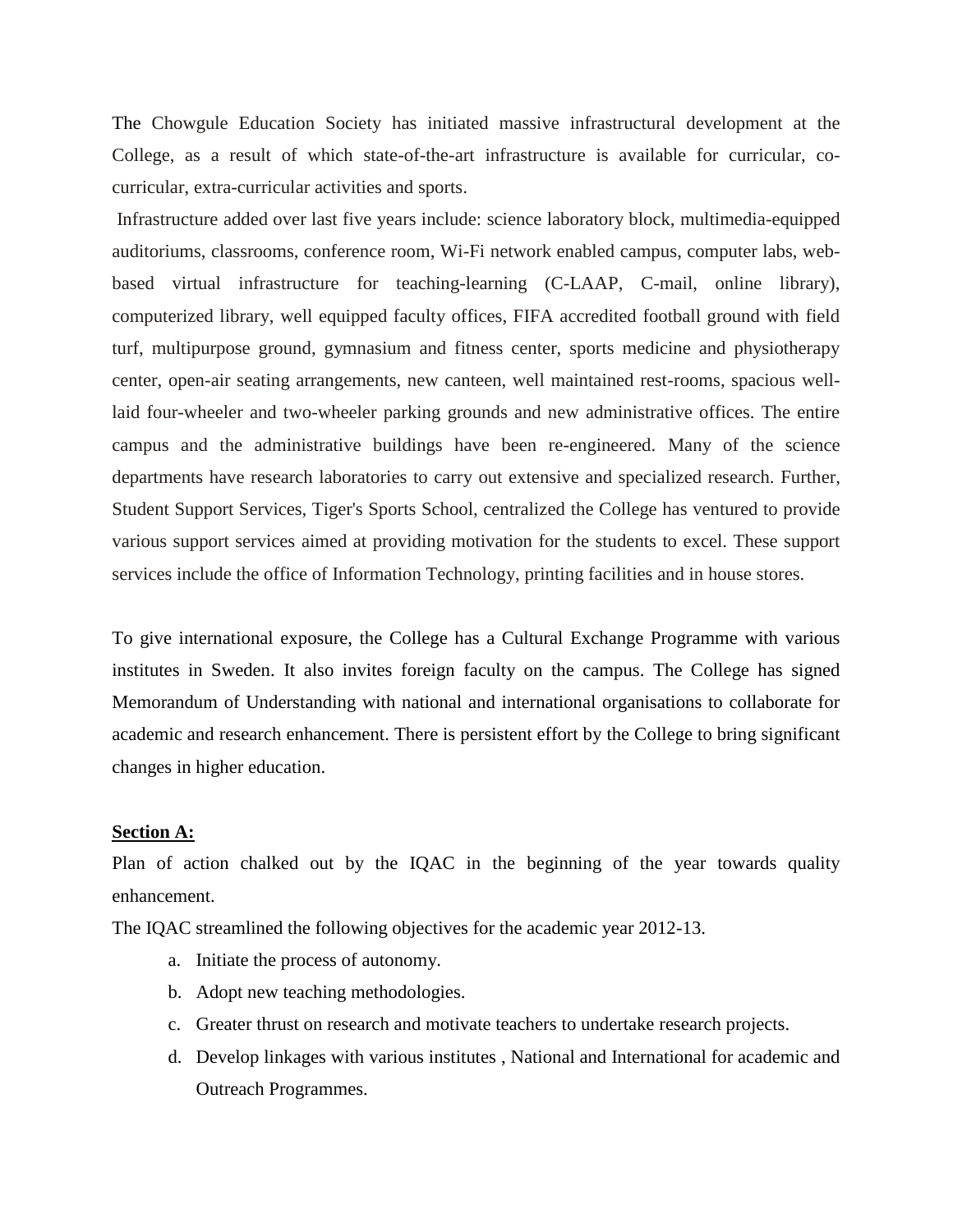e. Standardise sport practices and formulate policies.

#### **Section B:**

#### **1. Activities reflecting the goals and objectives of the institution:**

As the College celebrates its "Golden Jubilee" it aims and aspirations for academic excellence has been alleviated and focused onwards autonomy, initially new academic courses, promote research culture and provide opportunity to students for overall development. During the academic year 2012-13 series of acitivities were organized. Celebrations of the Golden Jubilee Year of the College started with the inaugural function held on  $11<sup>th</sup>$  July, 2012. The Chief Guest for the function was Grand Master Vishwanathan Anand, World Chess Champion. Founders Day was celebrated on  $25<sup>th</sup>$  August, 2012 in the College Quad. The Chief Guest for the function was Geet Sethi, nine times World Billiards Champion and co-founder of the Olympics Gold Quest. As a part of the Golden Jubilee Celebrations, the College organized an 'Alumini Reunion-2012' on  $15<sup>th</sup>$  and  $16<sup>th</sup>$  December, 2012.

The Department of Zoology organized a lecture series for the faculty and students from  $10<sup>th</sup>$ to 21<sup>st</sup> December, 2012. The resource person for the series was Prof. Bruce Magun, Oregon Health and Science University, Portland, USA. The lectures were on Geonomics, Proteomics and Cancer Research.

The performance of our College in the examinations conducted by the Goa Board and Goa University was excellent. The College achieved 100% results in T. Y.B.A. and 96.80% in T. Y. Bsc examinations conducted by Goa University. The results of Postgraduate courses were also good , we achieved 70% results for PGDCA,MA-77%,Msc IT-94.73%,and PGDGIS-100% result.

In co-curricular activities, our college won  $2<sup>nd</sup>$  place among 8 Colleges at Goa Fest 2013,College has also won Ist place in the All Goa Intercollegiate Elocution Competition and Runners-up at Inter Collegiate event 'Roots-Goa's Cultural and Heritage Fest'and many more. In sports, many students represented state and national level competitions and won many medals.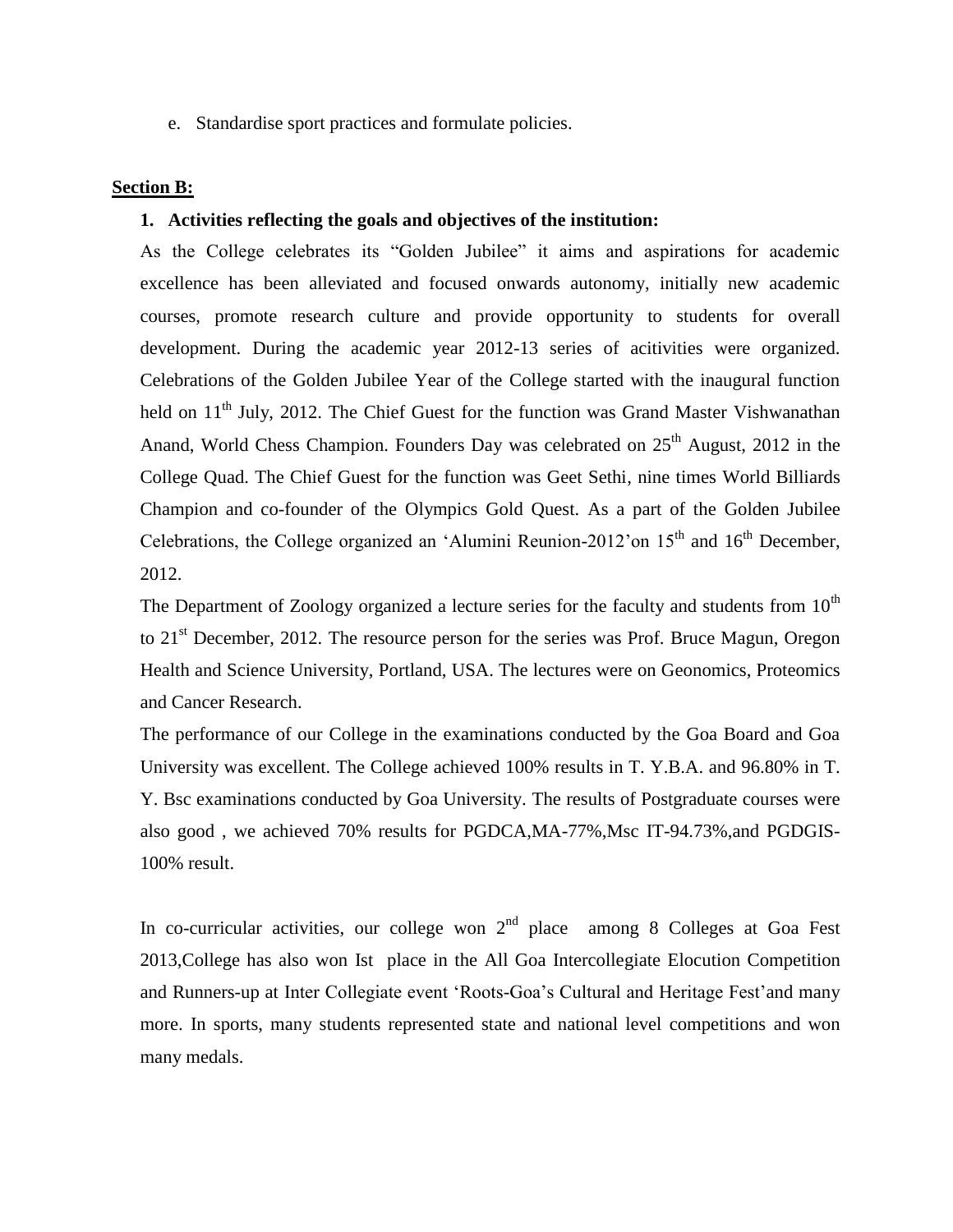As the College completed glorious fifty years, there were noteworthy achievements of the students and faculty in various fields of academics, sports and other activities.

# **2. Research project publications and papers presented during the year. (ref. Annexure I)**

# **3. New academic programmes initiated**

# **a) Honours Programme:**

Honour"s Programme was initiated by the College in 2010 to enhance the academic and professional edge of the students. The same has been carried over to semester V and VI (third year progression).

The following Honour's Programmes are offered by the departments.

- Chemical Analysis and Quality Management
- Banking & Finance and Economic Journalism
- Advanced Botany
- Wildlife Conservation and Management
- Honours programme in Psychology
- Honours programme in Geology  $\bullet$
- Research Methodology in Social Science  $\bullet$
- $\bullet$ Mass Media and literary studies
- Honours Programme in Computer Science  $\bullet$
- Functional Hindi  $\bullet$
- $\bullet$ Honours in Geomatics
- $\bullet$ Honours in Tourism Management
- Writing Skills for Mass Media
- Honours Programme in Konkani
- Honours Programme of Writing Centre.
- Honours Programme of Counselling Centre.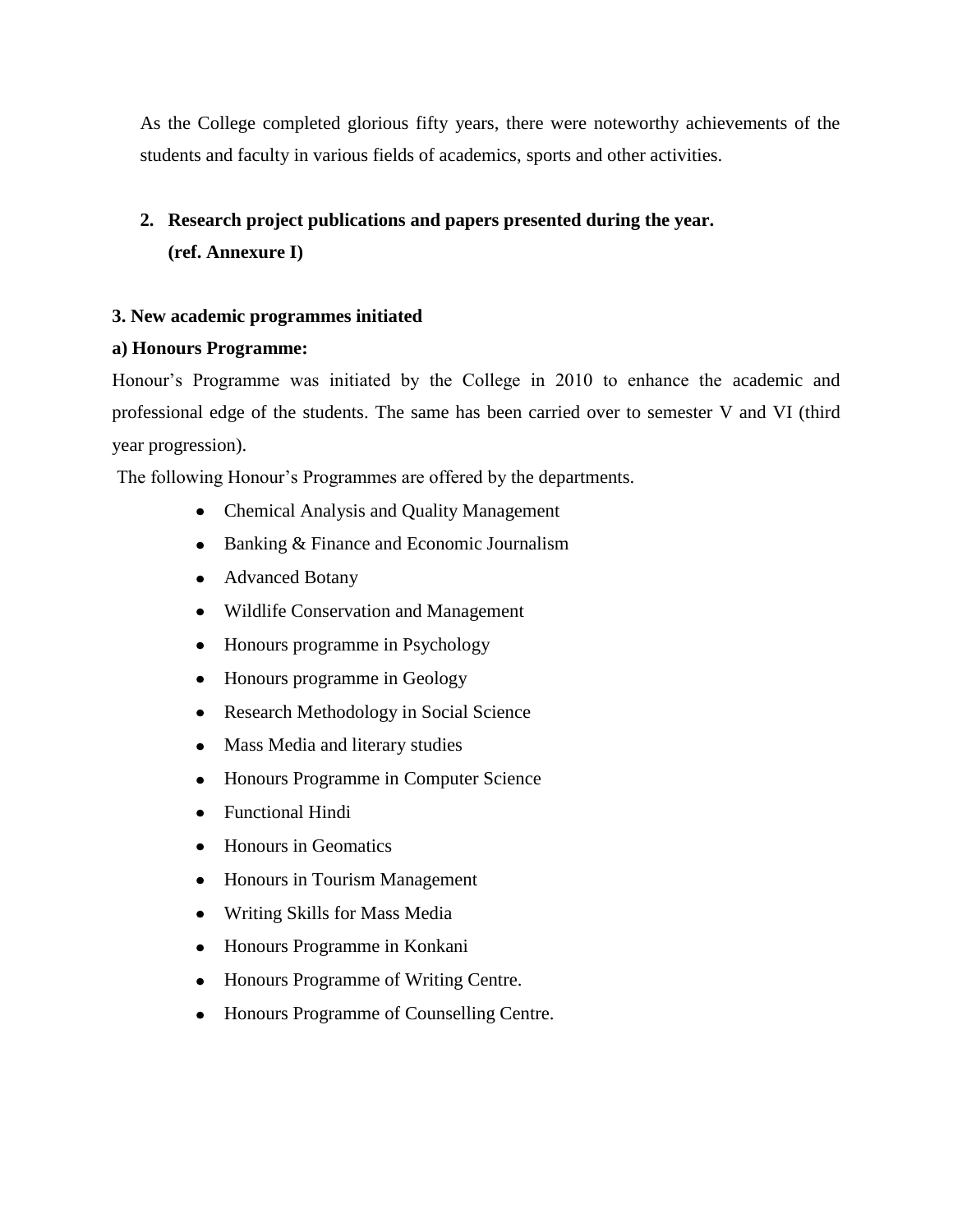### **b) Edusat Programme**:

Department of Geography conducted the EDUSAT based 9th IIRS Outreach Programme on "Basics of Remote Sensing, Geographic Information System and Global Positioning System" from 23rd July to October 2012,organized by Indian Institute of Remote Sensing, Dehradun. Six students from M.A. Geography and TYBSc Geography registered for the course. The course was coordinated by Mr. Vishal Malave.

# **4. Innovations in curricular design and transaction:**

The faculty of the departments offering honours programme were involved in formulation of syllabus and curriculum. This curriculum was designed by the faculty with consultation of industry professionals and faculty members of other education institutions.

**4. Inter-disciplinary programmes started:** The Honours Programme is inter-disciplinary in nature. Any student of any class and stream can opt for this programme. There is vertical as well as horizontal mobility.

# **5. Examination Reforms implemented:**

The present semester based University examination system has two components

- (a) ISA (Intra-Semester Assessment)
- (b) SEE (Semester End Examination)
- Accordingly, the College has designated a Convener of examinations and two examination committees for effective management of ISA  $\&$  SEE. Both the committees carry out the duties allotted, which include the collection of question papers, preparation of examination schedules, conducting of examinations, collection of assessed answer sheets and preparation of results. This ensures smooth functioning of examination without burdening a certain section of teachers. Secondly, all the teachers submit typed question papers which has minimized manual error and enhanced proof reading of the question papers.
- Though the University has allowed flexibility in the conduct of ISA's, the College has adopted a uniform pattern for effective functioning of the same. The College conducts two ISA"s in two different formats. The first is a written examination conducted as per a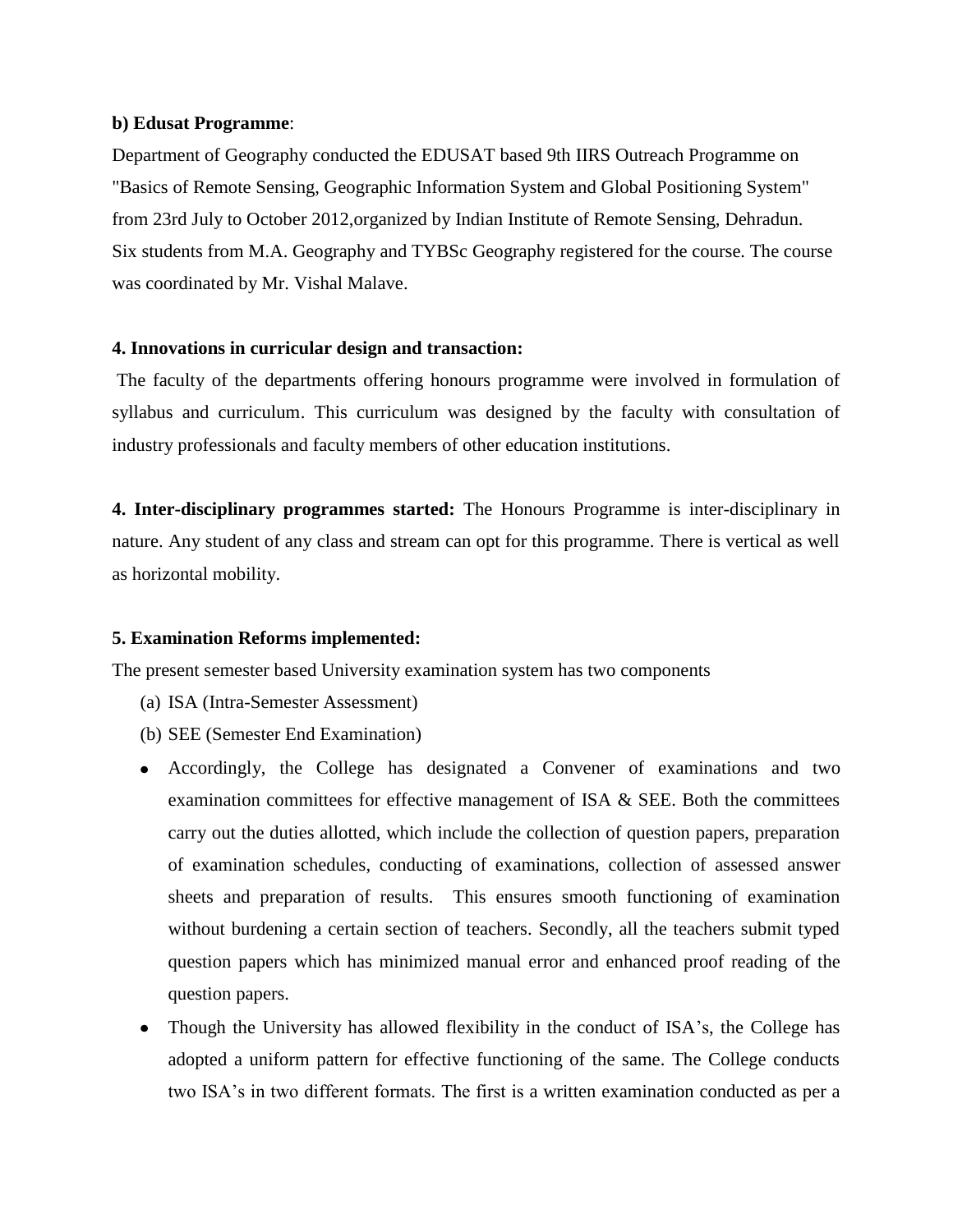certain schedule intimated in advance to the students. Secondly, the written assignment follows with a prescribed format of writing.

- The mode of assessment have also changed since the College has adopted new methods of teaching and learning like problem based learning, assignments submission using 'Blooms Taxonomy', presentations and Quiz.
- Display boards of the schedule of the examination and marks allocations for each of the examinations are put at various locations on the campus with the objective of encouraging students to appear for examinations as per schedule.
- Further, at the time of admission, a student"s handbook is given which displays the schedule of the examination and marks allocation too. This is essential to ensure students appear for both the ISA"s as it is a prerequisite of being eligible for SEE"s (Semester End Examinations). Further during the induction programme for the First Year students, a session on examination pattern is conducted.
- Lastly, to have zero error result, the Examination Committee scrutinises individual entries of each paper before the final feeding of the result.

# **6. Candidates qualified: NET/SET/GATE etc:**

The following are the faculty members cleared NET/SET/GATE etc.

- a. Mr. Andrew Barreto from Department of English cleared National Eligibility Test.
- b. Mrs Sarika Advilkar from Department of Marathi passed National Eligibility Test.
- c. Ms. Judith Noronha from Department of Biotechnology cleared CSIR-NET Exam, 2012.

# **7. Initiative towards Faculty Development Programme:**

This Program is an ongoing process and College aspires to enhance qualities of teachers in teaching, learning and research. The following faculty development programmes were conducted for the staff.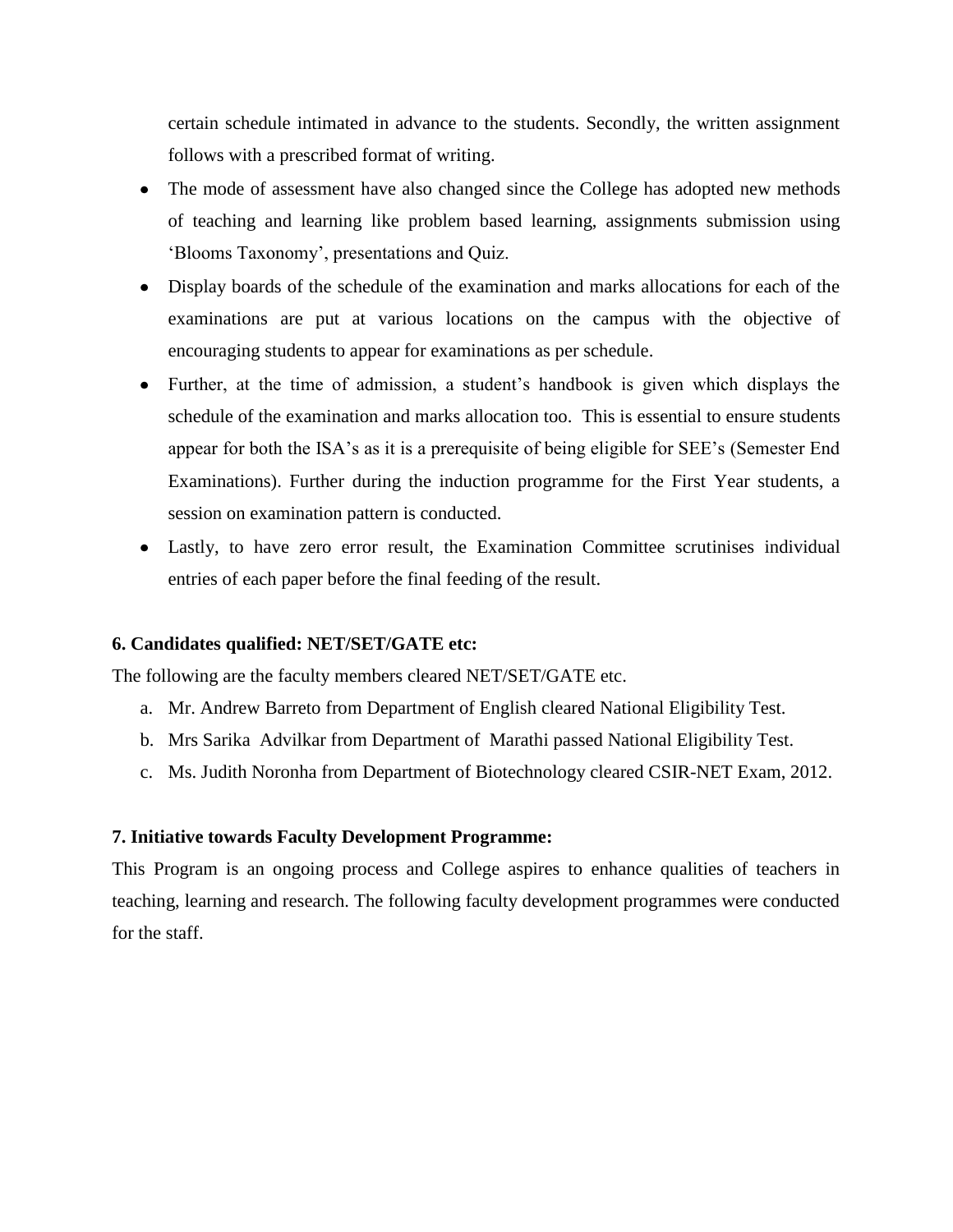# **Faculty Development Programmes-09**

| Sr.No            | Dates                                          | Programmes                                                  |  |
|------------------|------------------------------------------------|-------------------------------------------------------------|--|
| 1.               | $10^{th}$ & $30^{th}$ May, 2012.               | Summer<br>Training<br>Programme<br>in<br>"Geospatial        |  |
|                  |                                                | Technologies and its Applications" sponsored by DST,        |  |
|                  |                                                | Ministry of Science and Technology, Government of           |  |
|                  |                                                | India.                                                      |  |
| 2.               | $17th$ July, 2012                              | Dr. M. Shivalli conducted a session on E-Resources of       |  |
|                  |                                                | the library for the faculty.                                |  |
| 3.               | $5th$ October, 2012                            | The Department of Biotechnology organized a guest           |  |
|                  |                                                | lecture by eminent scientist, Dr. S. Shivaji, Sr.           |  |
|                  |                                                | Scientist, Center for Cell and Molecular Biology,           |  |
|                  |                                                | Hyderabad on 'Cold loving bacteria from Antarctica          |  |
|                  |                                                | and Arctic: occurrence, survival and usefulness'            |  |
|                  |                                                | Teachers and students from various colleges from Goa        |  |
|                  |                                                | attended the programme.                                     |  |
| $\overline{4}$ . | $20th$ October, 2012                           | Training workshop on "Usage of mind-mapping                 |  |
|                  |                                                | software" was conducted by the Geography Department         |  |
|                  |                                                | in Photogrammetric Lab.                                     |  |
| 5.               | $1st$ December, 2012                           | The Department of Computer Science organized a state        |  |
|                  |                                                | level seminar on "Strategies in Software Release" The       |  |
|                  |                                                | resource person was Mr. Praveen Ranjan Srivastava,          |  |
|                  |                                                | Department of Computer<br>Science<br><b>BITS</b><br>Pilani, |  |
|                  |                                                | Rajasthan.                                                  |  |
| 6.               | $10^{\text{th}}$ to $21^{\text{st}}$ December, | The Department of Zoology organized a lecture series        |  |
|                  | 2012.                                          | for the faculty and students. The resource person was       |  |
|                  |                                                | Prof. Bruce Magun from Oregon Health and Science            |  |
|                  |                                                | University, Portland, USA. The lectures were on             |  |
|                  |                                                | Genomics, Proteomics and Cancer Research.                   |  |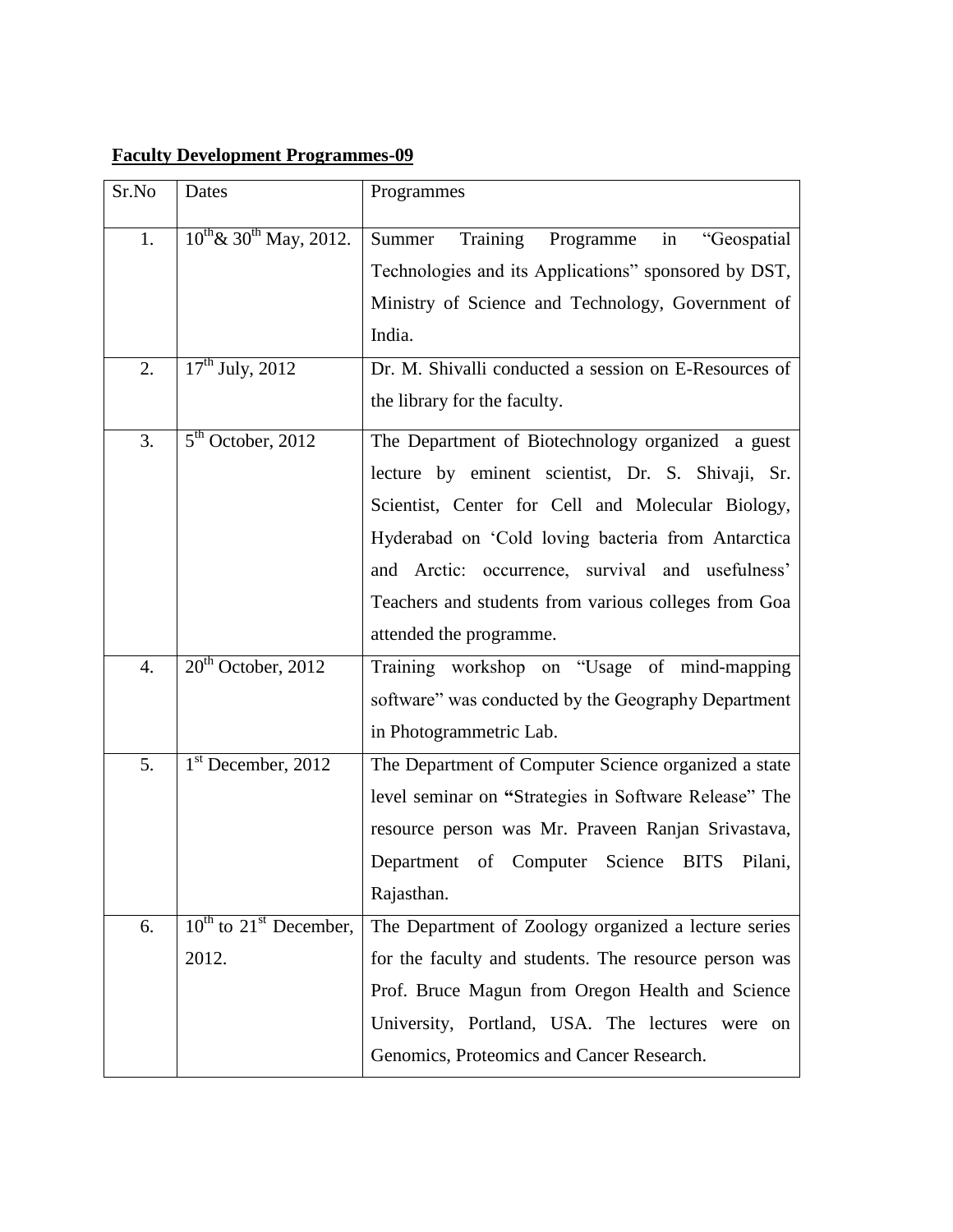| 7. | $4^{\text{th}}$ & $5^{\text{th}}$<br>January, | "The Department of Biotechnology organized a DST-      |  |
|----|-----------------------------------------------|--------------------------------------------------------|--|
|    | 2013                                          | sponsored two day state level workshop<br>on           |  |
|    |                                               | 'Applications of Bioinformatics' for teachers and      |  |
|    |                                               | students of Goa working in the field of life sciences. |  |
| 8. | On 8 <sup>th</sup> January, 2013              | The Department of Physics organized a subject based    |  |
|    |                                               | talk on "Physics of Mandovi and Zuari Estuaries" by    |  |
|    |                                               | Dr. S.R. Shetye, Vice-Chancellor of Goa University.    |  |
|    |                                               | This talk was largely attended by students of Physics  |  |
|    |                                               | from our College, faculty members of various           |  |
|    |                                               | departments and neighboring colleges.                  |  |
| 9. | $28th$ August, 2012                           | Writing Centre organized a state-level seminar for     |  |
|    |                                               | teachers entitled: "Challenges & Solutions: Helping    |  |
|    |                                               | ESL Learners". The key note speaker was Dr. Dee        |  |
|    |                                               | Broughton, senior visiting Fellow from the University  |  |
|    |                                               | of Idaho, USA.                                         |  |

# **Here is a list of individual faculty members who attended various courses, exchange programmes , seminars, workshops etc ( refer Annexure I)**

- 1. Ms. Monica Patil and Mr. Vernal Sequeira attended a three-day Teacher Support Programme conducted by the British Council in Pune in the month of June, 2012.
- 2. Statistician Kailas Gokhale attended workshop on "Research Methodology" and "Use of SPSS package for Data Analysis in Social Sciences' from  $30<sup>th</sup>$  July to  $1<sup>st</sup>$  August, 2012, organized by the Department of Psychology, Carmel College, Margao.
- 3. Miss Lizella Cota and Miss Jolene Fernandes along with Mr. Varad Sabnis of history department attended a National Seminar on *"*Golden Goa: Its Culture through the Ages" on  $10^{th}$  August, 2012 organised by Carmel College.
- 4. Mrs. Sarita Naik Tari and Mr. Varad Sabnis attended a Seminar on "Goa"s Heritage" organised by Dhempe College of Arts and Science in association with the Directorate of Art and Culture, Govt of Goa on  $27^{\text{th}}$  -18<sup>th</sup> August, 2012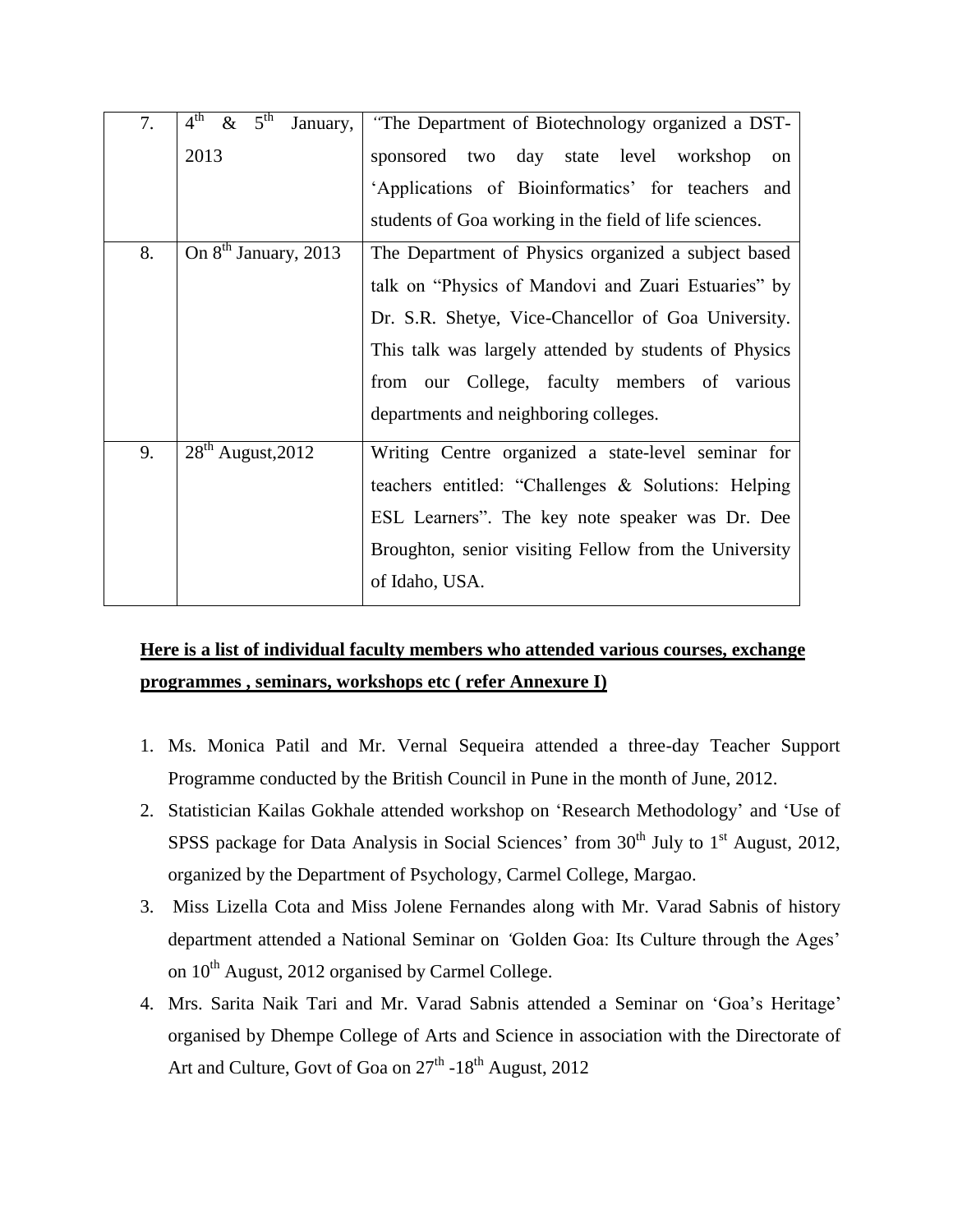- 5. Mr. Varad Sabnis presented a paper on *"*Dhangar Community of Goa: A Case study of Spatial Relationship" at National seminar on "Changing Geographies of Natural and Cultural Landscape" held at Parvatibai Chowgule College in October, 2012.
- 6. Prof. N.G.Rivonkar participated in two days National Conference on "New horizons in Chemistry for the benefit of human race" on  $22<sup>nd</sup>$  &  $23<sup>rd</sup>$  October, 2012, in collaboration with Mumbai University, organized by the Department of Chemistry, Thakur College of Science & Commerce, Kandivali – Mumbai.
- 7. On 23rd October, 2012, Shri. R.V.Patil attended a workshop organised by Department of Philosophy, Goa University to revise and restructure T.Y.B.A. (Sem V & VI) syllabus.
- 8. Dr. A. V. Veeresh & Ms. Amisha Shirodker Pednekar attended a one day State Level Seminar sponsored by UGC on "Bioinformatics and its Applications" on 29<sup>th</sup> November, 2012 ,organized by the Department of Botany, St. Xavier"s College of Arts, Science & Commerce, Mapusa.

#### **8. Total number of seminars/workshops/conferences conducted during the academic year:**

(a) **Seminars/conferences:** During the academic year 2012-13 various seminars and workshops conducted are given below:

# **International-01**

a. Department of Geography organized two-day interdisciplinary International Conference on "Human Migration in South Asia: Patterns, Development and Challenges" sponsored by ICSSR, on 22nd & 23rd February, 2013. Dr. Wilfred Menezes Mesquita, Commissioner for NRI Affairs, Government of Goa, was the Chief Guest for the inaugural event.

#### **National-02**

a. Department of Geography" organized a two-day National Conference on "Changing Geographies: The Dynamics of Natural and Cultural Landscapes" on 12th & 13th October, 2012. Dr. S. R. Shetye, Vice-Chancellor, Goa University, was the Chief Guest for the inaugural event.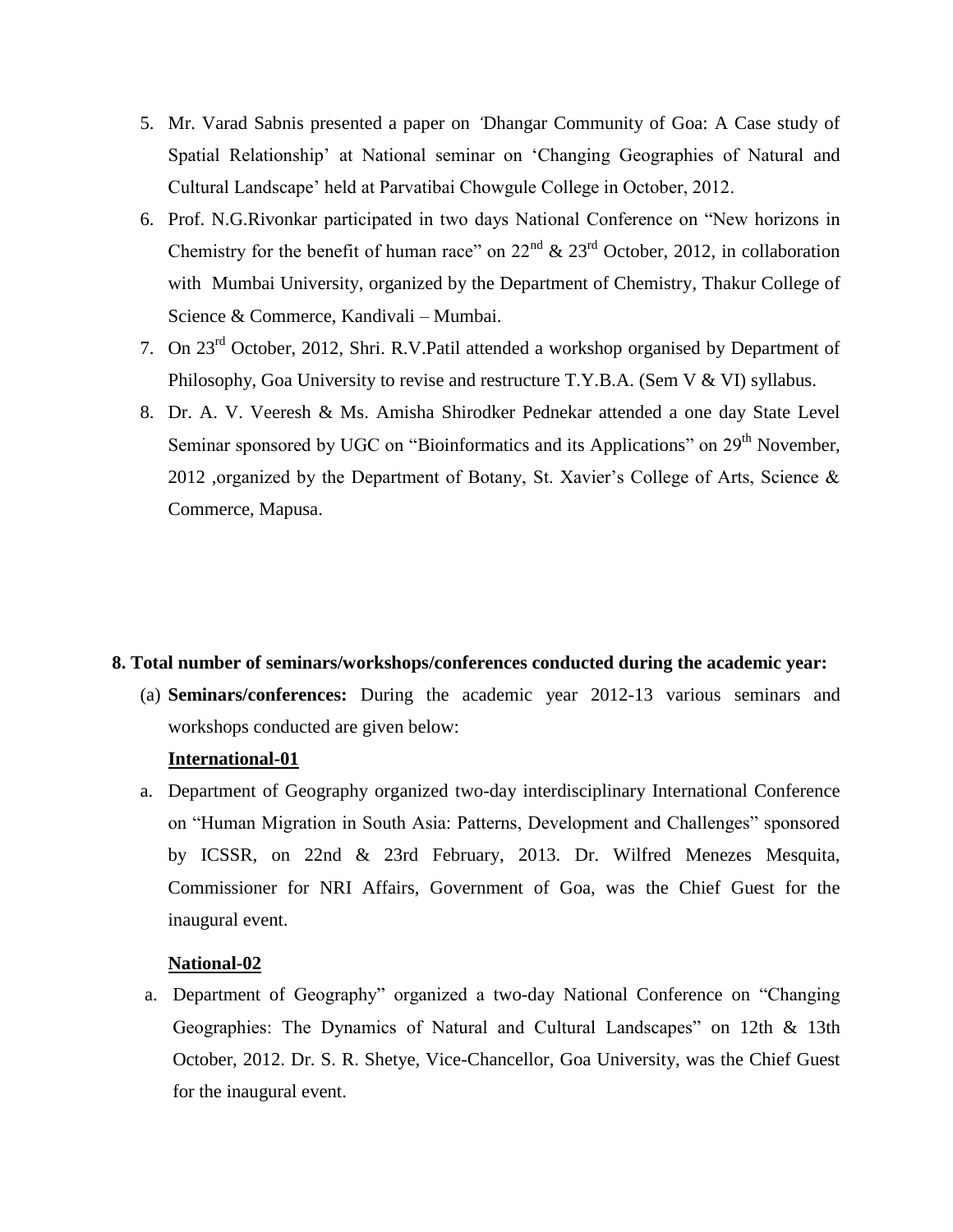b. On  $7<sup>th</sup>$  &  $8<sup>th</sup>$  February, 2013 the Department of Botany organized a National Conference on Changing Horizons in Plant Sciences: Spotlight on Environmental Stresses" and "Soil wide-web: A joint venture between plants and fungi" respectively. Resource persons were Prof. Kavi Kishore from the Department of Genetics, Osmania University, Hyderabad & Dr. T. Muthukumar from Root and Soil Biology Laboratory, Department of Botany, Bharathiar University, Coimbatore.

#### **State**-**02**

- a) The Department of Computer Science organized state level seminar on "Strategies in Software Release" on  $1<sup>st</sup>$  December, 2012. The resource person was Mr. Praveen Ranjan Srivastava, department of Computer Science BITS Pilani, Rajasthan.
- b) Writing Centre organised state-level seminar for teachers entitled: "Challenges & Solutions: Helping ESL Learners". The key note speaker was Dr. Dee Broughton, senior visiting Fellow from the University of Idaho, USA.

## **Workshops-11**

A series of workshops were conducted on various themes.

- 1. On  $14<sup>th</sup>$  July, 2012 the Career & Personal Counselling Centre conducted a workshop on "Effective Study Skills and Career Guidance" for three Higher Secondary Schools (HSS) in and around Margao.
- 2. One day Workshop on "Academic Writing" for students of M.A. Geography and PGDGIS on 18<sup>th</sup> July, 2012, coordinated by Dr. Nandkumar Sawant, Department of geography.
- 3. Career & Personal Counselling Centre organized a state level seminar on "Translation in the Global Context' on  $8<sup>th</sup>$  August, 2012 National and international guest faculty spoke to students on Translation as a career, barriers encountered during translation and the effectiveness of a good translator.
- 4. Two workshops on "Business English" for students taking the Business English Certificate (BEC) exam were conducted by Writing Centre on  $14<sup>th</sup> \& 23<sup>rd</sup>$  August, 2012. The guest person was Prof. Tom Gally.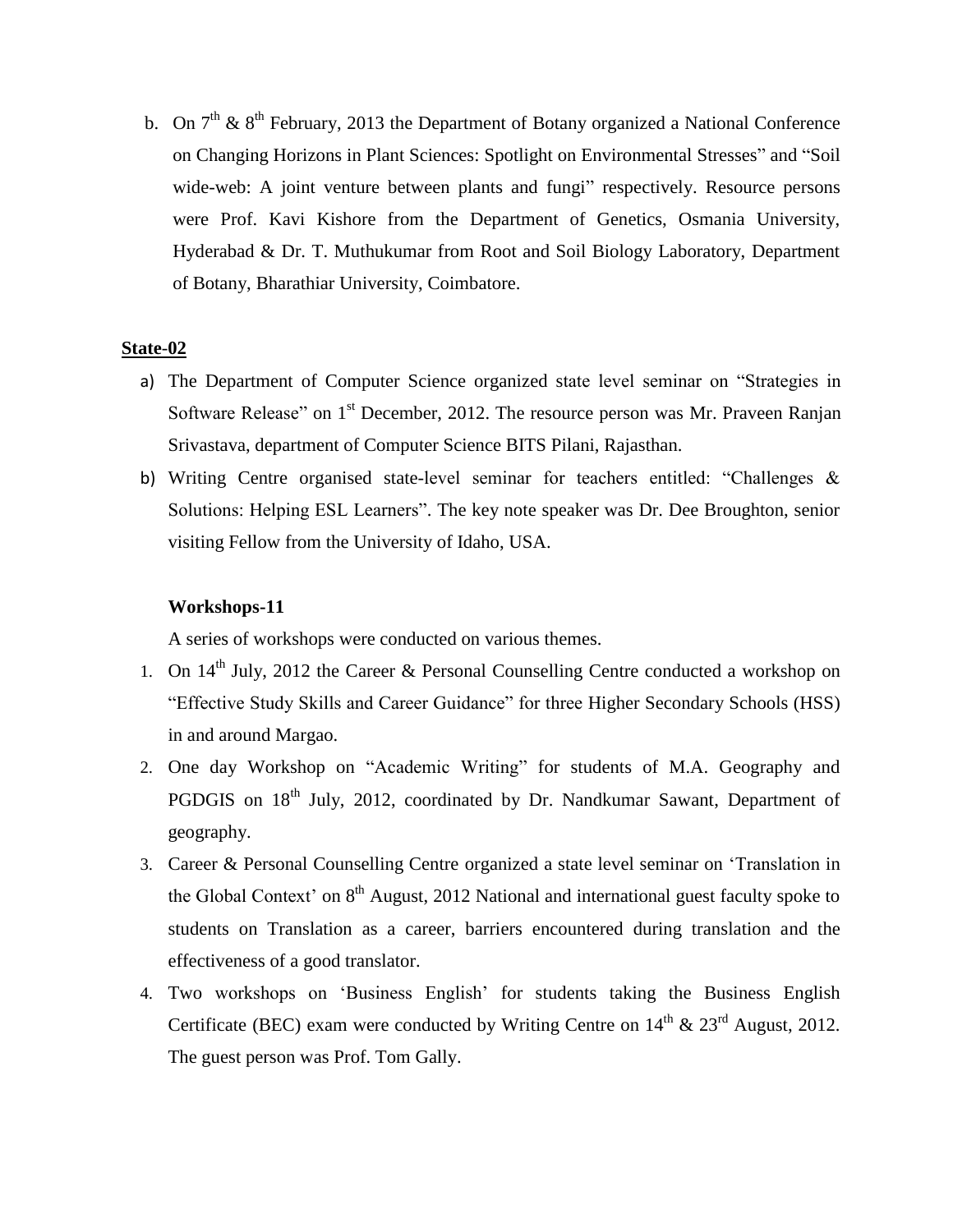

7 th Annual VLSI and Embedded System Symposium



Conference on Plant Sciences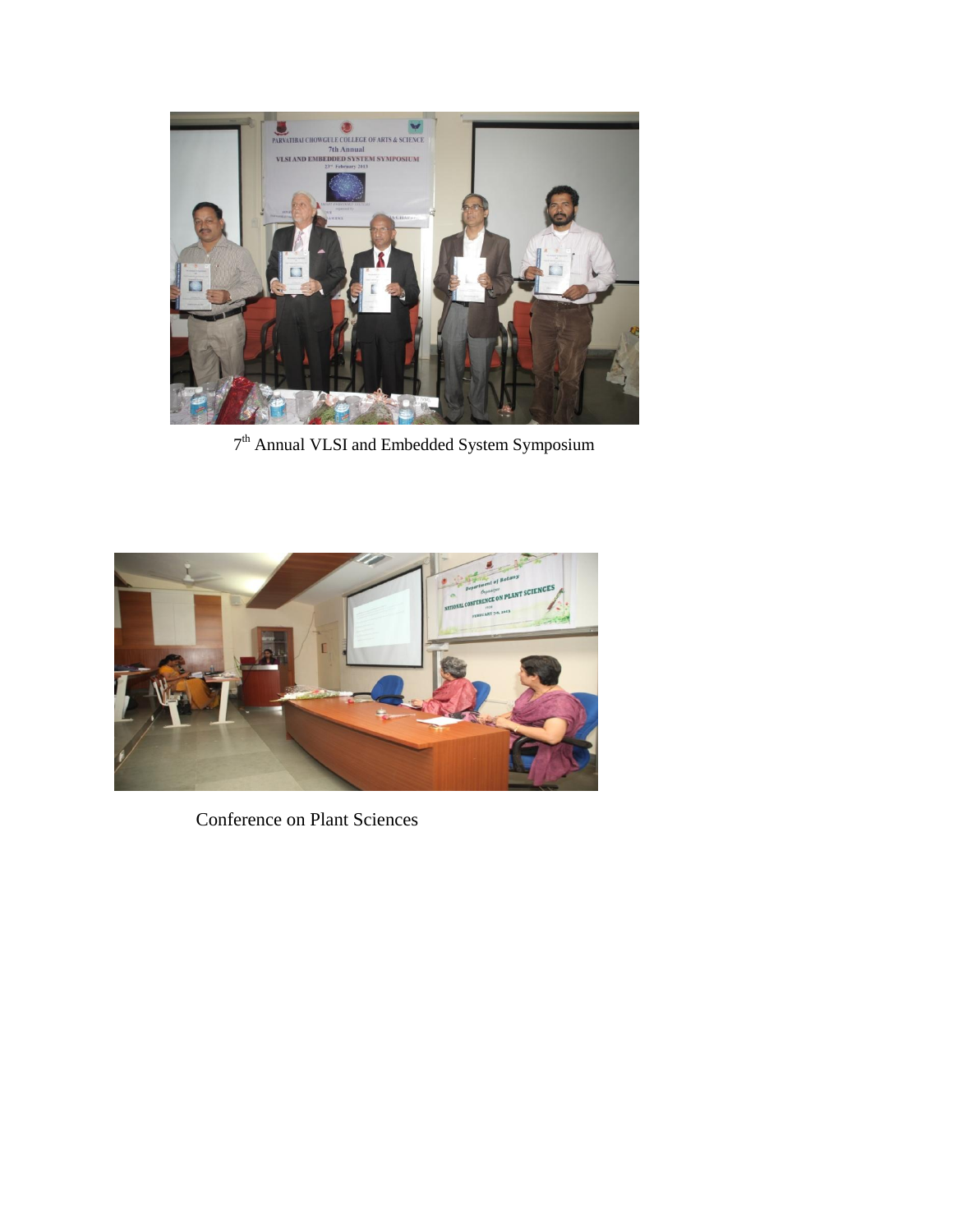- 5. On 6<sup>th</sup> September, 2012, workshop on "Prevention of Sexual harassment of women at workplace" organised by NSS unit.
- 6. Department of Geography organized one-day workshop on "Techniques of Map Interpretation" on 6th October, 2012, for the students of TY BA.
- 7. On  $2<sup>th</sup>$  October, 2012 training workshop on "Usage of mind-mapping software" was conducted by the Department of Geography in Photogrammetric Lab.
- 8. The Department of Biotechnology organized a DST-sponsored two day state level workshop on 'Applications of Bioinformatics' on  $4<sup>th</sup>$  and  $5<sup>th</sup>$  January, 2013 for teachers and students of Goa working in the field of life sciences.
- 9. Two days workshop on "IT Project Management" on  $4<sup>th</sup>$  and  $5<sup>th</sup>$  December, 2012 was conducted by the department of Computer Science for TYBSc and MSc IT students. The resource person was Mr. Kedar M Phadke, who worked as Project Manager/Data Architect, Harvard University, and Cambridge.
- 10. The Department of Computer Science in association with VLSI Society of India, Goa chapter, organized one day workshop on "Robotics" on 22nd February, 2013 followed by 7<sup>th</sup> Annual VLSI and Embedded System Symposium on 23<sup>rd</sup> February, 2013.
- 11. Career & Personal Counselling Centre organized a workshop on "Preparing for an Interview" was conducted for all college students in January, 2013.

# **9. Faculties invited as Resource Persons:04**

The expert guidance of our faculty is sought by many colleges within the state as well as country. Our faculties who were invited as resource persons in various educational institutions across the nation are:

1. Mr. Mahesh Matha, Assistant Professor from MSc (IT) was invited by Dnyanprassarak Mandal's College of Arts and Commerce, Mapusa to conduct a workshop on the topic "JavaServer Pages and Servlets" on  $9<sup>th</sup>$  and  $10<sup>th</sup>$  November, 2012. Twenty five students of TYBCA benefited from the workshop.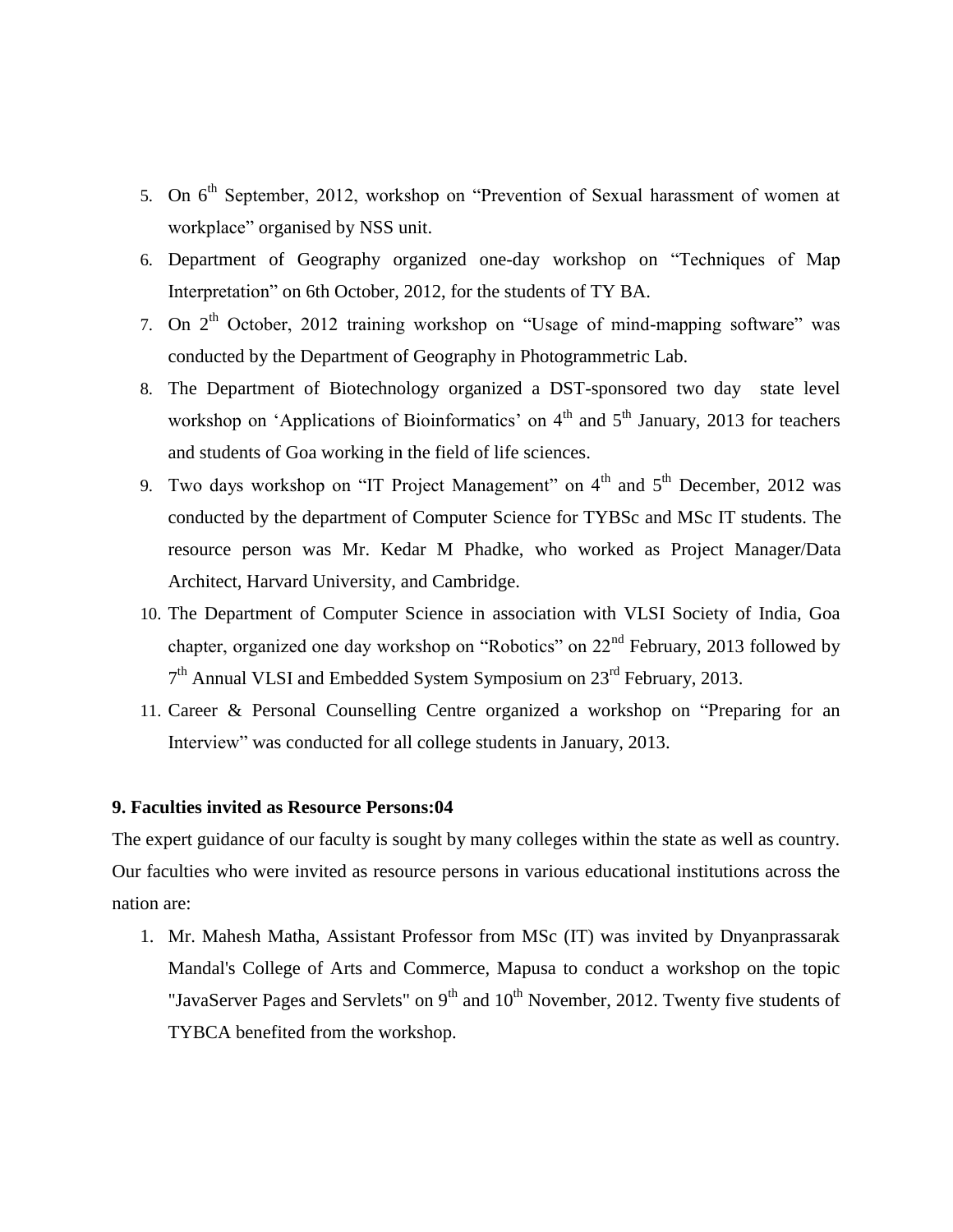- 2. a. Dr. Nandkumar Sawant was invited by "Sangola Vidnyan Mahavidhyalaya," Sangola, Maharashtra to conduct a workshop on "Total Quality Management in Education; Role of NAAC and IQAC" on 21st July, 2012.
- b. He was also invited as Plenary Speaker for ICSSR sponsored International Interdisciplinary Conference on "Human Trafficking: Global Efforts to Combat and Challenges", organized by Department of Geography, Darjeeling Government College, Darjeeling, West Bengal, India on  $26<sup>th</sup>$  and  $27<sup>th</sup>$  November, 2012. He presented a paper on "Goa"s Coastal Tourism: S3 is Now S4 (Sun, Sand, Sea and Sex)".
- c. Dr. Sawant was invited as a Plenary Speaker for National Conference on "Resource Generation and Livelihood Security in India" organized by Department of Geography, Mahavir Mahavidylaya, Kolhapur on 28<sup>th</sup> and 29<sup>th</sup> January 2013.
- d. He delivered lectures on "World and India: Population Growth and Distribution and the Demographic Transition" at the Institute for Administrative Services, Mumbai University, Mumbai on  $4<sup>th</sup>$  February, 2012
- 3. a. Dr. Mazumdar delivered a Key note address on "Challenges before Small Scale and Cottage Industries in the era of Globalization", at the UGC sponsored National Seminar organized by the Department of Commerce and Economics, Prof. Dr. N.D.Patil Mahavidyalaya, Malkapur (Kolhapur) on  $3<sup>rd</sup>$  and  $4<sup>th</sup>$  October, 2012.

b. He delivered a key lecture in the workshop on, "Relevance of mechanisms design and game theory in modern economic analysis" held at Karnataka State Higher Education Council, Bengaluru, Karnataka on  $10^{th}$  January 2013.

4. a. Mrs. Rupali Tamuly, from the Department of Economics was invited by the Directorate of Census Operations, Goa as an expert faculty in Data Dissemination workshop and delivered a lecture on the topic "Household amenities in Goa on  $8<sup>th</sup>$  June 2012.

b. She also delivered a lecture on Career: Wise and Smart choice to the students of Govt Higher Secondary School of Arts, Science and Commerce in Sanguem and HSS Multipurpose, Borda on  $14^{th}$  July, 2012 and  $25^{th}$  August, 2012 respectively.

c. She also delivered a lecture as a resource person on "Household amenities and Housing condition in Goa and India: Comparative study Census, 2001 and 2011" at Data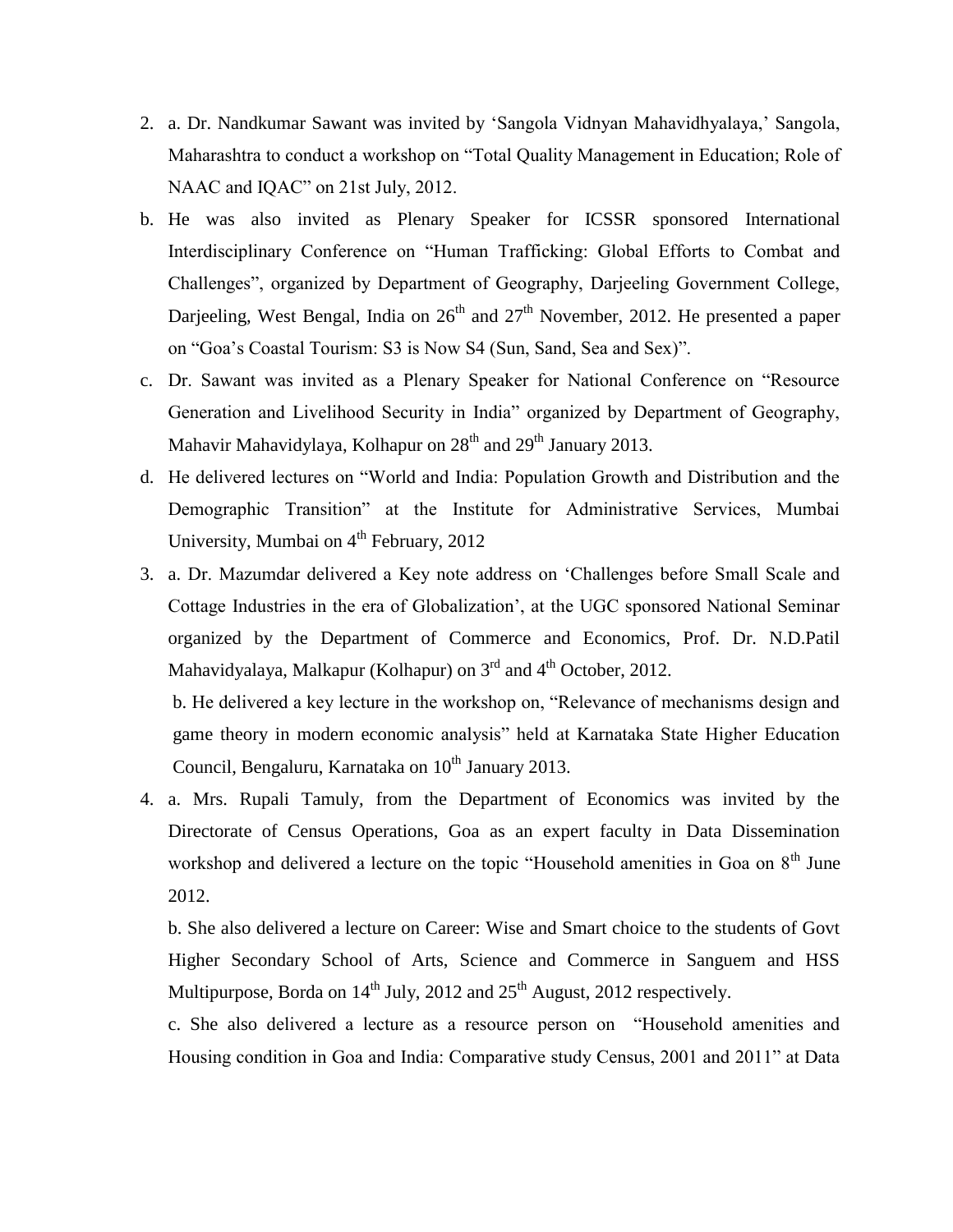Dissemination Workshop organized by Directorate of Census Operation on 27<sup>th</sup> and 28<sup>th</sup> December, 2012.

# **10. Research projects-02**

The Department of Geography is proud to state that during this academic year, two major projects were awarded to the faculty.

| Sr.No | Name of the project                          | Investigator                          | Grant      | Agency       |
|-------|----------------------------------------------|---------------------------------------|------------|--------------|
|       | Goa                                          | Socio-cultural   Dr. Nandkumar Sawant | 9.64 lakhs | <b>UGC</b>   |
|       | Landscapes in post-liberation                |                                       |            |              |
|       | Era                                          |                                       |            |              |
| 2.    | "Goa Tourism and Socio- Dr. Nandkumar Sawant |                                       | 5.6 lakhs  | <b>ICSSR</b> |
|       | cultural Impacts."                           |                                       |            |              |

# **11. Patents generated, if any- NIL**

# **12. TOTAL RESEARCH GRANTS RECEIVED FROM VARIOUS AGENCIES:-06**

| Sr No.           | Faculty                                       | Amount (Rs)      |
|------------------|-----------------------------------------------|------------------|
| 1.               | <b>UGC Minor Research Project Grant</b>       | Rs 1,17,101/-    |
| $\overline{2}$ . | <b>UGC Major Research Project Grant</b>       | $Rs 5,11,600/-$  |
| $\overline{3}$ . | <b>UGC Seminars Grant</b>                     | Rs 24,750/-      |
| $\overline{4}$ . | $UGC 12th$ plan Grant                         | Rs 3, 18, 750/-  |
| $\overline{5}$ . | <b>ICSSR Seminar Grant</b>                    | $Rs 3,60,000/$ - |
| 6.               | <b>ICSSR Research "Tourism Socio Cultural</b> | Rs 2,00,800/-    |
|                  | Implications" project grant.                  |                  |
|                  | <b>TOTAL</b>                                  | Rs 15,33,001/-   |

# **13. Details of research scholars: Nil**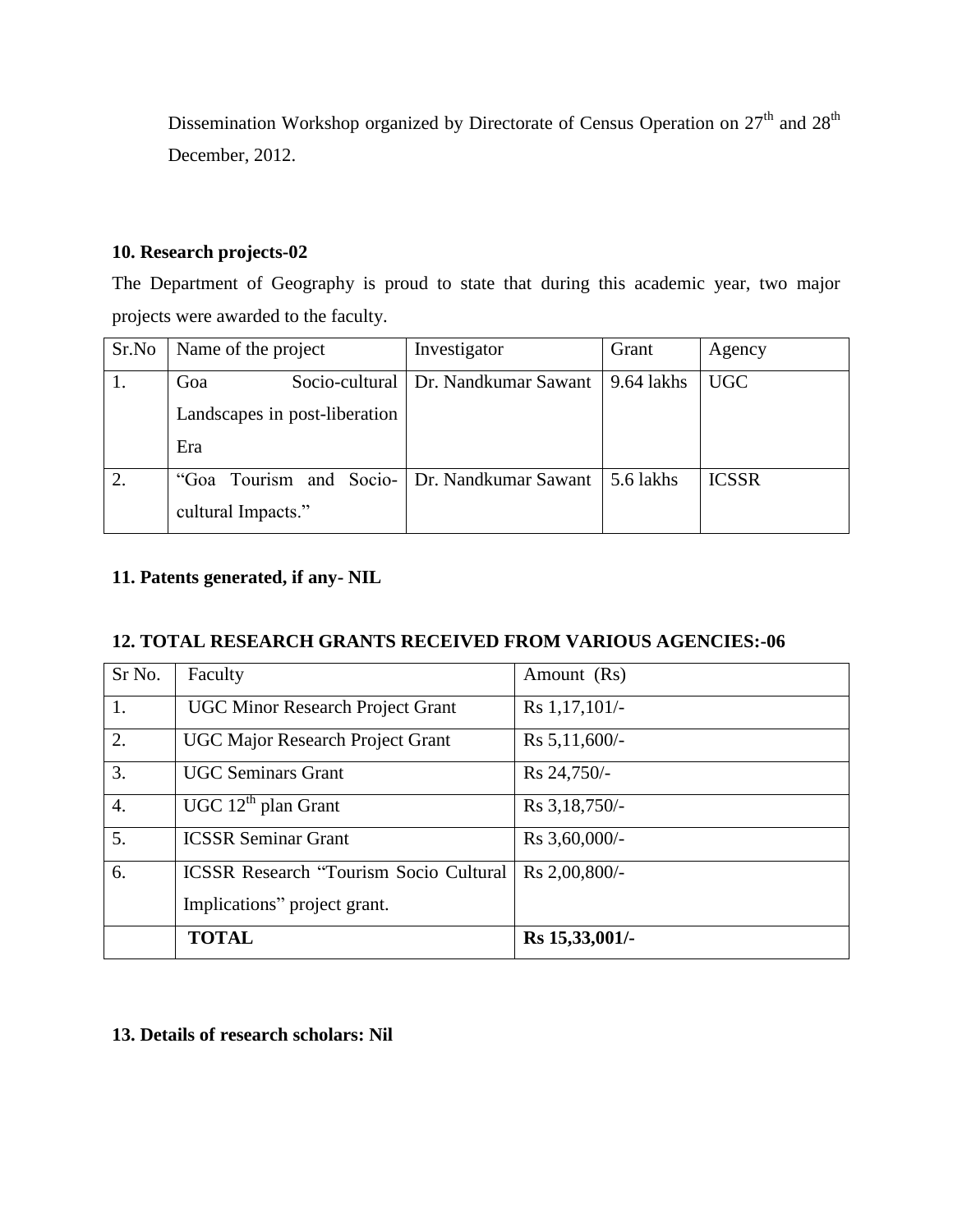## **14. Citation Index of faculty members and Impact Factor**

Research papers and books were published by faculty members during the academic year (Appendix II). The details of the books published are given in Annexure II.

#### **15. Honors/Awards to the faculty:-05**

- 1. Dr. Nandkumar Sawant Head and Associate Professor in the Department of Geography was awarded for *"Public Relations"* on Founder"s Day organized by the College on 25th August, 2012 for his outstanding contribution towards branding of the College.
- 2. Dr. Nandini Vaz, Assistant Professor of Department of Zoology, was awarded for her contributions in research and consultancy.
- 3. Shri. Dattaprasad Prabhudessai, was felicitated for his excellence in general administration and accounts and Shri. Avinash Kudnekar, was felicitated for best support staff of the College.
- 4. Dr. Nandkumar Sawant along with his post-graduate student, Ms. Priti Gosavi was awarded "The Best Paper Award" at the International Seminar on "Tribal Development" held at Pacific University, Udaipur on 1st and 2nd June, 2012. Their paper titled "Change and Continuity: An Appraisal of Socio-economic Status and Degree of Satisfaction amongst Velips: A Tribal Community of Goa" will be subsequently published in "Pacific Business Review,' an International Journal of the University.
- 5. Shri Hanumant Chopdekar, faculty of the Department of Konkani was awarded Late Meghashyam Naik Youth Literary Award 2012, for his outstanding performance in Konkani literature. He also won prestigious late Savita Sadanand Khanolkar Literary Award 2012 from Konkani Kala Sahitya Kendra, Kudchadem for his drama "Dam Dama Dam'

#### **Award of Ph.D. Degrees - 02**

a) Under the guidance of our faculty Dr. A. V. Veeresh, Ms. Annie F.D"souza E. Gomes was awarded her Ph.D. in Botany on the research topic entitled "Algal Studies on the Diversity and Distribution of Blue Green Algae (BGA) from Selected Paddy Field Habitats of Goa" by Goa University at the Convocation held on  $2<sup>nd</sup>$  February 2013.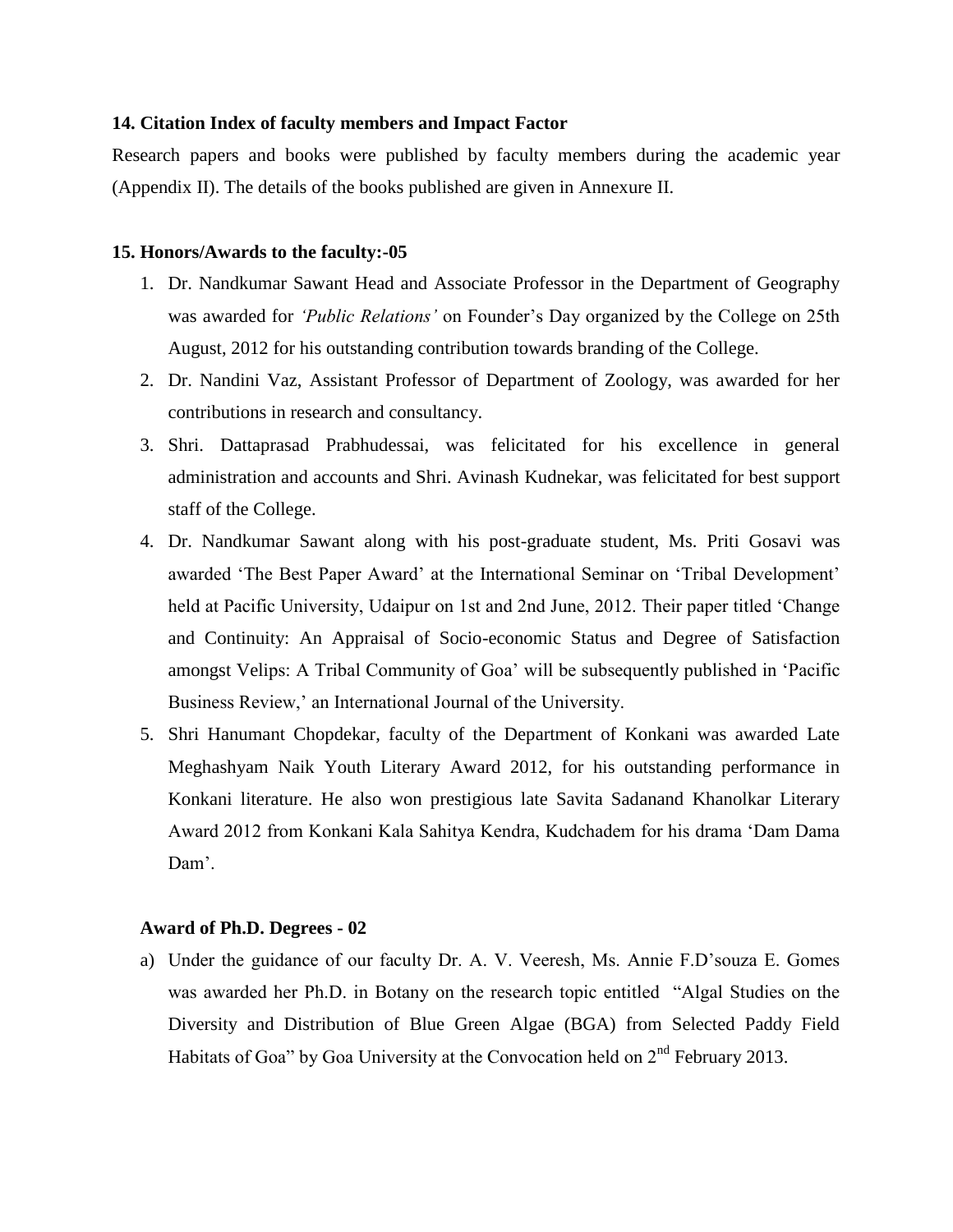b) The faculty of Chemistry department Dr. Manjita R. Porob was awarded Ph.D Degree in Chemistry by CMJ University, Shillong under the guidance of Dr. Rajesh Kumar Dhull, for Ph.D thesis entitled "Design of Precursors for Chemical Vapour Deposition of inorganic thin films and sol-gel route to oxides".

#### **16. Internal resources generated:**

a) Self-financed courses: Rs 62, 52,732 /-

b) Add on courses : Rs1,  $98,185/-$ 

| <b>Consultancy Services</b> | $\text{Rs } 5,09,000$ /-  |
|-----------------------------|---------------------------|
| Income from Studios         | $\text{Rs } 11,90,394$ /- |
| <b>Total</b>                | Rs 16,99,394/-            |

Thus the total income received from a)  $\&$  b) is Rs 64, 50,917/-

**17. Details of departments getting assistance/recognition under SAP, COSIST (ASSIST)/DST, FIST, and other programmes:** Dr.N. N. Sawant of Department of Geography received assistance from ICSSR for its research projects and Dr. Sangeeta Sakhalkar of Department of Botany received grants from DST.

### **18. Community services:**

On  $22<sup>nd</sup>$  Aug, 2012, a Community Outreach Program was conducted for the VIII<sup>th</sup> standard students of Bhatikar Model High School on "Drug Use and Abuse", by the TYBA students which included a skit, song on drug abuse, a power point presentation and a question-answer session for the students to recapitulate the information, followed by charts given to the school for display. The program was highly appreciated by the staff, students and Principal of the school. A field visit to the Institute of Psychiatry and Human Behavior (IPHB), Bambolim, Goa and to Kripa Foundation, an NGO for Drug/Alcohol De-addiction cum Rehabilitation Centre, Anjuna, Goa, was conducted on  $29<sup>th</sup>$  Aug, 2012 for the TYBA students, to sensitize them to the issues related to the treatment of mentally disordered patients and to introduce them to the working modalities of Kripa Foundation. " Chalo School" programme was launched through street play,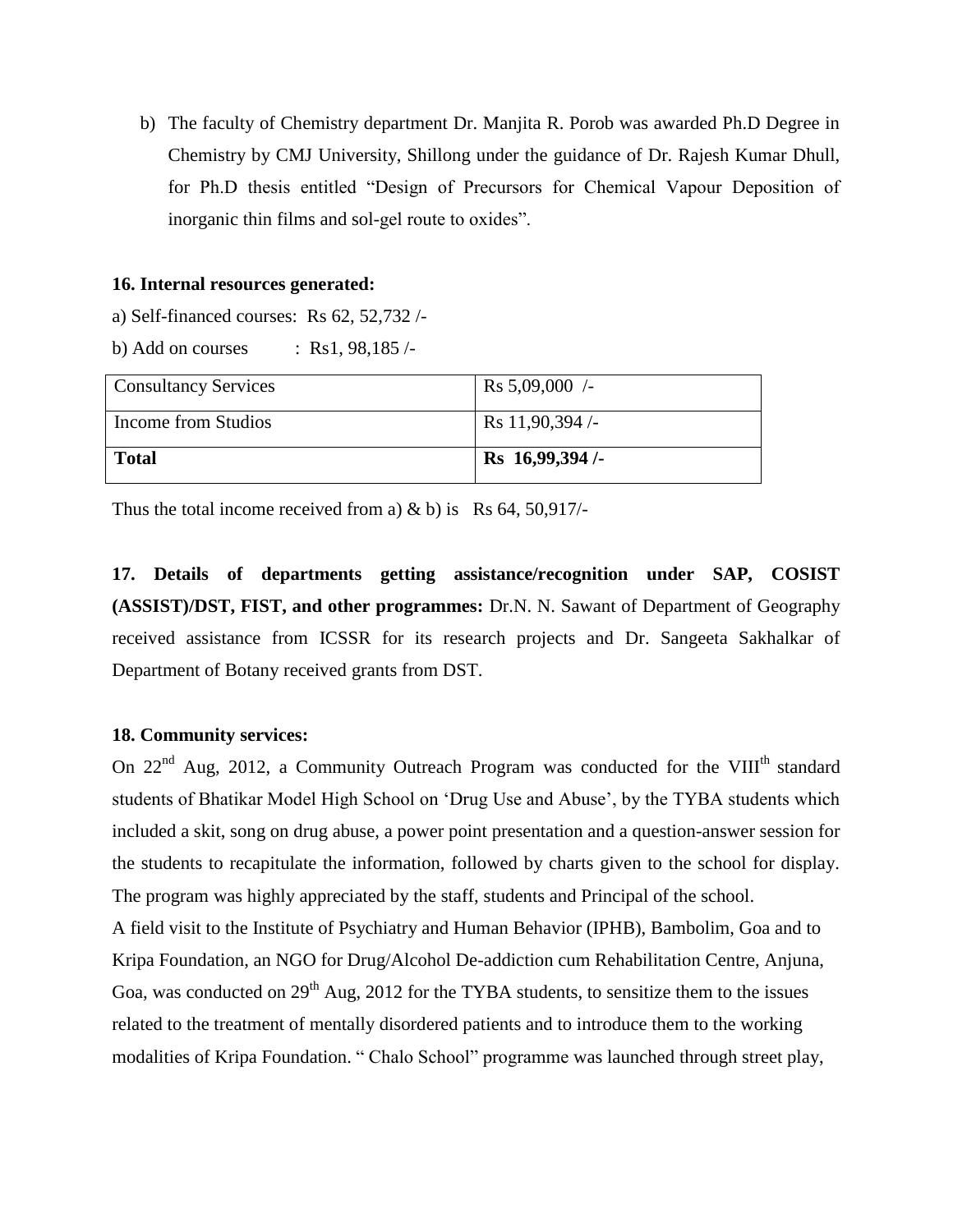in year 2012-2013 . It is an initiative to motivate students of school towards Waste Management and Environmental Consciousness.

# **NSS:**

This year our NSS unit organized a seven day Annual Special Camp at Government High School, Ambavalli –Quepem, from  $21<sup>st</sup>$  to  $27<sup>th</sup>$  Dec 2012. 77 volunteers and six teachers participated in the camp.

Projects and other activities undertaken during the camp –

- Cleanliness of school and surrounding village areas.
- Painting school compound wall
- Lectures cum discussions on various subjects by experts
- Competitions and
- Cultural Programmes

Other activities:

- On  $2^{nd}$  October, 2012 -- Poster Competition on the following themes
	- 1 Global Warming
	- 2 Population Consumption Style and Technology Relationships
	- 3 How Can I Make My Mother Earth Happy
	- 4 Need for Planned Urbanization

# \* **STATE YOUTH FESTIVAL -2012**

The Directorate of Sports and Youth Affairs- Panaji organized the "State Level Youth Festival 2011" in which volunteers brought laurels for the college. Miss Vaishnavi Pai Cacode secured the second place in the Bharatnatyam competition.

# **RED RIBBON CLUB –**

A programme sponsored by Goa State AIDS Control Society,the main purpose of which was to motivate youth and build their capacity as peer educators and change agents. Under this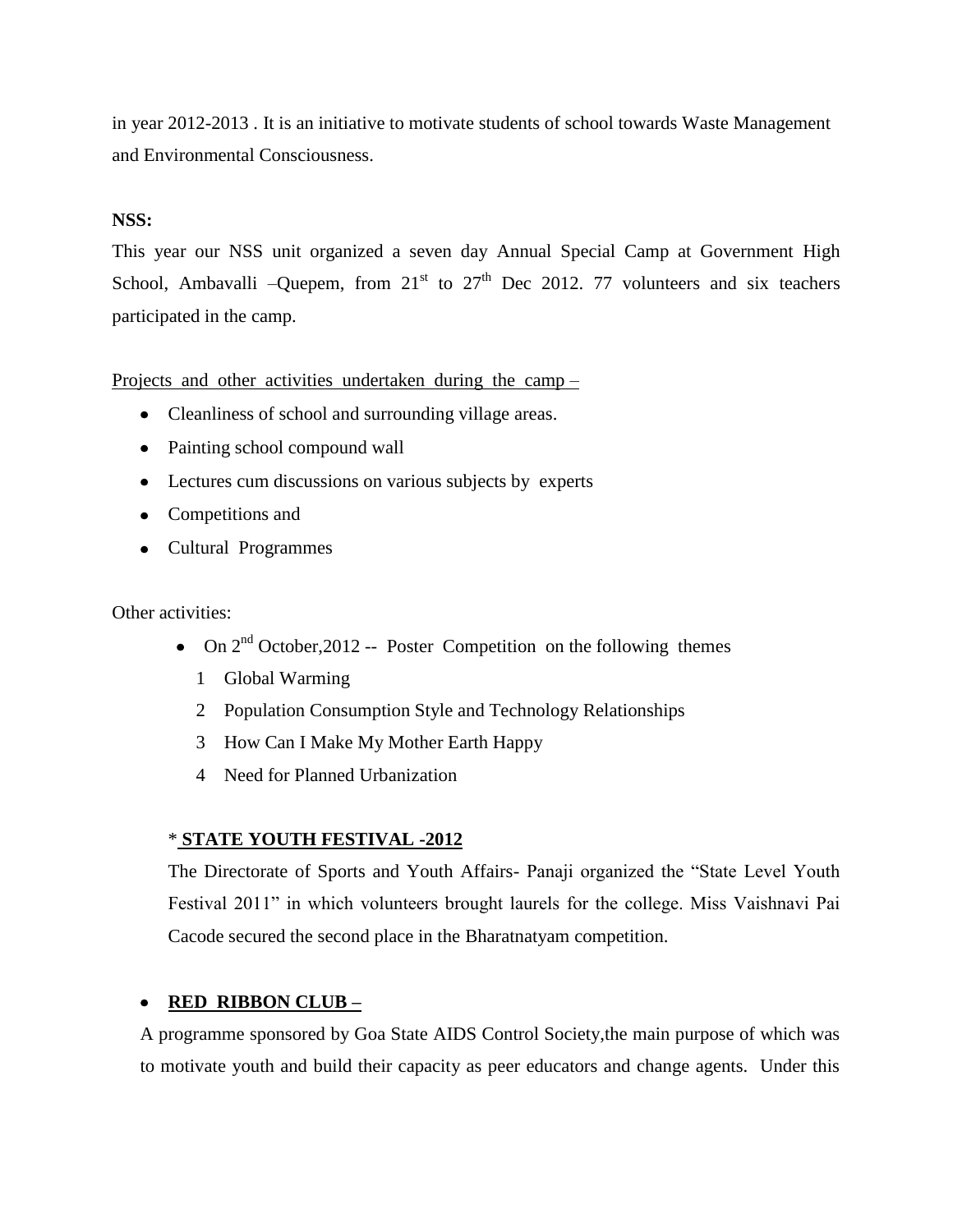programme following activities were conducted in the college creating awareness of HIV/AIDS.

- a) Rapid Questionnaire and
- b) Group discussion

# **NCC:**

- We conducted tree plantation activity "Vanamohotsay" on  $12<sup>th</sup>$  August 2012, wherein saplings were planted by the Chief Guest in the college premises and each cadet was given one sapling to plant at their residence.
- On 15<sup>th</sup> August, 2012 we conducted our first Ceremonial Parade. Lt. Vijay Kumar Nazare was the Parade-Commander. Newly enrolled cadets were given "Promise parade Oath". The cadets were also given "Anti-Dowry Oath"& "Anti-Corruption Oath'.
- On  $9<sup>th</sup>$  September, 2012, we organized monsoon trek to Molem. The cadets got the opportunity to explore the natural scenic beauty of the place. The cadets trekked nearly 15 Kilometers.
- On  $9<sup>th</sup>$  December 2012. Inter Wing Quiz competitions were held on this occasion. Infantry wing group represented Kudalkar Prabhav and Supriya Bale who was the winner. The quiz was conducted by Lt. VijayKumar Nazare.
- Conducted our second Ceremonial Parade on  $19<sup>th</sup>$  December, 2012 on Goa Liberation Day. Capt. Gunaji Desai was the Parade -Commander.
- We conducted our third Ceremonial Parade on  $26<sup>th</sup>$  January, 2012. Major Gunaji Desai was the Parade-Commander.
- On 9<sup>th</sup> & 10<sup>th</sup> February cadets will appear for 'B'' Certificate & on  $23^{\text{rd}}$  &  $24^{\text{th}}$ February for "C" Certificate Examinations.

# **NCC NAVALWING 2012-13**

• Naval Cadets attended the swimming practice at Fatorda swimming pool, in the last week of July and first week of August, 2012.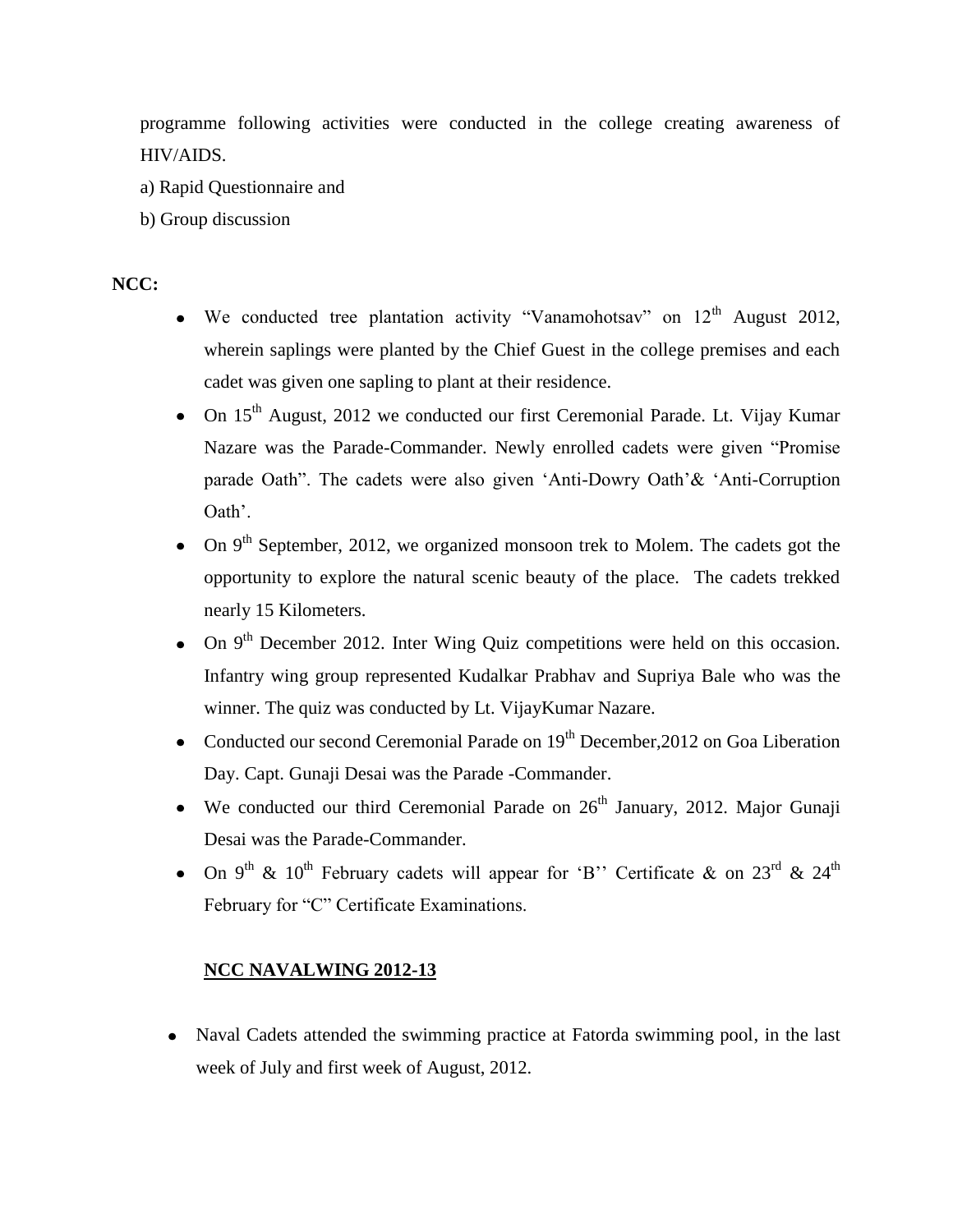- Cadets Rahil Manglurkar, Rohan Dalvi, Pruthwiraj Patil, Shiva Hiremath, Ajay Gaikwad and Manjunath Naik attended Pre-Navsainik camp at Mysore during September-2012.
- Cadets attended the firing practice carried out at 3MTR firing range, Navelim with 0.22 mm rifle. Each cadet fired 10 rounds on  $3<sup>rd</sup>$  Sep, 2012.
- Twenty five cadets attended the Annual traning camp from  $8<sup>th</sup>$ -17<sup>th</sup> Nov 2012, held at St. Anthony High school, Dhuler Mapusa – Goa . In this camp our college was judged "Best Division" and was awarded with rolling Trophy.
- From  $20^{th}$  to  $29^{th}$  November, 2012, Cadet Shubham M.Shivolkar, Cadet Joel Colaco, P.O Cadet Sureshkumar Kumavat, Cadet Akash Dattaram Kassar & Cadet Saili Gosavi , Cadet Parimal Desai and Cadet Sandhya Samant along with NCC OFFICER Lt Vijaykumar Nazare participated in Sailing Expedition **"Dolphin-2012"** from Dona Paula to Betul & back covering a distance of approx 500 Km in a DK Whaler Boat.
- Cadets also participated actively in many other activities  $\&$  the report is given under combined report of NCC separately.

# **NCC Infantry Wing**

- $\bullet$  40 cadets attended annual training camp at Paryem Sattari between  $16<sup>th</sup>$ November and  $25<sup>th</sup>$  November, 2012.
- Our cadets won second prize in solo singing competition organized during the  $\bullet$ camp.
- 30 cadets participated at the march-past organized by Collector, South Goa, on  $\bullet$  $19<sup>th</sup>$  December, 2012.
- 25 cadets participated in Community Outreach Program organized on social issues to create awareness in the society.
- Captain Gunaji Desai attended Republic Day Selection Camp held at  $\bullet$ Doddaballapur, Bangalore between 14<sup>th</sup> November and 23<sup>rd</sup> November 2012. He has been promoted as Major, the highest rank for Associated NCC Officer in Colleges.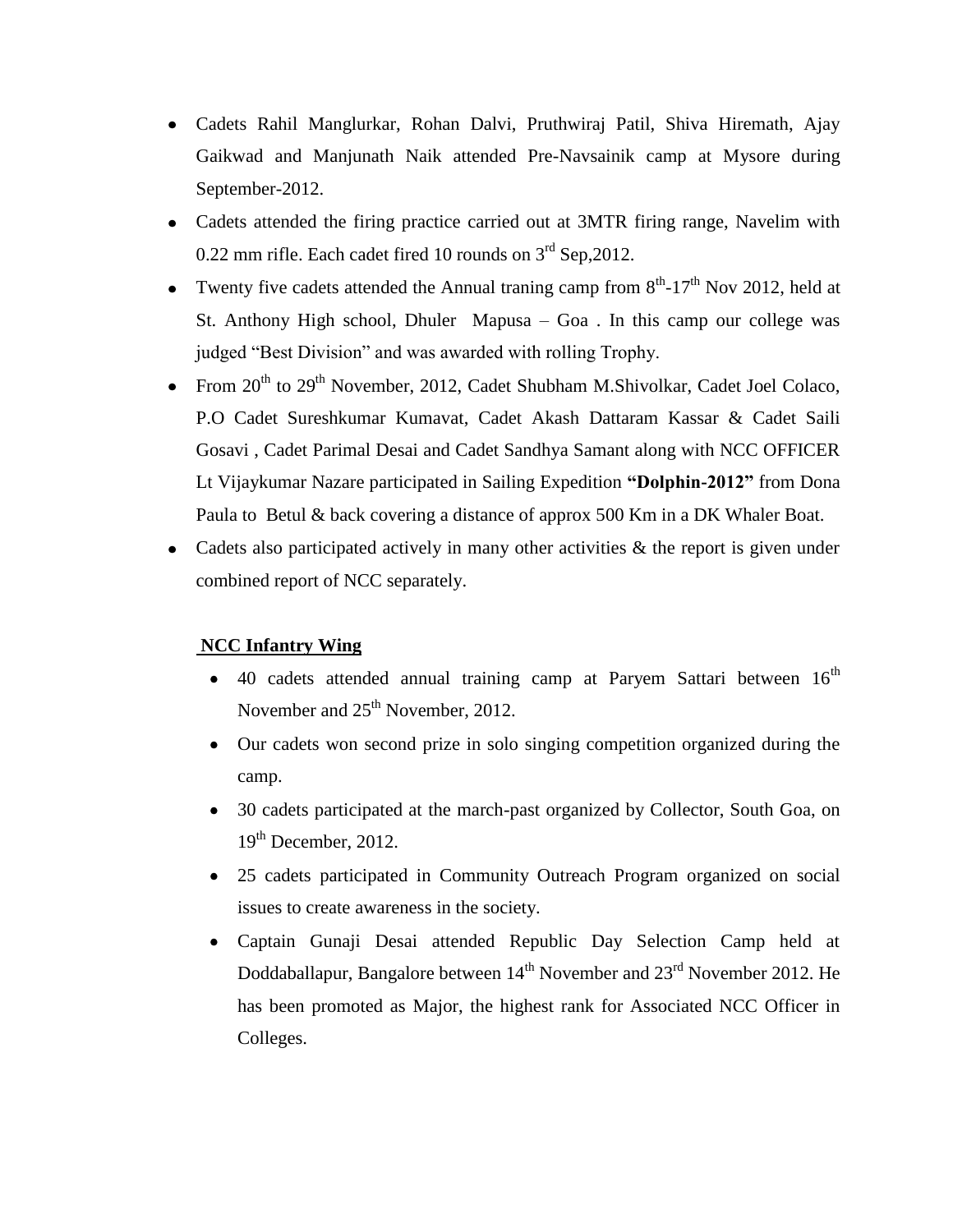# **19. Teachers and officers newly recruited:**

| <b>Teaching Staff</b> |                           |                     |                               |                                        |                      |                   |
|-----------------------|---------------------------|---------------------|-------------------------------|----------------------------------------|----------------------|-------------------|
| <b>Teaching</b>       |                           | <b>Self-Finance</b> |                               |                                        |                      | <b>Management</b> |
| <b>Full time</b>      | <b>Contractual</b>        | Lecture             | Lecture<br><b>Contractual</b> |                                        | <b>Lecture basis</b> |                   |
|                       |                           | <b>basis</b>        |                               | <b>basis</b>                           |                      |                   |
| $\overline{4}$        | 10                        | 21                  | 7                             | $\overline{4}$                         | $\overline{2}$       |                   |
|                       | <b>Non-Teaching Staff</b> |                     |                               |                                        |                      |                   |
| <b>Non-Teaching</b>   |                           | <b>Self-Finance</b> | <b>Management</b>             |                                        |                      |                   |
| <b>Full time</b>      | <b>Contractual</b>        | <b>Full time</b>    | <b>Contractual</b>            | <b>Full time</b><br><b>Contractual</b> |                      |                   |
| $\overline{2}$        | 3                         |                     | $\overline{4}$                | $\blacksquare$                         |                      |                   |

# **20. Teaching – Non-teaching staff ratio: 48:9**

# **21. Improvements in the library services:**

Apart from the regular services, other services provided by the library are Digital Library, OPAC (On-Line Public Access Catalogue), E-resources, E-books etc.

The Library is also kept open to the public wherein any citizen could avail of the facility of borrowing books by:-

- Using the rare reference collection
- Access to the OPAC (Online Public Access Catalogue) for searching books & journals.
- Students can borrow up to twenty books at a time.

Collection is one of the important functions of a library that supports academic and research work of the students and faculty, staff and other users. Library collection comprises of books, journals, theses, reports, films and other reading material in science, humanities, social sciences and languages.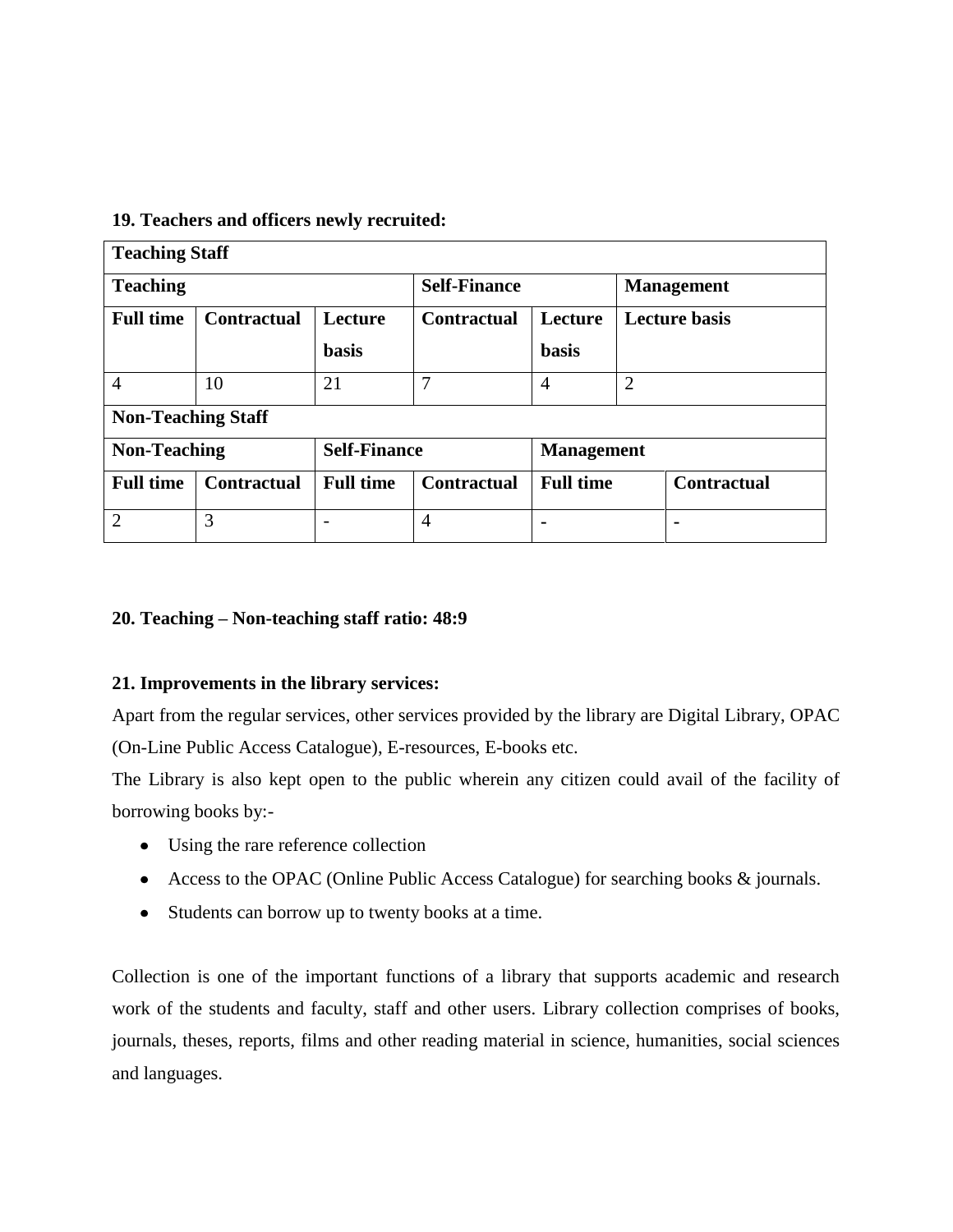#### **22. New books/journals subscribed and their value**

 **Books**

| Sr. No.   Source |                       | <b>Amount Spent (Rs)</b> |
|------------------|-----------------------|--------------------------|
|                  | Out of fee collection | Rs 2,50,000/-            |
|                  | Self-finance          | Rs 1,03,000/-            |
|                  | <b>Total</b>          | Rs 4,33,000/-            |

 **Journals**

| Sr. No. | <b>Source</b> | <b>Amount Spent (Rs)</b> |
|---------|---------------|--------------------------|
|         | Journals      | Rs 80,000/-              |
|         | <b>Total</b>  | <b>Rs</b> 80,000/-       |

Total number of 600 new books were purchased at a cost of Rs 4, 33,000/-

Total number of 70 Journals were subscribed at a cost of Rs 80,000/-

# **23. Courses in which student assessment of teachers is introduced and the action taken on student feedback:**

The College has continued the student assessment of teachers for all the courses. At the end of the academic year, every teacher is assessed by the students for a course taught by the teacher. Based on the feedback, every teacher prepares an action plan which is discussed at the departmental meeting and subsequently with the Principal. The College has started with online assessment from this academic year.

# **24. Feedback from stakeholders:**

The curriculum for Honor"s Programme, certificate courses and diploma courses were designed after consulting specialists in the subjects / industrialists / potential employers / Institutes etc. Most of the guest lecturers / visiting faculty for these courses are experts in their respective fields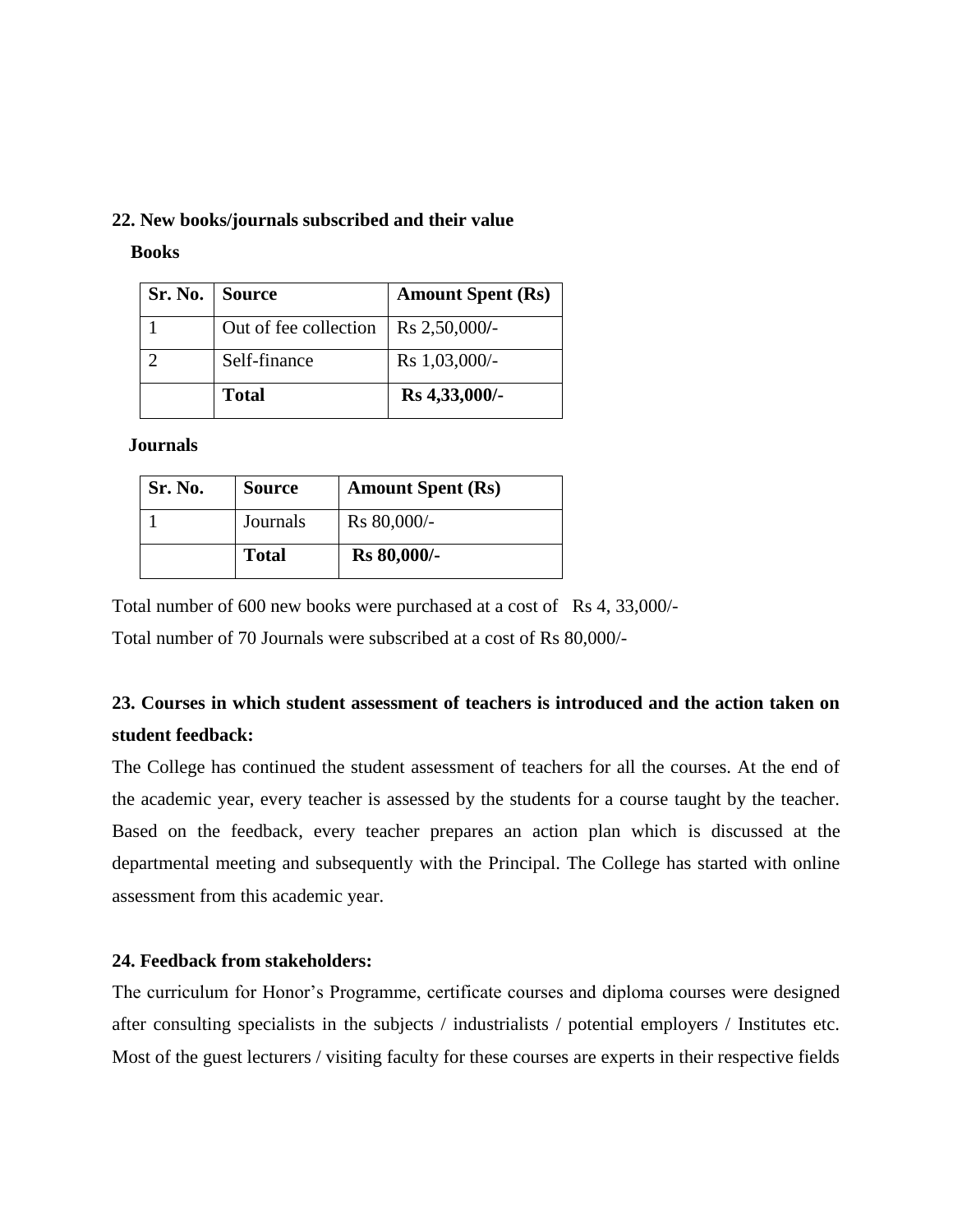and their inputs and feedback is given due importance for review and redesigning the programmes.

The College has continued with the practice of 'Benchmarking' by visiting esteemed institutes / departments in the country and has adopted healthy practices of the same.

Additionally, feedback from students and academic peers is obtained regularly both through informal discussions as well as from formal feedback sheets in which students responses on teachers and course evaluation are recorded. Informal feedback from parents and the community generally comes through the Staff Advisory Programme. The College has started practice of taking structured feedback from the participants for the conferences/workshops/and training programmes.

#### **25. Unit cost of education:**

(Unit cost =Total annual recurring expenditure (Actual) divided by total number of students enrolled)

- **a)** Including the salary component Rs 1,35,174 /- for aided courses and Rs 58,519/- for self financed courses.
- **b)** Excluding the salary component Rs 19,888/- for aided courses and Rs 34,988/- for self financed courses.

# **26. Computerization of administration and the process of admissions and examination results, issue of certificates:**

The administrative system is fully computerized including all the current records, accounts and institutional data. The College has its own website providing details of all courses offered, various subject combinations and fee structure. Admissions are also done online. Examination related work (results and preparation of mark sheets) is also computerized.

All types of forms ranging from admission forms to withdrawal forms for faculty and students are now available on the website. The information on our College website is continuously updated, which includes details of notices, upcoming events, as well as news items concerning our staff and students. The College offers generic email addresses to both staff and students.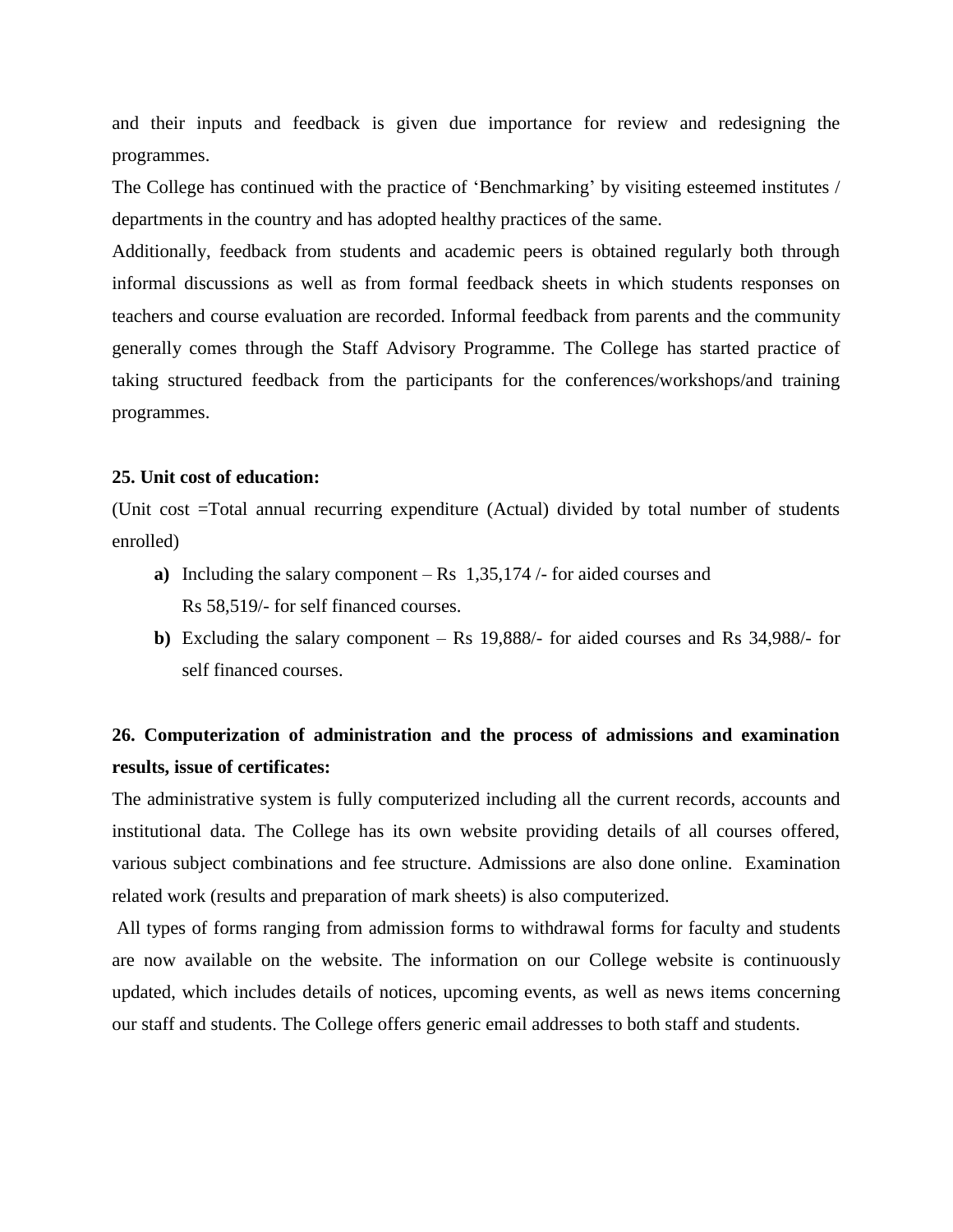#### **27. Increase in the Infrastructural facilities:05**

Keeping in mind the growing need of space the College has added following buildings to the campus during the academic year 2012-13**:**

- **a) New Plant Physiology Lab:** Construction of New Plant Physiology Lab of department of Botany during the year 2012-13. It deals with research on bio-chemical and physiological parameters on plants. Lab has facility of growing plants with photo period. The Lab is focussed on stress physiology and associated with enzymatic and non-enzymatic changes in plant system. It has installed equipments like UV-Visual double beam spectrophotometer, Chlorophyll phloroscense detector, Centrifuge Cooling and other equipments like balance ph meters, rotary evaporator etc.
- **b) New Studio:** The College is the first educational institution in Goa to have a full fledged studio for video and audio editing and production. The studio has been equipped with two video cameras ( make : Sony 1080 I & HDV), 10 studio lights, 2 MAC machines & 2 window machines with FCP & Adobe Premium Pro for video recording and editing. Sound Forge software has been installed primarily for audio (sound) editing. Tiger Studio runs many short term as well as advanced courses in Video-Editing, Animation, and Sound-Editing, Photography, Videography, Special Effects and many more similar courses.
- **c) New Computer lab 4:** The new Computer Lab 4 was started in the year 2012-13.
- **d) Analytical Lab Msc Chemistry:** New Analytical Lab, Msc Chemistry was constructed in the year 2012-13.It is used exclusively for students for doing various experiments in chemistry. Lab is installed with various equipments like UV-Visual spectrophotometer, flamephotometer, potentiometer, conductometer, TDS meter, Nephlometer, Turbid meter, spectrometer etc.
- **e) New 400 KVA generators:** Installation of New 400 KVA generator at College premises.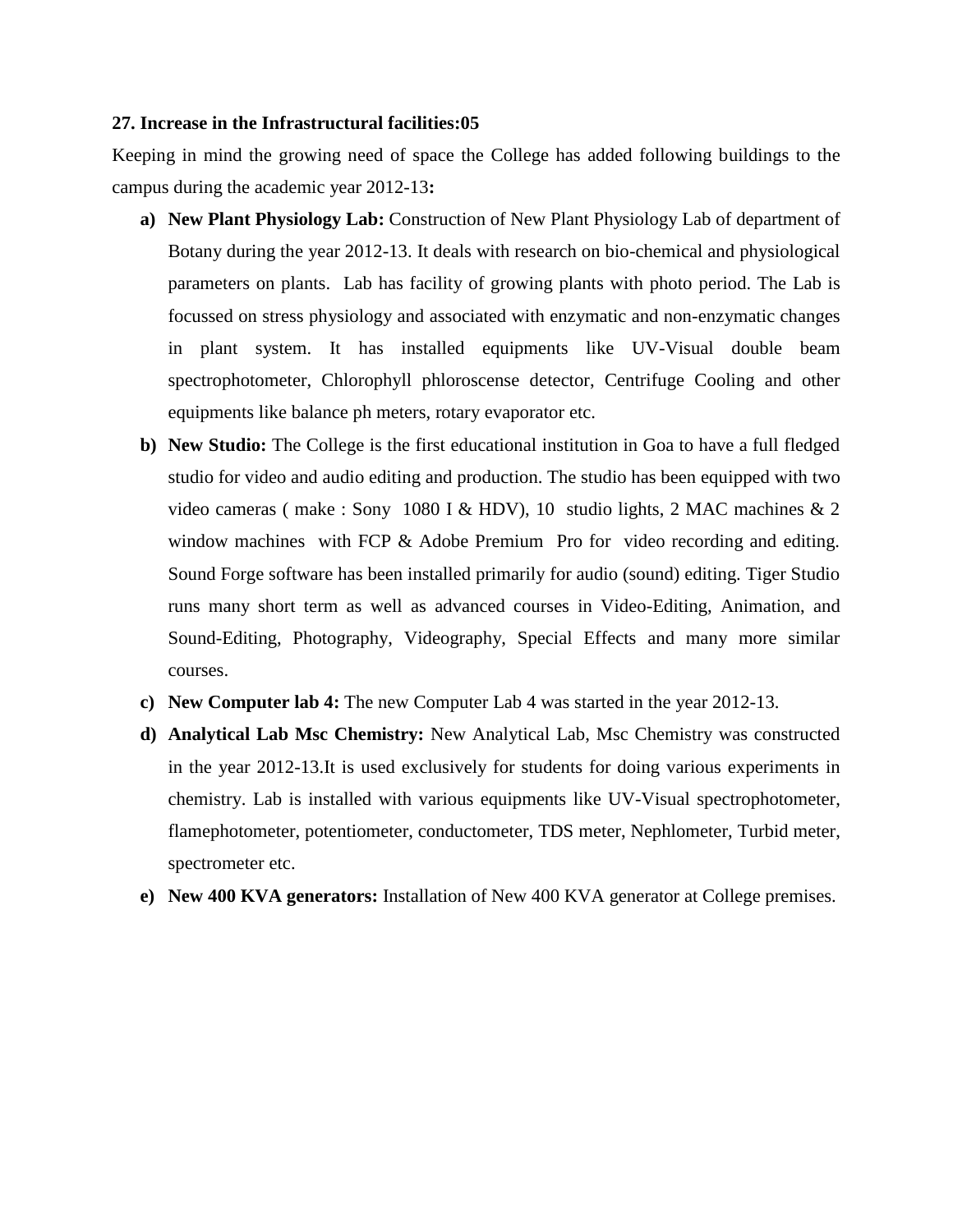

Computer Lab



Research Lab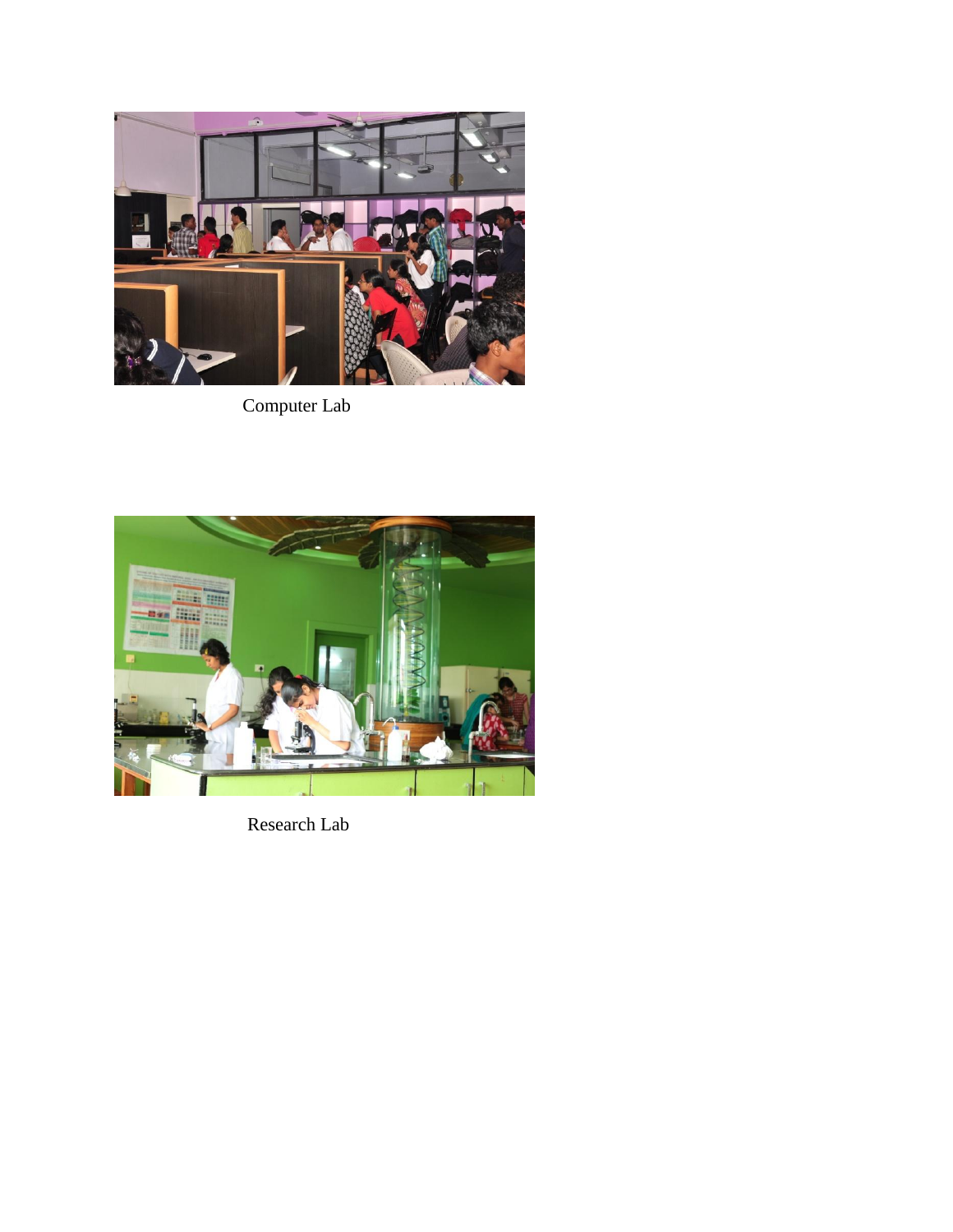**28. Technology Up gradation:** The College has always been at the upfront of technological advancement. Various developments have been made to provide State of Art facilities to its students and employees.

- a) 4 CCTV camera installation in the whole campus
- b) 10 KVA UPS
- c) 2 new systems purchased for labs.
- d) Card Project: Under this project 10 mobile sets, 5 Wi-Fi Bluetooth printers and 2 network switch were purchased.

## **29. Computer and Internet Access & Training to teachers, non-teaching staff and students:**

Various initiatives were taken to provide technological training to the staff and students of the college. Various workshops for CLAAP training, Latex, SPSS, Interactive Boards, use of INFLIBNET etc were scheduled throughout the year.

#### **30. Financial aid to students**

The College provides financial aid to economically deprived students to pay their tuition fees or towards expenses incurred during field trips. This amount is paid out of the Principal"s Contingency Fund. The amount spent in this regard was:

Principal"s Contingency Fund : NIL

Students' Aid Fund : Rs 1500/-Rotary Club : Rs 15,665/-

The total amount disbursed during the year was Rs.17,165/-

# **31. Activities and support from the Alumni Association:**

Many of the alumni help the College in conducting Honor"s programmes and joint programmes like blood donation.

# **32. Activities and support from the Parent-Teacher Association: NA**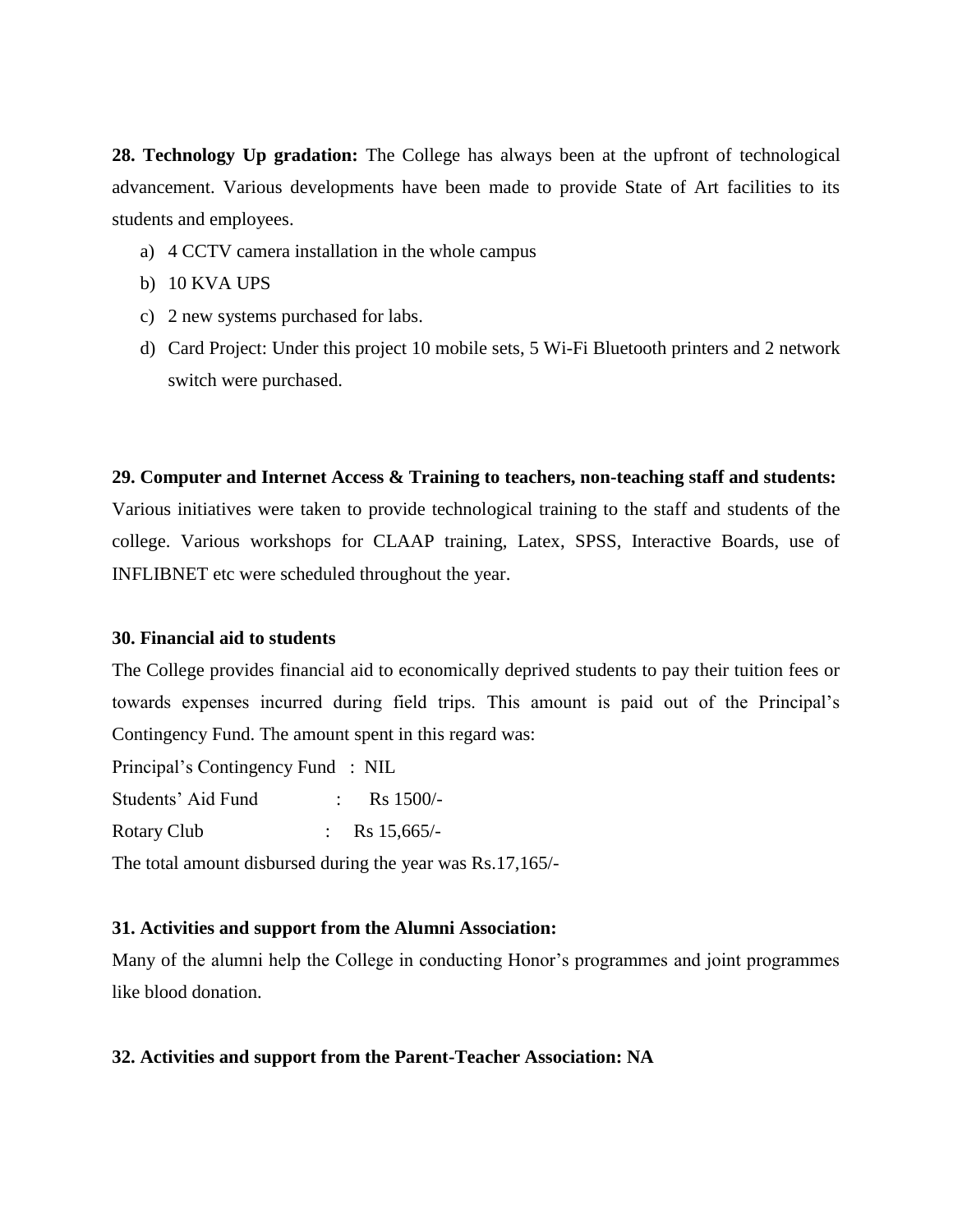#### **33. Health services**

The College has an understanding with a hospital located within half a kilometer from the College. Emergency cases are usually referred to this hospital.

First Aid kits are available in the College at various locations. The College also has a stretcher and wheel chair in case of emergency to mobilize the patient. Within the campus the College has a physiotherapy and rehabilitation centre.

The "Chowgule Human Genetic Research Lab." (CHGRL) provides all pathological services on the campus (Blood tests such as total count, DC, liver profile tests, renal profile tests, Lipid profile tests, blood sugar etc) to all staff, students and the general public. The Disaster Management Cell of the College is well equipped for providing first aid.

**34. Performance in sports activities:** The College promotes sports by providing state of art facilities, scholarships for the outstanding sportspersons. This has enhanced the performance of our students in sports.

#### **Championships in Intercollegiate:-09**

- 1. The Tiger Sports Club entered its third year in April, 2012 with ten Clubs which are: Football, Basketball, Volleyball, Handball, Cricket, Athletics, Chess, Cycling, Hockey and Tennis. New governing bodies were formed. Regular Annual Weekly Training Programme (AWTP), Annual Weekly Fitness Programme (AWFP), Intramural, Extramural and membership drives were organized throughout the year. Various clubs participated in inter-club, inter-institutional and open tournaments.
- 2. The Tiger Judo Club participated in Intercollegiate Judo competition organized by Goa University on 3rd and 4th August, 2012 for both Men and Women. Mr. Ayush Singh, FYBA, bagged a silver medal (below 70 KG) and a bronze medal was won by Mr. Nagesh Karpani, FYBA (below 90 KG).
- 3. The Tiger Chess Club took part in the Intercollegiate Chess tournament at Goa University on 7th and 8th August, 2012. As per tie breaker rules, they were awarded fourth place. This has been their best performance in the last decade.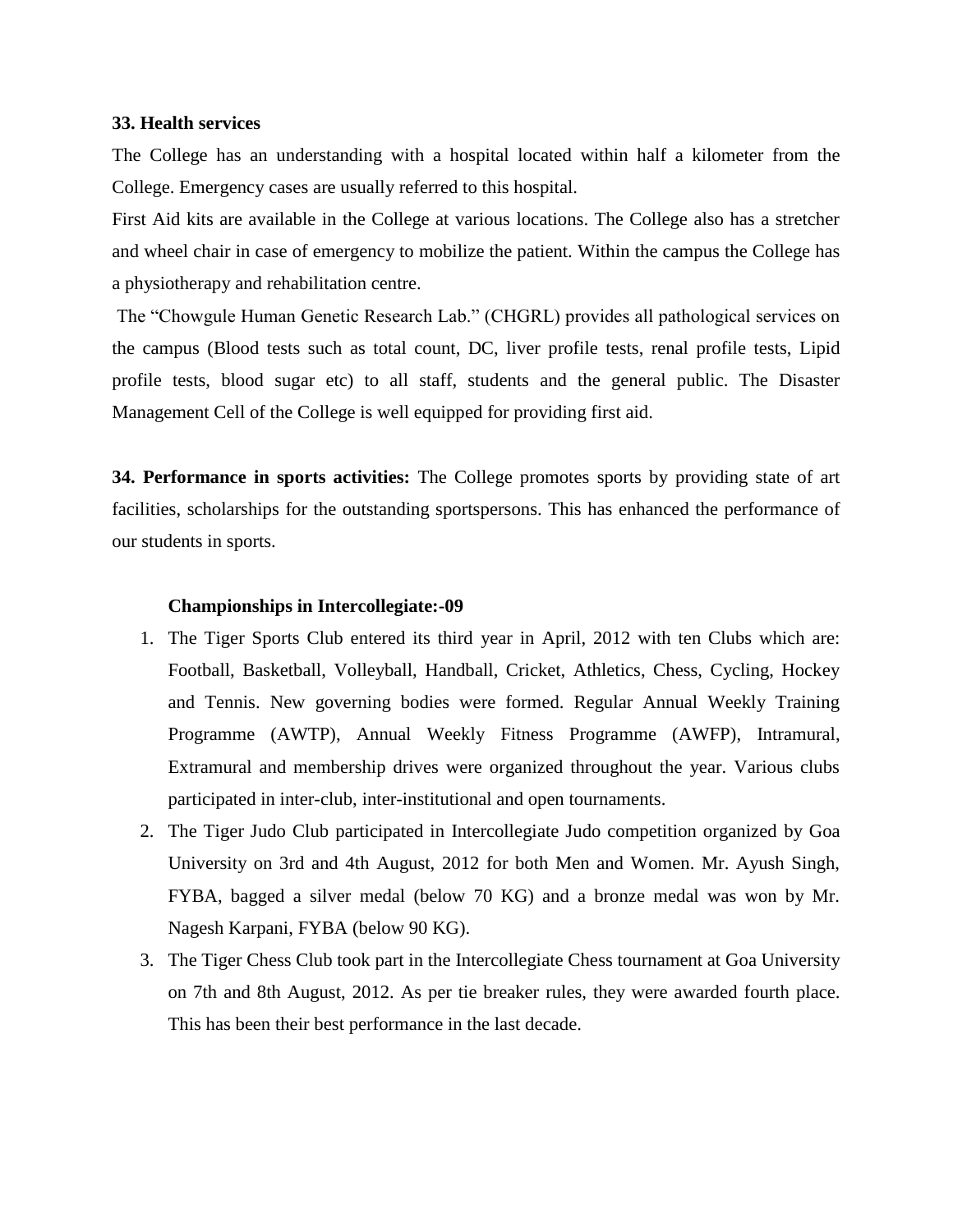- 4. Tiger Athletic Club participated in the Intercollegiate cross country event for Men and Women, on  $11<sup>th</sup>$  August, at Goa University. Mr. George Lugun (SYBA) stood 9<sup>th</sup> in the overall event.
- 5. Tiger Cycling club of the College Participated in the Intercollegiate Cycling Tournament organized by Goa University and finished as joint Winners with Rosary College, Navelim. They were later adjudged runners up based on tie breaker rules. Mr. Joel Lars Fernandes of T.Y. B.Sc, finished first in the individual category. The club also participated in All India Bicycle Race organized at Vasco and finished runners up in the team category , and Joel Lars Fernandes finished second in the individual category. The club participated in 200 km Tour De Goa event and successfully completed the event. Joel Lars Fernandes finished seventh amongst all the participants.
- 6. The College Handball team participated and won the Intercollegiate Handball Championship organized by Goa University. They displayed a disciplined game and outsmarted all opponents in the event. The team comprised of Joel F Fernandes(Captain), Clive Almeida(GK), Joshua Coutinho, Gloston Reveredo, Joel L Fernandes, Kevin Fernandes, John Misquita, Malcolm Afonso, Preston Braganza, Muller Gomes, Kallal Maitra and Mouveen Rodrigues.
- 7. The Tiger Tennis Club participated in the Intercollegiate Tennis Tournament organized by Goa University at B.P.S. Sports Club Tennis courts on January  $29<sup>th</sup>$ , 2013 and lost to Damodar College in the final match. The team comprised of upcoming Tennis players Dryden Rodrigues, Warren Torcato, Fasihuzzama Khan, Reagen Fernandes and Shanice Mazarello.
- 8. The Tiger Hockey Club participated in the Intercollegiate Hockey championship organized by Goa University and lost narrowly in the semi-final stage of the tournament to Dempo College. They were the defending champions. The team comprised of Ranjeet Gill (Captain), George Lugun, Deepak Wilson D"Souza, Maxson Goes, Valson Colaco, Sameer Soreng, Amit Kujur, Amrit Topno, Santosh Kerketta, Aunchal Upadhyay, T.Philip Raja , Clive S. Fernandes, Ranjit Reang (GK), Joel F Fernandes, Daniel Carvalho and Malcolm Afonso.
- 9. The Tiger Athletic Club participated in the intercollegiate athletic meet organized by Goa University, and won 4 silver and 5 bronze medals. Shweta Gaonkar of F.Y.B.A (Long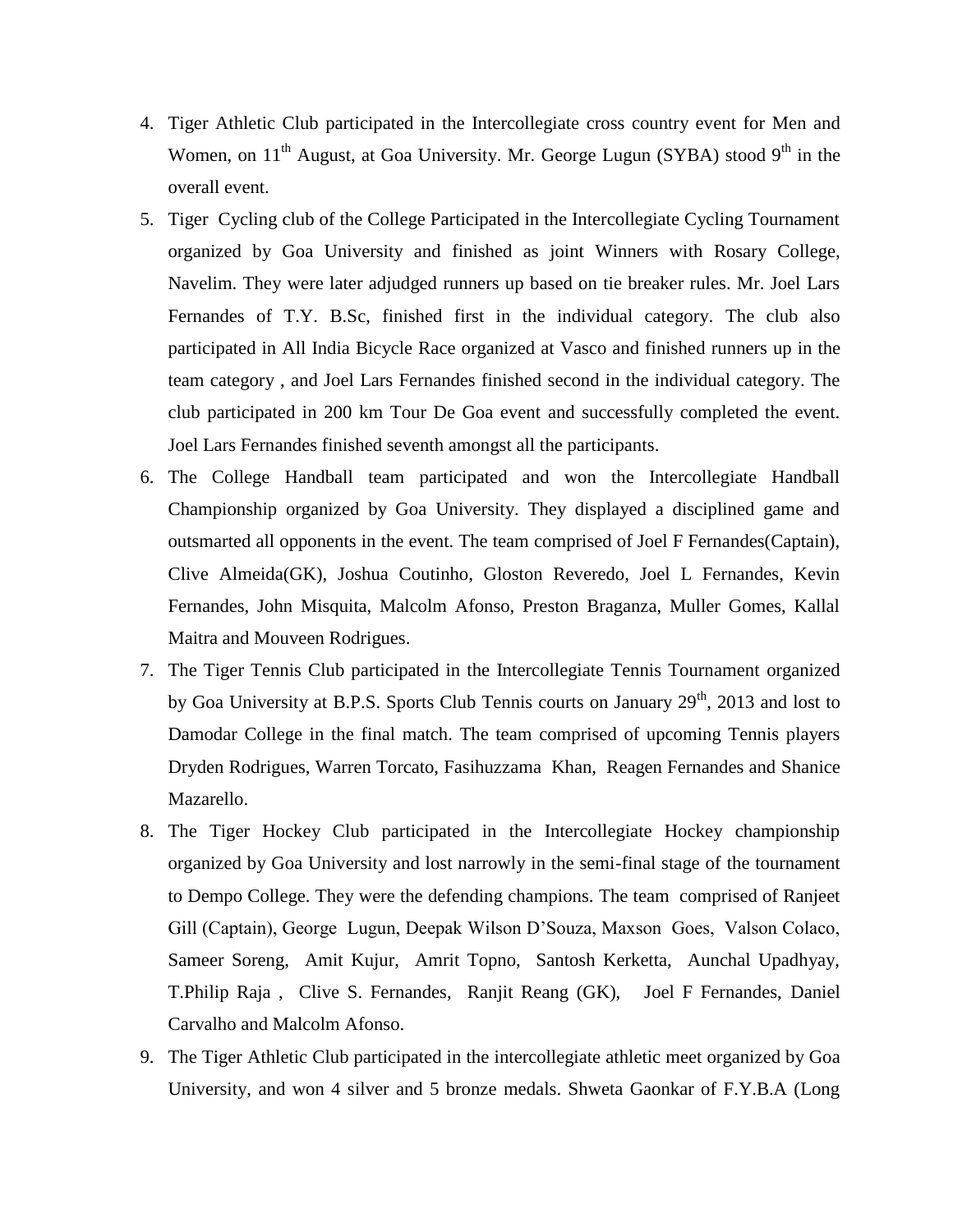Jump), Valucio Rodrigues of S. Y. B. Sc (High Jump), Ranjit Reang of S.Y.B.A (Javeline Throw), Balchandra Gada of F.Y.B.Sc (Hammer Throw) won silver medals. Balchandra Gada of F.Y.B.Sc also won 4 bronze medals in Relay for 4x400m and Maxson Goes of S.Y.B.A won a bronze medal in 1500m. This has been an improved performance compared to last two years.

# **Individual Achievements:**

#### **Participation in sports at National Level:-06**

- a. Ninoshka Rodrigues of TYBSc participated in the  $4<sup>th</sup>$  West Zone Taekwondo Championship at Pune conducted by the Taekwondo Federation of India and won a silver medal in Poomse and a bronze medal in Kereogi.
- b. Sharmad Mahajan of SYBA participated in the Badminton Intercollegiate tournament conducted by Shree Damodar College, Margao and won the individual championship. Later he teamed up with Gangash Desai, Preston Braganza, Deepak Kumbhar and Kallal Maitra to finish at the quarterfinal stage of Intercollegiate Badminton Tournament organized by Goa University.
- c. Ms Sukanya Chari of SYBA was selected to represent the Goa state Chess team in the National Championships.
- d. Kallal Maitra of F.Y.B.A was in tremendous form this Cricket season, first he proved himself by getting selected for Goa state. Under 19 Team for the Vinoo Mankad Trophy. Later he represented Goa in the Under 19 Inter State Cricket league organized by BCCI and scored two centuries (the only player to score for Goa). Currently he is in contention for Goa under 22 team.
- e. Stanlee Stephen of S.Y.B.Sc participated in the National Karate Championship and won a silver medal. He represented India at the Asian Karate Championship which was held from  $8<sup>th</sup>$  to  $12<sup>th</sup>$  February, 2013 at Kerala, India.
- f. Mr. Joel Fernandes of T.Y.B.Sc was selected for Handball State Team for the National Championship.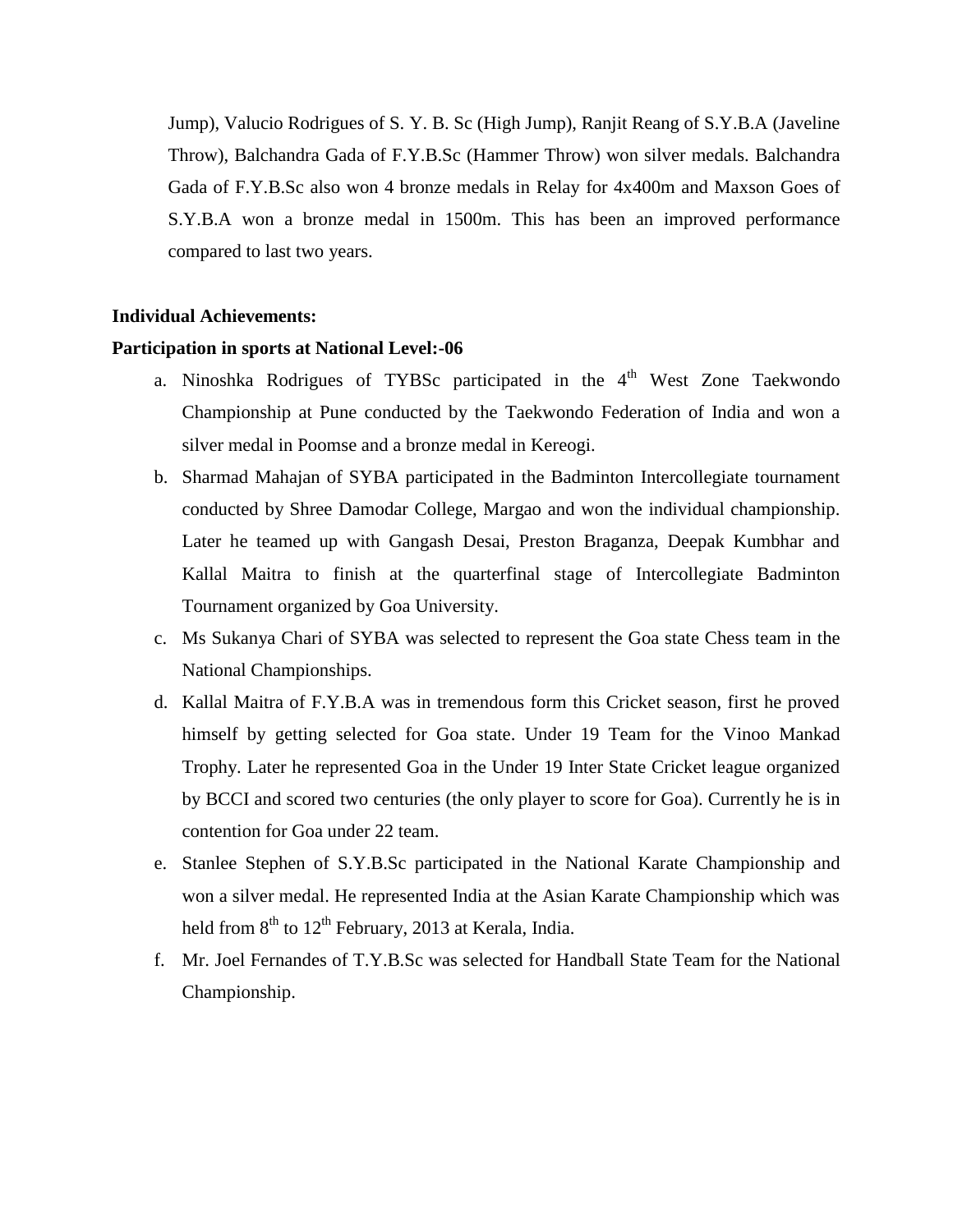

Inter Collegiate football Tournament



Golden Jubilee Cup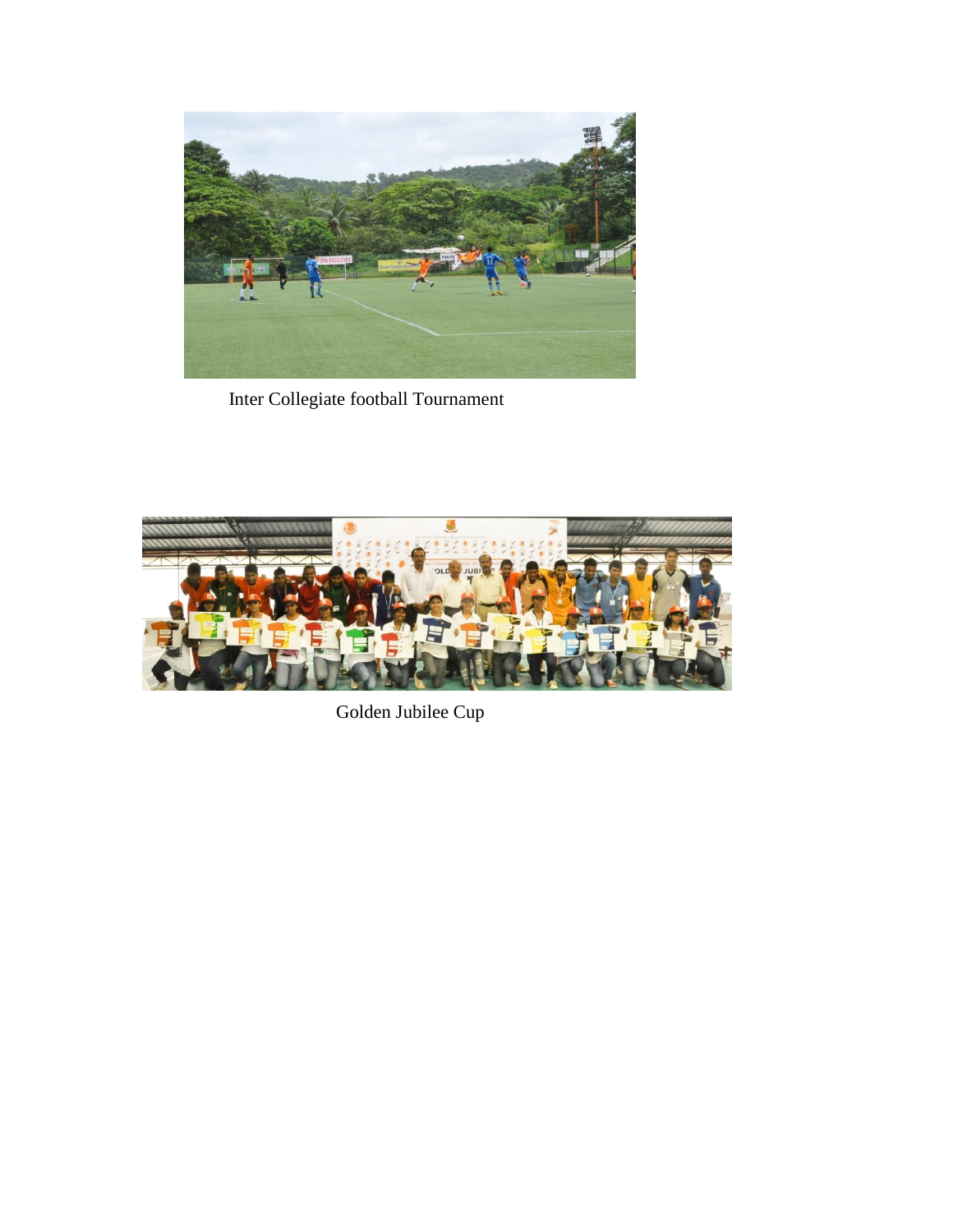# **Participation in Sports at International Level: -01**

1. Stanlee Stephen of S.Y.B.Sc ,represented India at Asian Karate Championship held from 8<sup>th</sup> to 12<sup>th</sup> February, 2013 at Kerala, India.

# **35***.* **Incentives to outstanding sportspersons***:*

The College management supports the sports students by providing funds to meet the coaching, dietary supplements, allowances, infrastructure, equipment and all the expenses of participation at the district, state and national level. The management also provides extraordinary funds for the organization intramural and extramural sports activities throughout the year.

#### **36. Student achievements and awards:-12**

- a. Ms. Antara Bhide won the first prize in the poetry writing competition organized by Konkani Bhasha Mandal. Ms. Sidhi Shet Raikar won second prize in short story writing, and Ms. Gargi Lotlikar got third place in Poetry writing competition at all Goa level.
- b. Ms. Sushmita Pai Kane, Ms. Hycintha Monteiro and Ms. Sidhi Shet Raikar were selected for the Kavita Fest 2013.
- c. Students of Computer Science Department participated in "NOESIS" an intercollegiate technical event held at Rosary College of Arts, Science and Commerce, Margao on  $8<sup>th</sup>$  ,  $9<sup>th</sup>$  and  $10<sup>th</sup>$  December 2012.
- d. S.Y.B.A. students of Department of Psychology participated in Psygnus an intercollegiate event organized by the Post Graduate Department of Psychology of St. Xavier's College, Mapusa on  $12<sup>th</sup>$  September, 2012. The students were accompanied by Ms. Shweta Mayenkar. They won the third place in the dance competition and third place for presentation of an innovative therapy.
- e. On  $15<sup>th</sup>$  November, 2012, Students of Psychology took part and won the third place in the one day intercollegiate event, "Psychozest" hosted by M.E.S. College, Zuarinagar. The theme for this year was "Spirituality and its effect on moral values across age groups".
- f. Miss Jennifer Angela Furtado, a student of T.Y.B.Sc won the 1st place at an All Goa State Level Essay Competition organized by Ganga-Zuari Academy, on the occasion of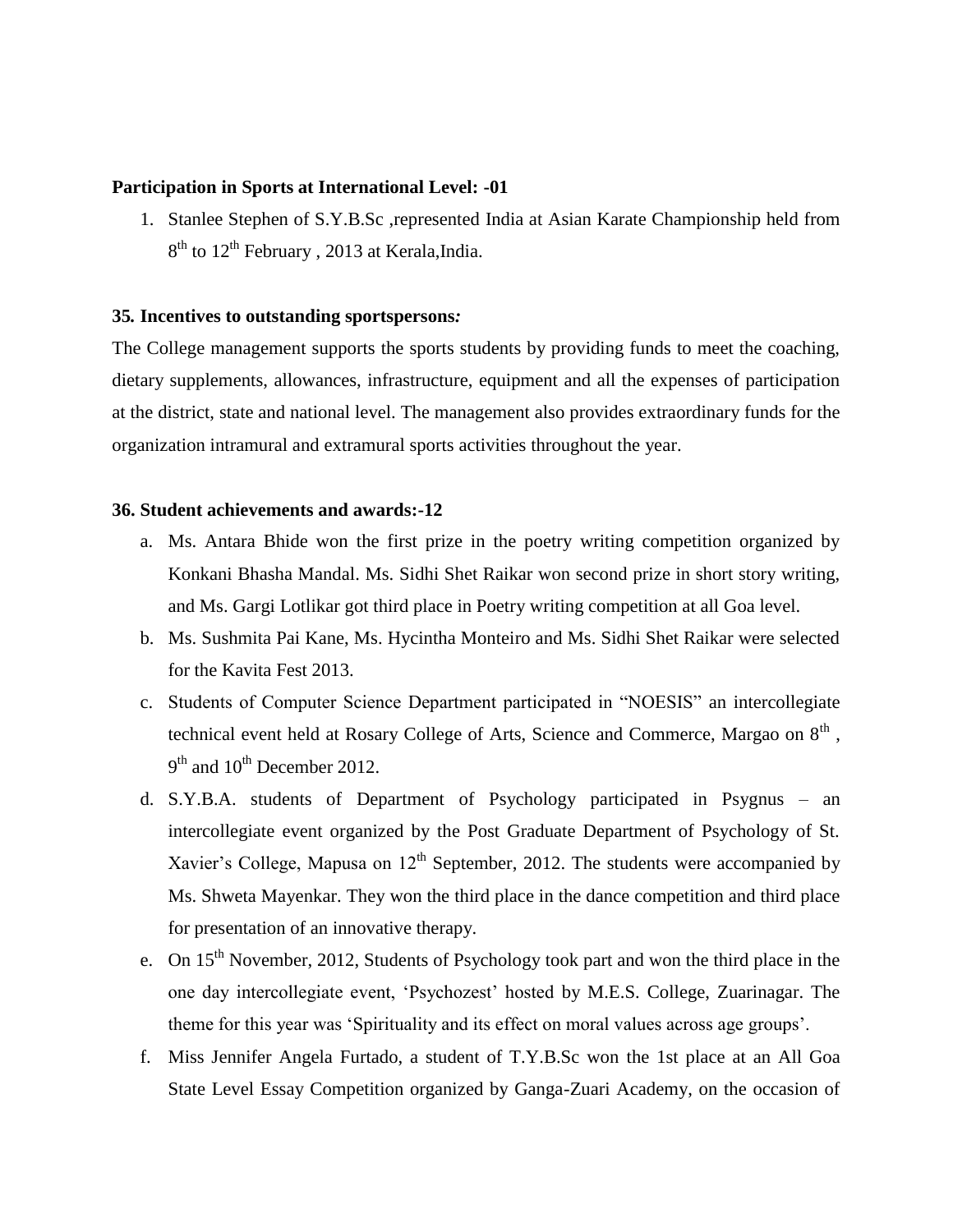150<sup>th</sup> Birth Anniversary of Swami Vivekananda. She stood first among 30 participants. The competition was held on 8<sup>th</sup> September, 2012 at Museum Hall, Patto, Panaji, Goa. The topic of her essay was 'Re - Defining Success'.

- g. Miss Jennifer Angela Furtado, a student of T.Y.B.Sc won the  $1<sup>st</sup>$  place in Essay Writing Competition, organized by Urban Health Centre, Margao and Miss Gargi Lotlikar won the  $2<sup>nd</sup>$  place in Poetry Competition for the theme "Every Blood Donor is a Hero" in the month of August, 2012.
- h. Ms. Shaunna Marion Fernandes, a student of F.Y.B.A and Ms. Rachel Coelho do Amaral, a student of S.Y.B.A won the  $2<sup>nd</sup>$  and  $4<sup>th</sup>$  place respectively in All Goa Inter – College Elocution Competition on "Effective Administration for Clean and Green Goa", organized by the Directorate of Art and Culture and Mashel Kala Premee at Shree Shantadurga Verlekarin Sabhagraha, Chimulwada - Marcel, on 3<sup>rd</sup> October, 2012.
- i. Ms. Ila Karapurkar, a student of S.Y.B.A won the  $I<sup>st</sup>$  place in the All Goa Intercollegiate Elocution Competition organized by St. Xavier"s College of Arts, Science and Commerce, Mapusa. The competition was held on  $29<sup>th</sup>$  January, 2013 at St. Xavier's College, Mapusa. The topic of the essay was "Ban on Mining: Alternate avenues for Goan Economy'.
- i.  $18<sup>th</sup>$  December: The Department of Sociology were Runners-up at the Inter Collegiate event "Roots"- Goa"s Cultural and Heritage Fest, organized by Fr. Agnel College of Arts and Commerce, Pilar on the  $18<sup>th</sup>$  of December, 2012. The participants of the event were Tina Sequeira, Frazier Colaco, Satya Lourenco, Saloni Gaunekar, Julius Mendes, Johnas Menezes, Harsh Kamat, Kirk Fernandes, Ranjit Reang, Alysia Gomes, Shweta Gaonkar and Angelika Vaz. The students were accompanied by Asst.Prof.Ms.Mozinha Fernandes and Mr.Sachin Savio Moraes.
- k. Mr. Suyog Patwardhan, student, PGDGIS, won the third place in the competition "Kavan Kallzantle" at the 18th Goa Yuva Mahotsav organized by Konkani Bhasha Mandal and Government College, Pernem on 12th and 13th January, 2013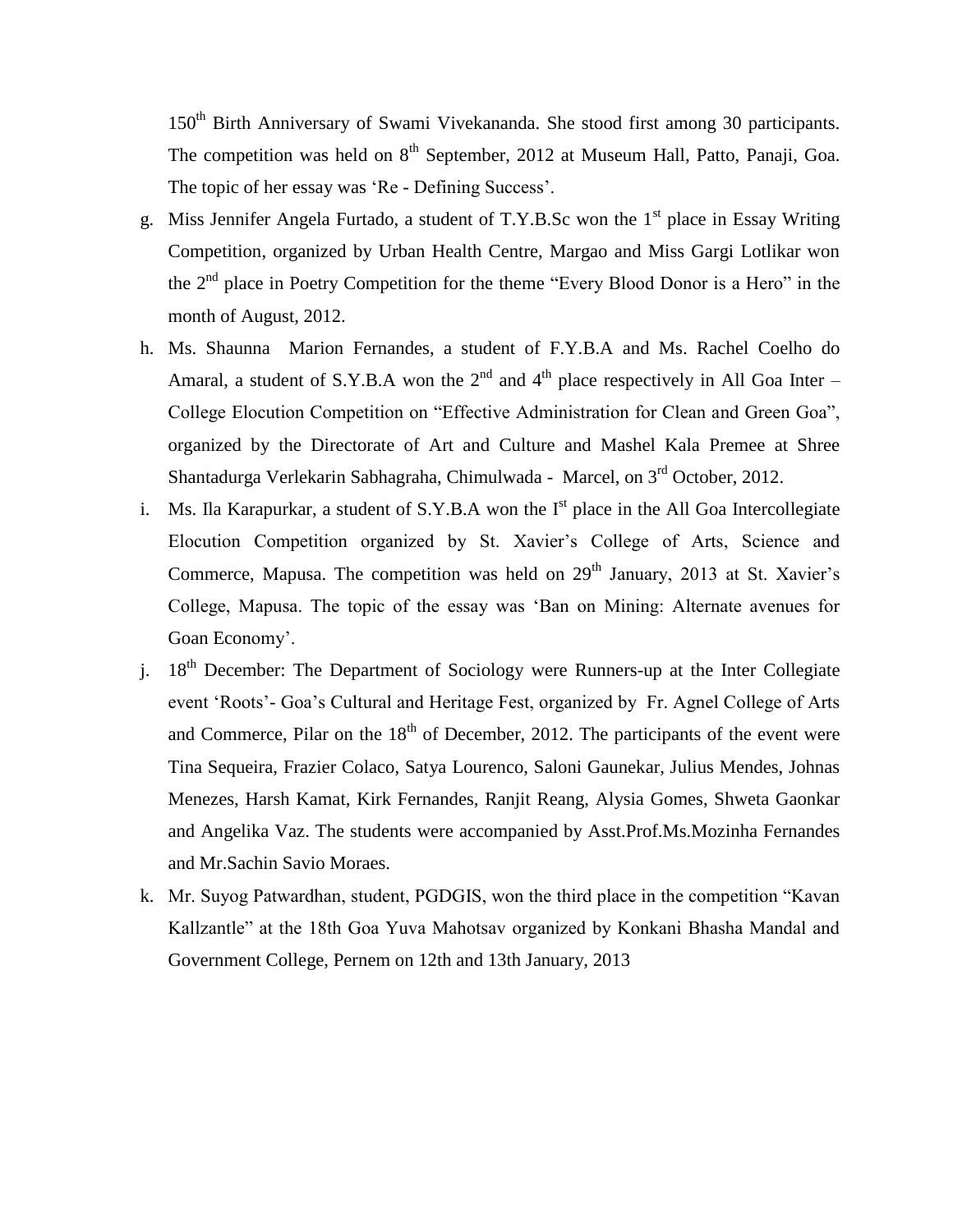#### **37. Activities of the Student Support Services (SSS)**

**a.** Career and Personal Counselling: (CPCC)

The Career & Personal Counseling Centre (CPCC) at Chowgule College is into its third year of serving our students, helping them tackle career and personal issues in one –on-one counseling sessions.

Progress of student visits for career and personal counseling at the Centre in the year 2012-13:

Career Counseling sessions: 151

Personal Counseling sessions: 81

Total no of career and personal counseling sessions: 232 as of January, 2013.

#### Workshops:

On 14<sup>th</sup> July, 2012 the CPCC conducted a workshop on "Effective Study Skills and Career Guidance" for 3 Higher Secondary Schools ( HSSs ) from and around Margao.

An awareness programme was organized by the College from  $4<sup>th</sup>$  to  $13<sup>th</sup>$  December 2012, for 9 HSSs to have glimpse of the College infrastructure and the different courses and facilities offered by our College.

As part of the drive, 9 career guidance sessions were conducted for these students.

A workshop on "Preparing for an Interview" was conducted for all college students in January, 2013. The workshop provided students with techniques on how to prepare for an interview.

# Seminar and Career Talk:

A state level seminar on 'Translation in the Global Context' was organized on  $8<sup>th</sup>$  August, 2012. National and international guest faculty spoke to students on Translation as a career, barriers encountered during translation and the effectiveness of a good translator.

A career talk on 'Entrepreneurship in IT' was organized by the CPCC on  $12<sup>th</sup>$  December, 2012. Mr. Milind Prabhu ( CEO of Genero Info Tech) spoke to students about the enormous growth potential in the field of entrepreneurship.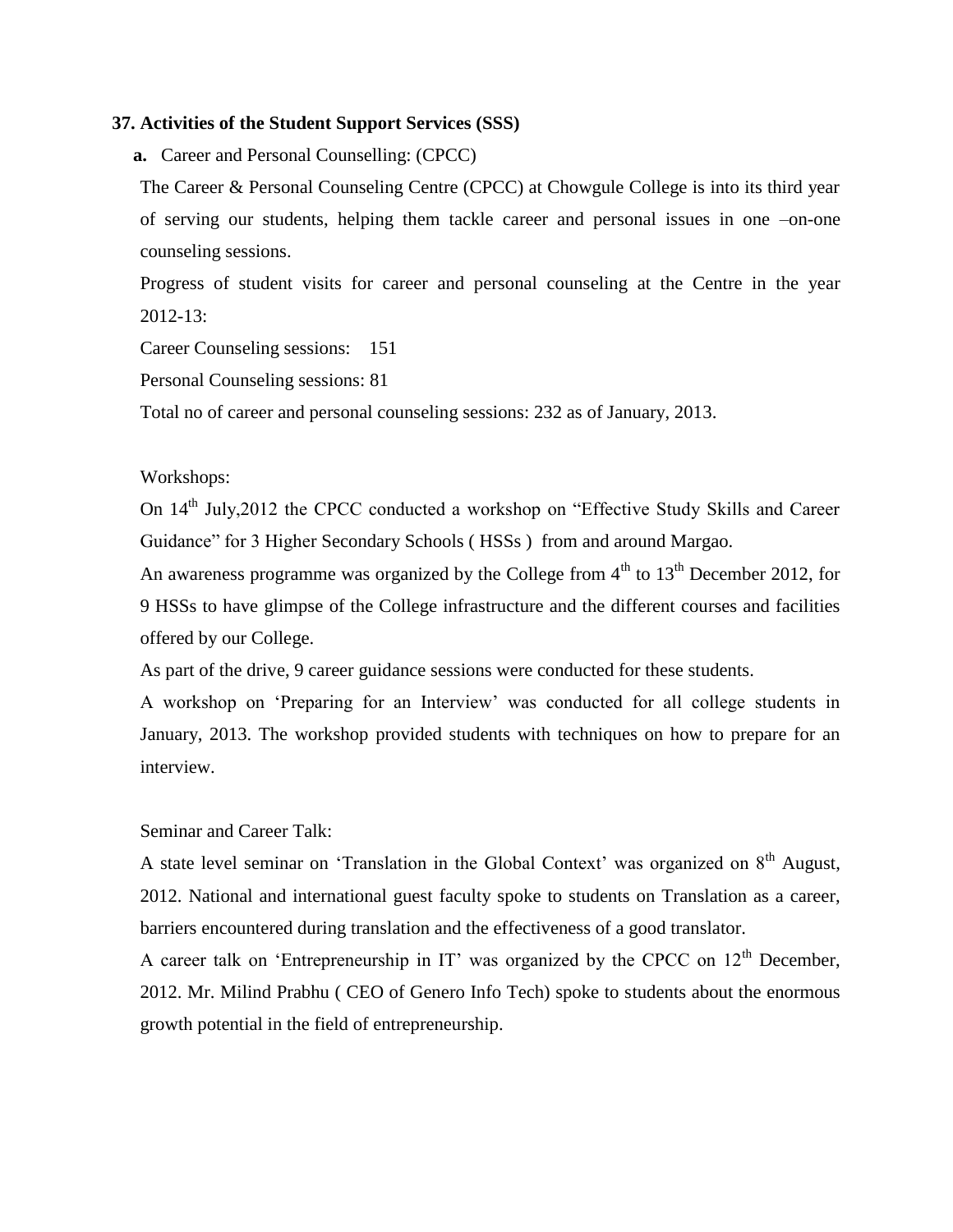#### Event – Mind Matters:

As a part of the Golden Jubilee Celebrations of the College, a two day Inter-collegiate event was organized by the Centre on 'Mind Matters', on  $31<sup>st</sup>$  August and  $1<sup>st</sup>$  September, 2012. Five colleges participated in the event. The guest speakers of the event enlightened students on health and wellbeing. Different activities like poster competition, newspaper rollback, mindbenders and mind quiz were a part of the event. St Xaviers bagged the  $1<sup>st</sup>$  place while Chowgule Tigers bagged the runners- up trophy.

### Courses:

The Counseling Centre launched its Honours programme during the academic year 2012- 13.A course on Appreciating Modern Art was organized under the Honours programme in July, 2012.Mr. Apurva Kulkarni, an eminent artist, imparted knowledge to students on appreciating different forms of art by world famous artists.

We commenced our  $2<sup>nd</sup>$  course under the Honours programme in January , 2013. The two courses conducted under the programme were "Appreciating Western Classical Music" and "Appreciating Indian Classical Music". The courses were conducted by Mr. Schubert Cotta and Dr. Alka Deo Marulkar respectively. We were privileged to have the faculty of international standing.

#### Personal Grooming course

A three day course on "Personal Grooming" was conducted for students during vacations. Course faculty, Ms. Harshita Saxena, taught students aspects of grooming, lifestyle management, telephone etiquettes, posture, personality, enhancement etc.

#### Career Camp:

A three day career camp for  $9<sup>th</sup>$  and  $10<sup>th</sup>$  Standard students from Goa was organized by the CPCC.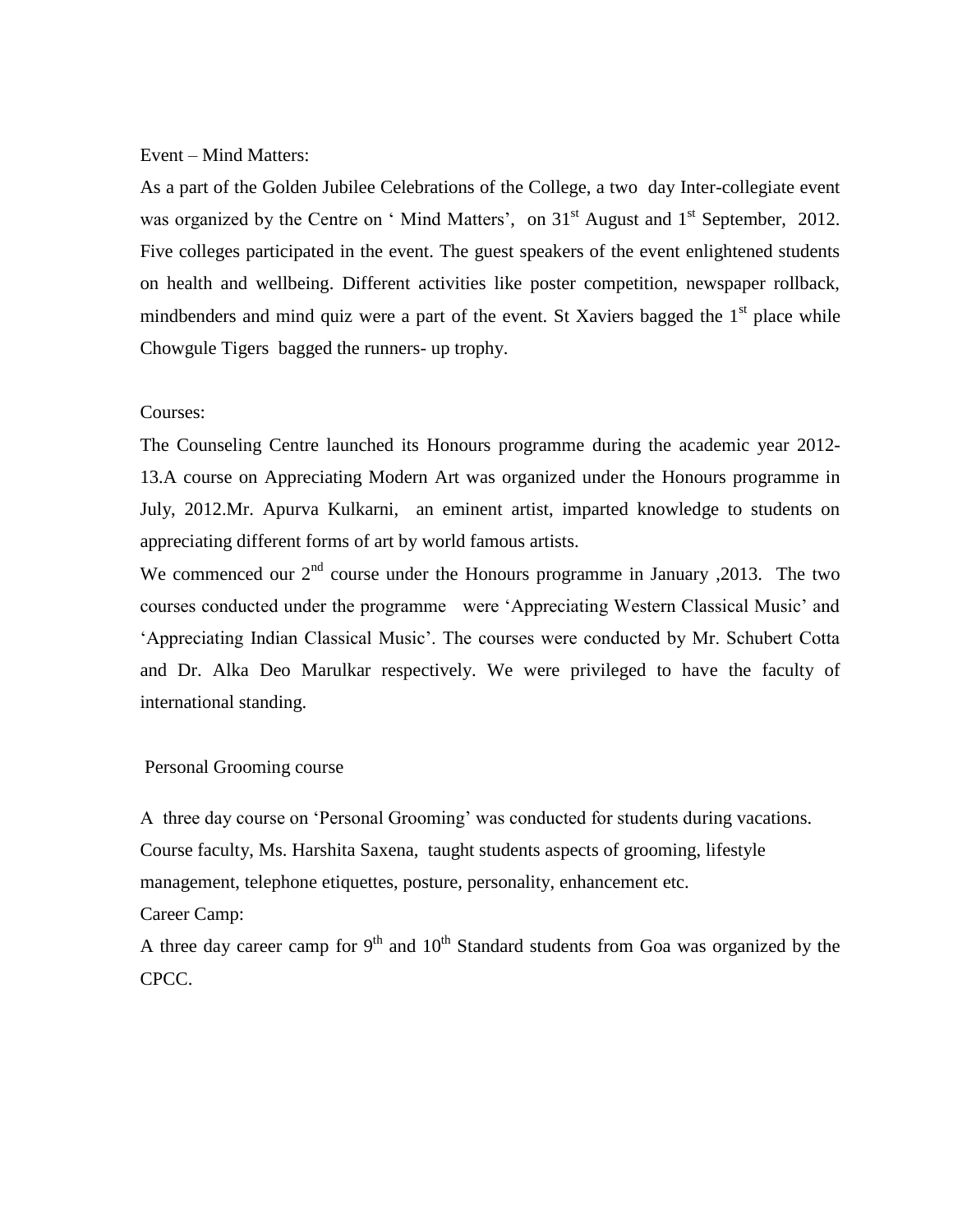**38. Placement services provided to students:** During the year following companies have visited the College for Campus recruitment :

| Sr.No. | <b>Companies Visited</b>                       | Number of students selected |
|--------|------------------------------------------------|-----------------------------|
| 1.     | Mahindra Satyam                                | 6                           |
| 2.     | Karma Royal Group, Goa,                        | 63                          |
| 3.     | Grove mark Methods Pvt. Ltd.: Cosmetic Company | 14                          |
|        | Located in Verna – Goa,                        |                             |
| 4.     | STP Limited Chemical Company, Goa,             |                             |
| 5.     | <b>IFB</b>                                     | 5                           |
| 6.     | <b>Infosys BPO</b>                             | 25                          |
| 7.     | Wipro Technologies                             | 7                           |
| 8.     | Caculo Group                                   | 0                           |
| 9.     | Altisource                                     | 10                          |
| 10.    | Bajaj Alliance                                 | $\theta$                    |

During the year 68 students got permanent job offers from different companies out of the 226 students who applied. The percentage of students who got job offers among the ones who appeared for the interviews is 30.08%

**39. Development programmes for non-teaching staff :** OIT organised workshop on 23<sup>rd</sup> November,2012 on "Use of OIT resources" includes Basic of Ms Office, Use of Scanner, printer, Introduction to social networking sites etc.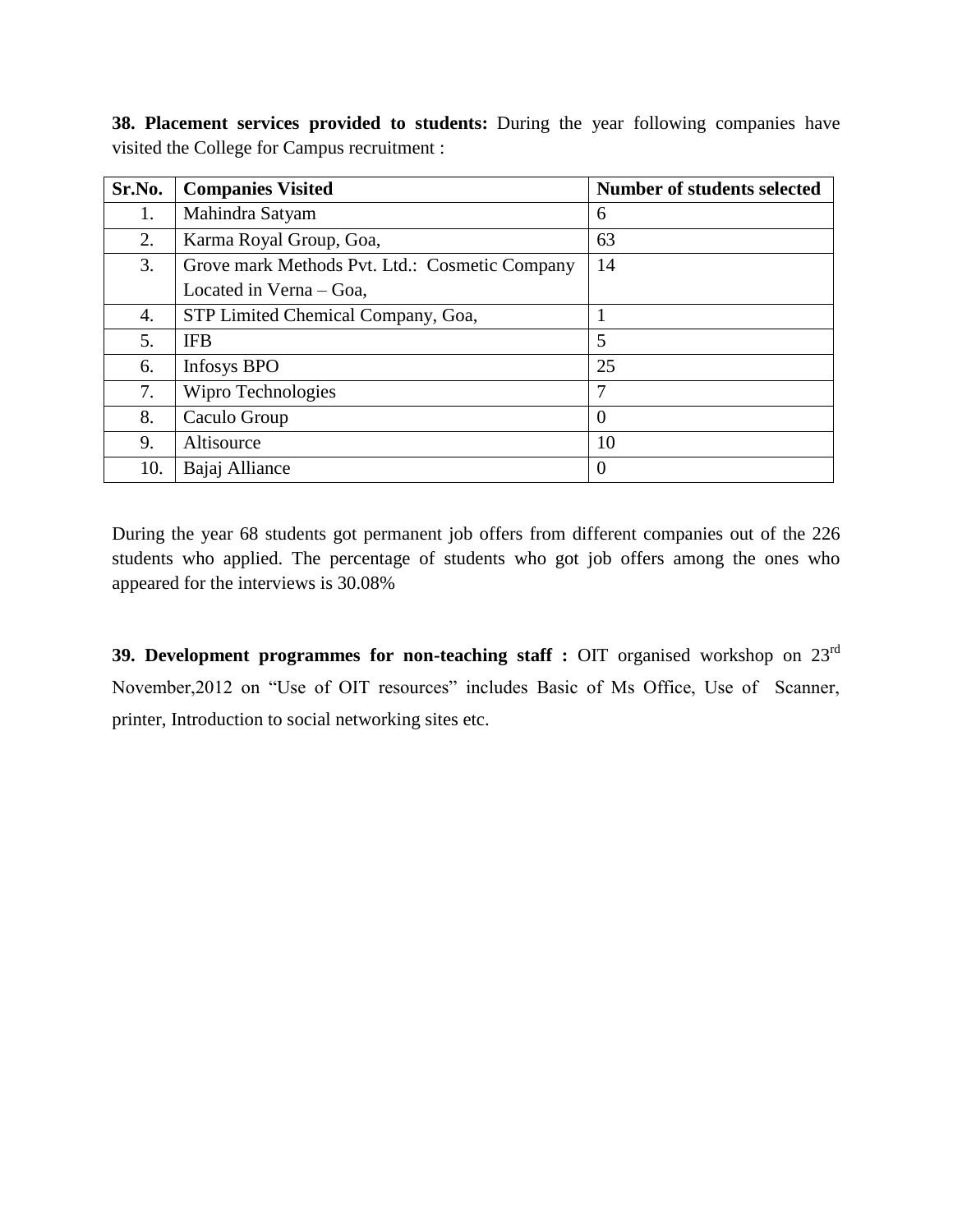Workshop on Use of OIT resources



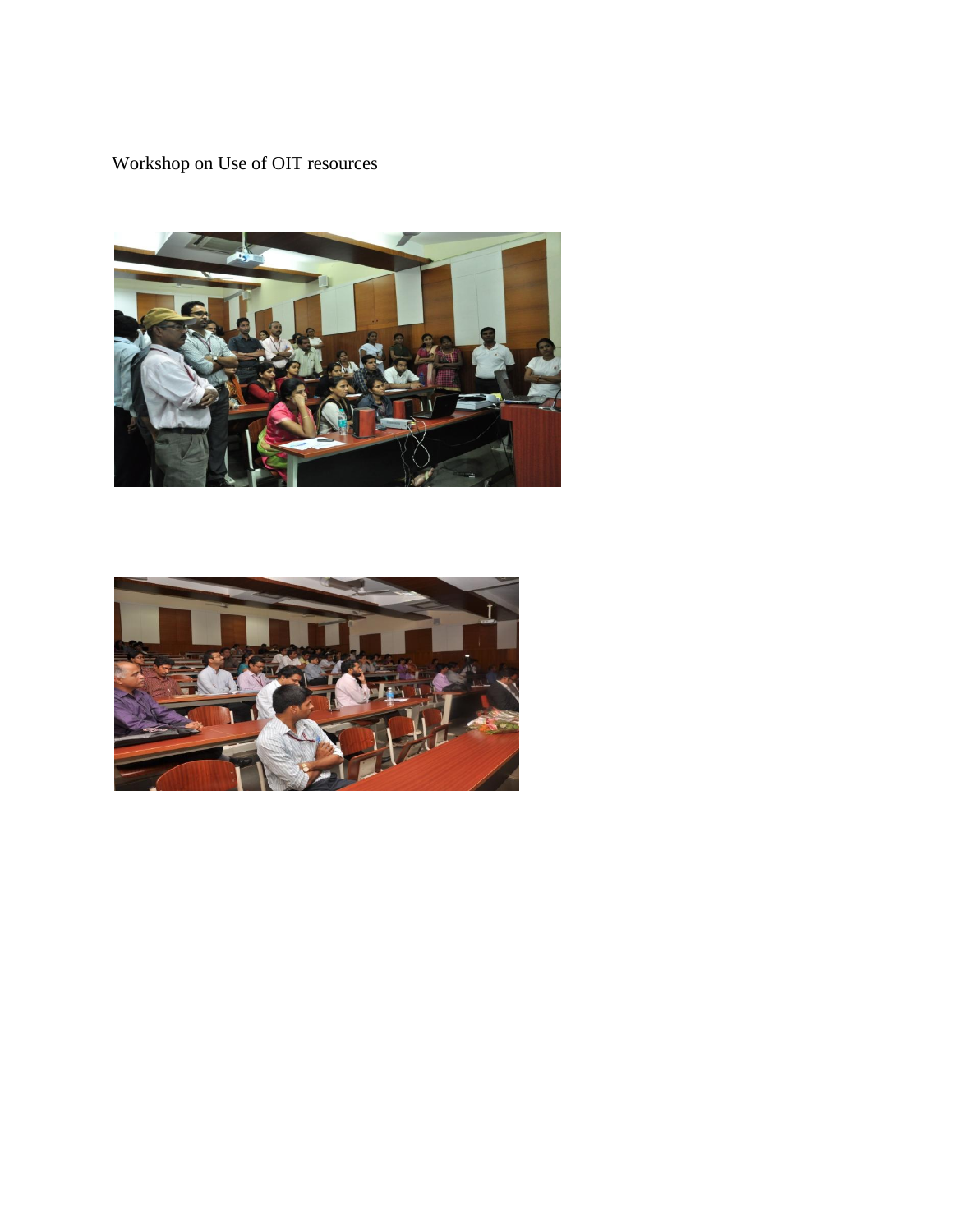# **40. Linkages developed with National/ International, academic/research bodies:**

The College has several international and national co-relations for academic and cultural exchange. The College continues to have collaboration and linkages with institutes as listed below and subsequently two more Memorandum of Understanding were signed.

# **International linkages:**

- University of Sussex, UK
- Waseda University, Tokyo (Faculty Exchange Program)
- Sophia University, Japan for teaching (Faculty Exchange Program)  $\bullet$
- Tullinge Gymnasium, Sweden (Student Exchange Program)
- Sodra Latins Gymnasium Stockholm, Sweden (Student Exchange Program)
- University of Porto, Lisbon for teaching.
- Institute of Cervantees, New Delhi for teaching of Spanish.

# **National Tie-ups:**

- National Institute of Oceanography (NIO) Dona Paula Goa for teaching and research.
- National Centre for Antarctica and Ocean Research, Vasco, Goa.  $\bullet$
- Transverse Technologies, Verna –Goa for training, skill development and  $\bullet$ apprenticeship.
- $\bullet$ TERI - Tata Energy Research Institute, Goa.
- Hospitals; Dr. Raikar"s Pathology Lab; "Labplus" pathology lab, Margao,  $\bullet$ Goa and Piramal Diagnostics and Dr. Hema Purandarey"s Centre for Genetic Health Care, Mumbai.
- Gogate Joglekar College, Ratnagiri for academics and research.
- Department of Geography, Rajasthan University, Jaipur for academic linkages. $\bullet$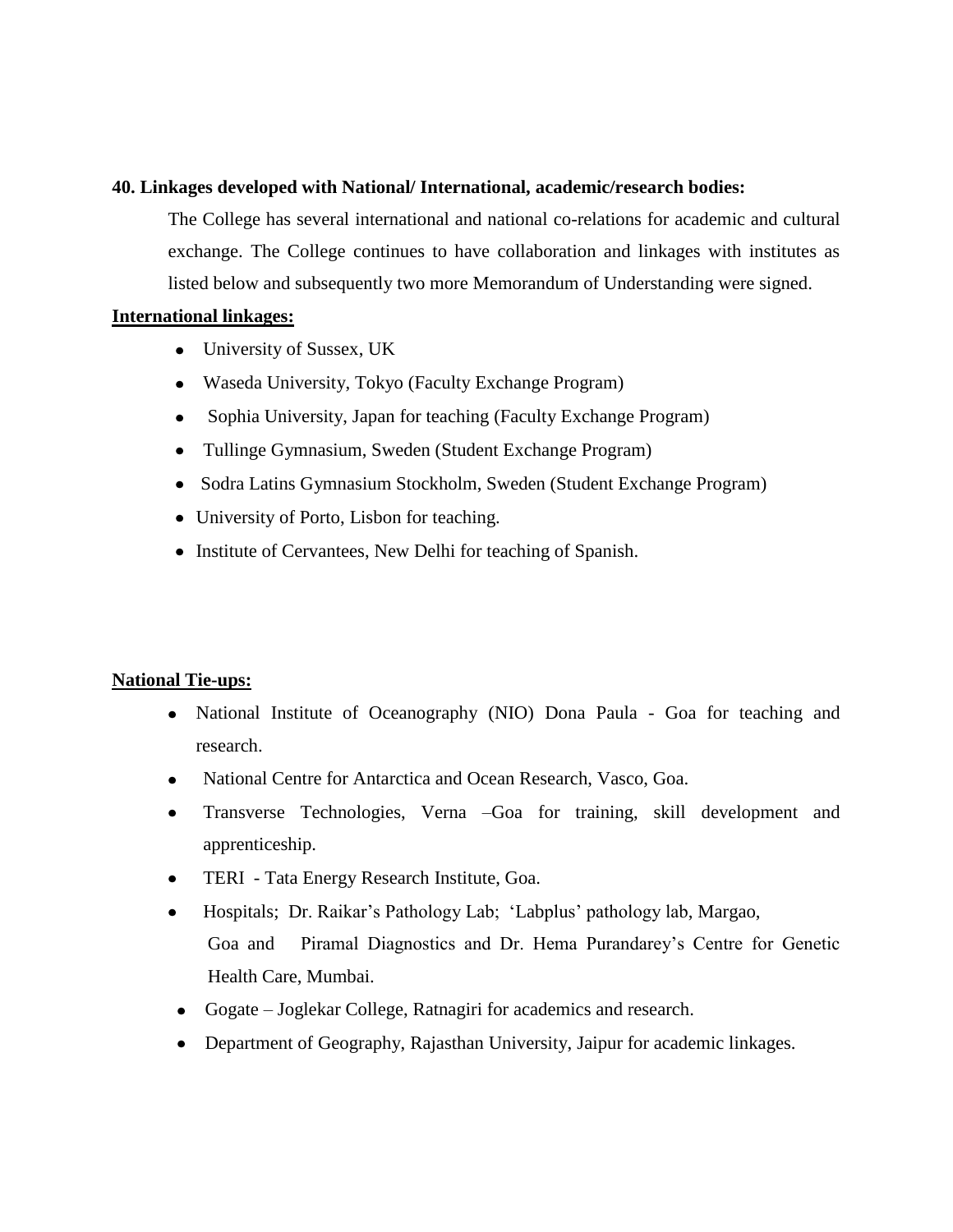### **Section C**

#### **1. Outcomes achieved by the end of the year 2012-13**

Continuous perseverance to excel in academic, research and overall-development in the faculty and students can be ganged through the achievements.

The outcome for the following outcomes:

1. **Enhancement of research culture**: Two major research grants were sanctioned by University Grants Commission and Indian Council of Social Science Research of 9.16 and 5.65 lakhs respectively. A series of interactive workshops were conducted for "How to write Research project" and subsequently far major research project and three minor research project proposals were sent to respective funding agencies. The faculty published several research papers and also presented their research findings in conferences and seminars.

2. **Inter nationalization of the Institute**: As a part of our vision, to give global exposure, the College had on campus foreign faculty, to deliver series of lectures, signed MOU with international University and institute and College continued its faculty Student Exchange Programme with Japan and Sweden.

3. **March towards Autonomy**: The College had submitted its proposal for autonomy in 2010.Goa University drafted ordinance recently, due to which the College had to re-submit the same. Accordingly, the College formulated Board of Studies and started working on structure and syllabus.

4. **New methodologies in teaching-learning**: The College has always been proactive in adopting new methodologies in teaching and learning. This year "Problem Solving Based Learning' was adopted by few departments. Thus College is experimenting new methodologies of teaching – learning more focused.

5. **Canvas of Activities:** As a part of Golden Jubilee celebrations, a series of activities were organized, ranging from alumini meet, ex-faculty evening, founders day, departmental lecture series etc.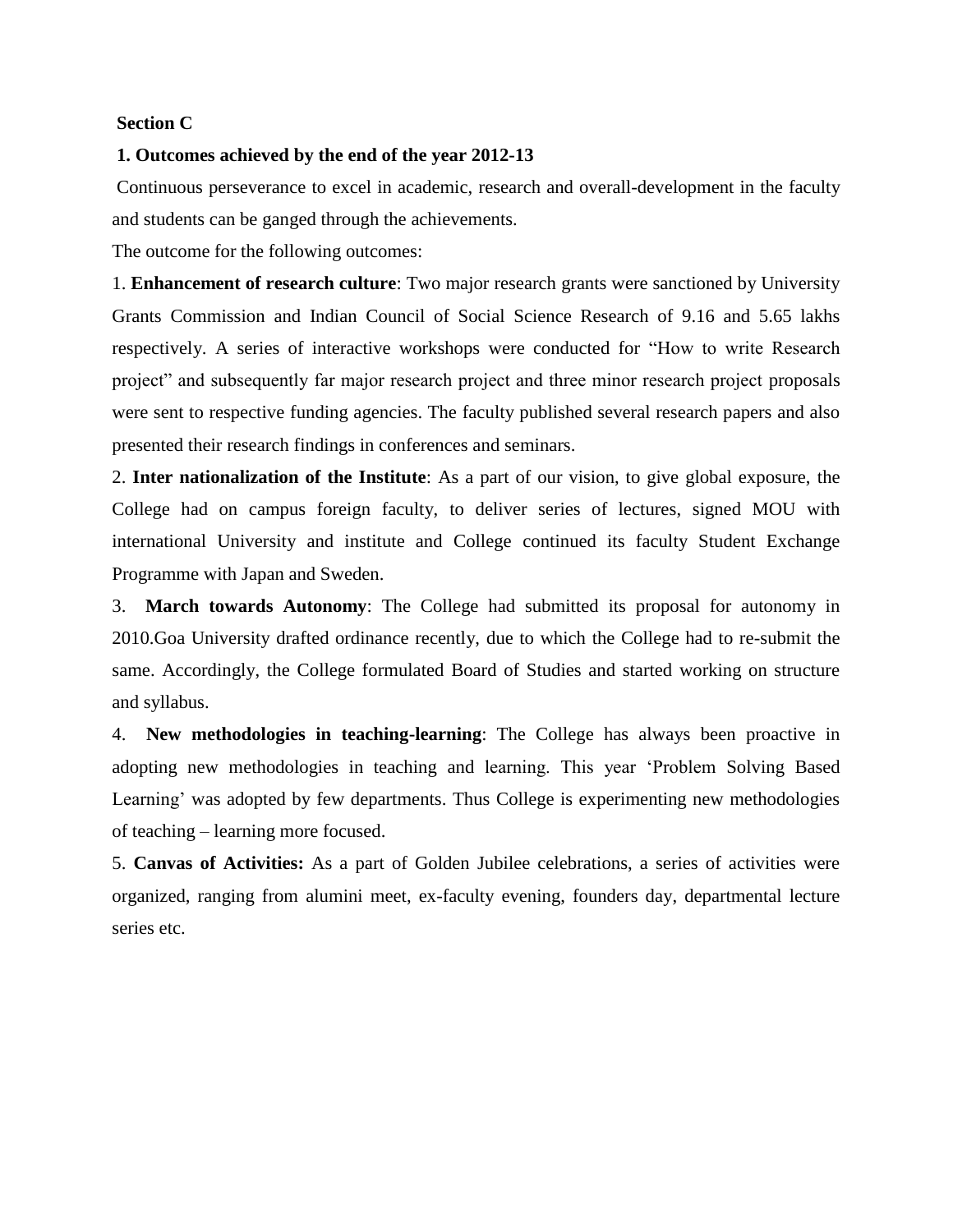# **Section D**

# **Action Plan for the next academic:-**

- a. Develop system to adopt successful autonomy.
- b. Explore new teaching methodologies and conduct research on their effectiveness.
- c. Initiate multiple student –related activities.
- d. Enhance academic and research amongst faculty and students.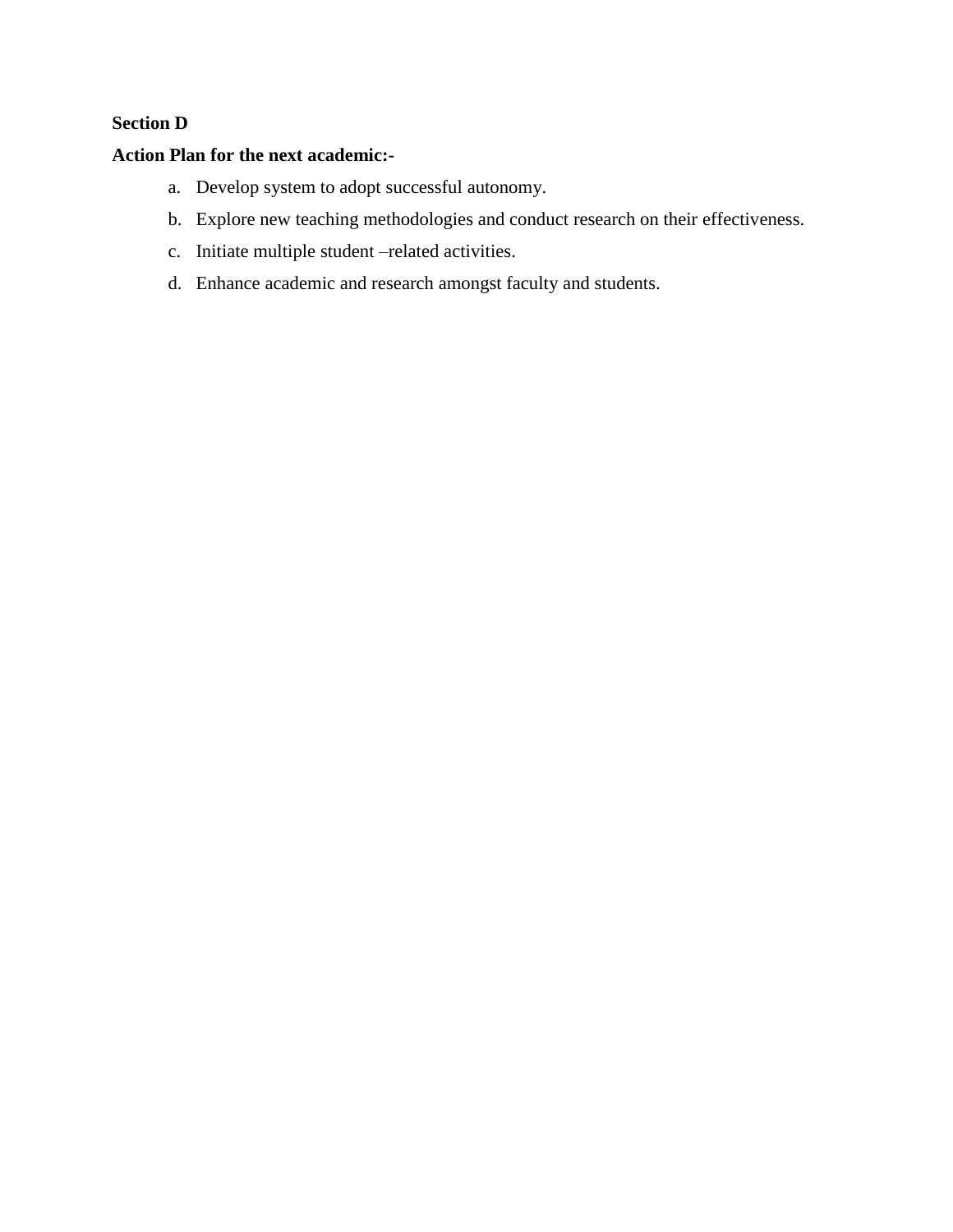CO-ORDINATOR PRINCIPAL

 $\overline{\phantom{a}}$  , and the contract of the contract of the contract of the contract of the contract of the contract of the contract of the contract of the contract of the contract of the contract of the contract of the contrac

Place: Margao

Date: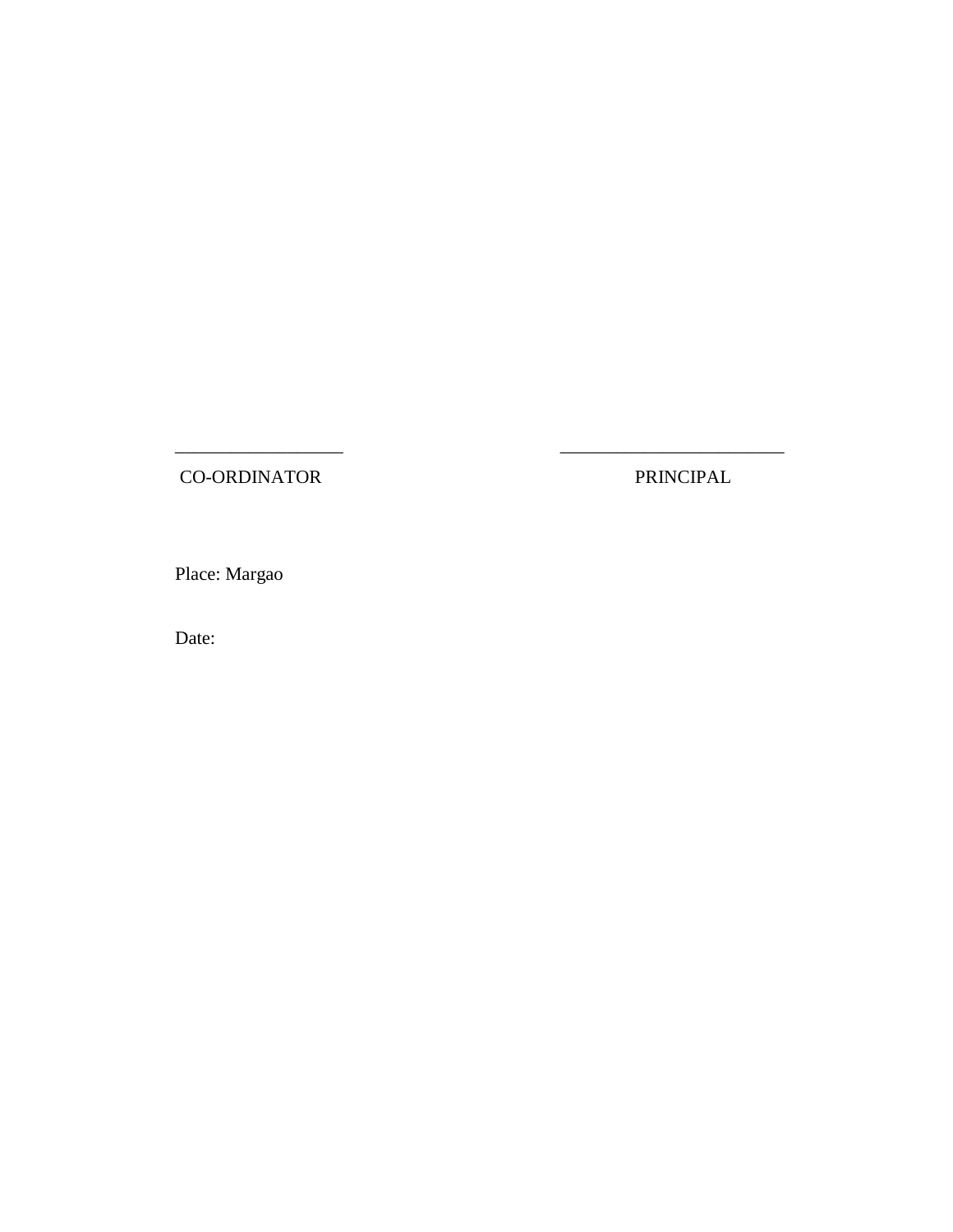## **Annexure – I**

#### **Workshops/Seminars Attended:-09**

- 1. Prof. N.G.Rivonkar of Chemistry department attended a two hour session conducted by former Principal Shri V. R. Shirgurkar, on  $15<sup>th</sup>$  December, 2012 to highlight the changes brought about by NAAC in the new guidelines for reaccreditation of Institution and also the expectations of the NAAC at the time of peer team visit.
- 2. Dr. Nandkumar Sawant attended two-day workshop on "Dissemination of Census Data" organized by Census Department, Government of Goa on 27th & 28th December, 2012.
- 3. Dr. Uma Masur attended the two days State Level workshop by DST, Goa on "Applications of Bioinformatics" from  $4<sup>th</sup>$  to  $5<sup>th</sup>$  January, 2013 and organized by the Dept. of Biotechnology, Parvatibai Chowgule College of Arts & Science, Margao.
- 4. Danica Menezes presented a Research paper titled: "Imparting Entrepreneurial Education in Higher Learning, an Employability Perspective", at a National Seminar cum workshop on Education for Social Change at Xavier"s Centre for Historical Research in collaboration with Nirmala Institute of Education on  $18-19<sup>th</sup>$  January, 2013.
- 5. Dr. R. Kanchana attended a seminar on "Recent advances in Biodiversity, Bio-Prospecting and Plant Biotechnology' on 24<sup>th</sup> January, 2013 at Goa University.
- 6. Ms.Diana Estrocio, attended a seminar on "Recent advances in Biodiversity, Bio-Prospecting and Plant Biotechnology' on 24<sup>th</sup> January, 2013 at Goa University.
- 7. Dr. S. G. Sankhalkar, Dr. Uma A. Masur & Ms. Devika Sinai Priolkar attended one day"s seminar cum workshop on "Recent advances in Biodiversity, Bio Prospecting and Biotechnology" on  $24<sup>th</sup>$  January, 2013 organized by the Department of Botany, Goa University, Goa.
- 8. Mrs. Sarita Naik Tari and Varad Sabnis attended a National Conference organised by Konkan Itihas Parishad on 2nd -3<sup>rd</sup> February, 2013.
- 9. Dr. Devashish Bagchi was invited as a Chief Guest for UGC National Seminar in Physical Education by Mathubai Garware College for Women, SANGLI.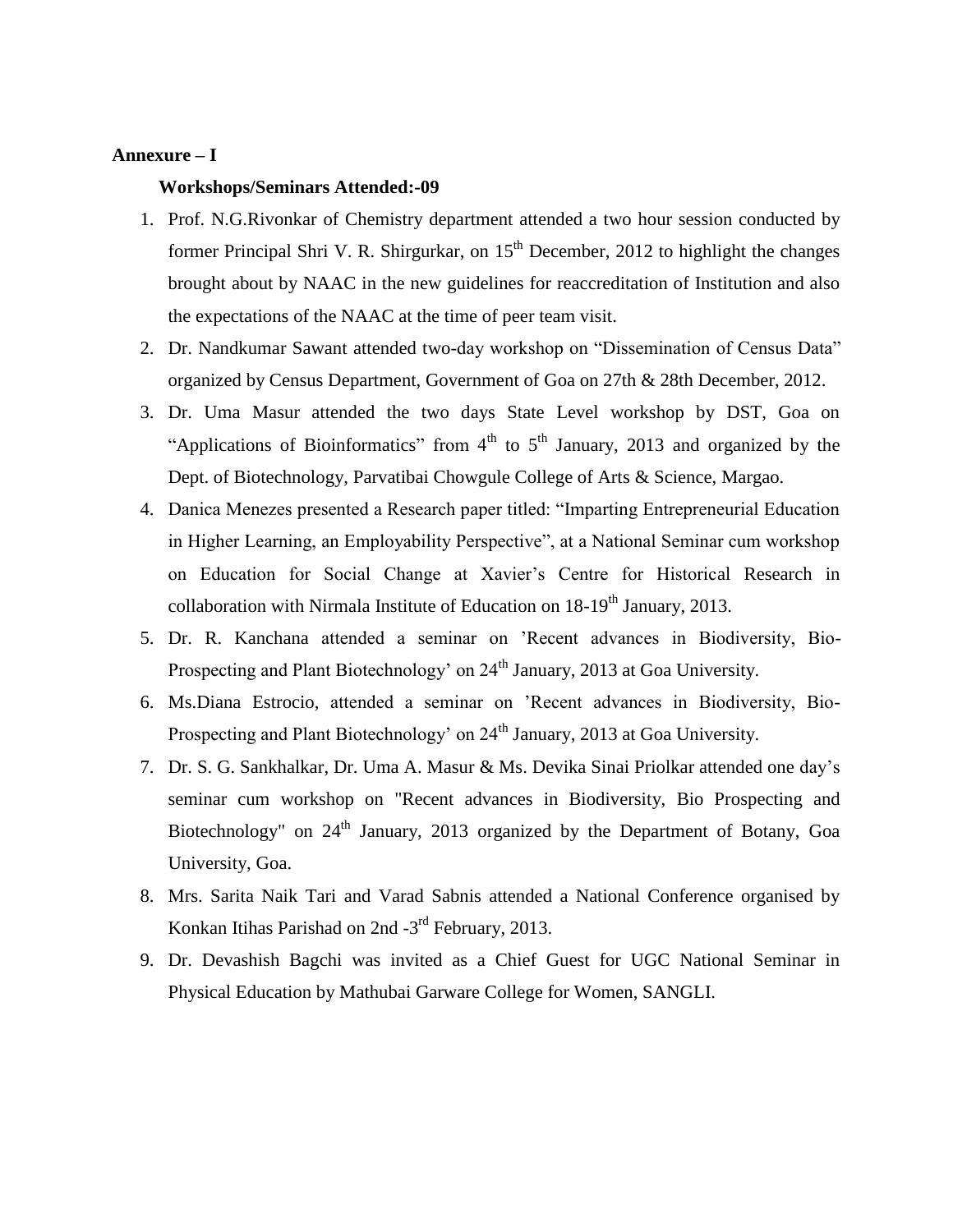#### **Presentation of papers at Conferences, Seminars, etc.**

# **International:-01**

1. Dr. Nandkumar Sawant presented a paper on "Globalization, Beach Tourism and Socioeconomic Implications: A Study of Selected Destinations of South Goa, India" at the 5th National Geography Conference (NGC), 2012 at Department of Geography, University of Kelaniya, Sri Lanka, on  $10^{th}$  and  $11^{th}$  August, 2012.

#### **National:-05**

- 1. Dr. G. K. Naik, Department of Chemistry, presented a paper on Lattice Contraction, Magnetization Enhancement, Resonance Frequency Variation and Microstructure Evolution on Heating Nanoparticle Ni0.55 Zn0.45 Ferrite; at the International Conference on the theme "Nanotechnology-Innovative Materials, Processes, Products, and Applications", "NANOCON 2012" organized by College of Engineering, Bharati Vidyapeeth University, Pune, India.
- 2. Dr. G. K. Naik, presented a paper on Sintering Effect on Structural and Magnetic Properties of Ni0.6Zn0.4Fe2O4 Ferrite; at the 57th DAE Solid State Physics Symposium 2012 (DAE-SSPS 2012), organized by BARC-Mumbai, at Indian Institute of Technology- Bombay, Mumbai from  $3<sup>rd</sup>$  to  $7<sup>th</sup>$  December, 2012.
- 3. Dr. D. Mazumdar presented a paper titled, "The issues of Government Health Care Program: A case study in Goa", at the National Conference organized by P.G.Department in Economics, Tumkur University, on the topic, "Economic Paradigms of Health Care in India: Issues and Challenges", held on  $11<sup>th</sup>$  May, 2012.
- 4. Mr. Suyog Patwardhan, student of PGDGIS presented a paper on "*Alteration of Land Cover Pattern : A Case study of Coastal Belt, Ratnagiri"* at the XXIX National Level Conference on "Sustainable Rural Development with Inclusive Approach" organized by Maharashtra Bhugolshastra Parishad, Pune (MBP), Pune, from 3rd to 5th December 2012, held at Shri Shiv Chhatrapati College, Junnar, Pune.
- 5. Mr. A. Ashish ,presented a paper on "Evaluation of Morphometric Characteristics of Vaitarna and Vashishthi Drainage Basin, Maharashtra, India" at the XXV National Silver Jubilee Conference of Indian Institute of Geomorphologists (IGI) on "Upgrading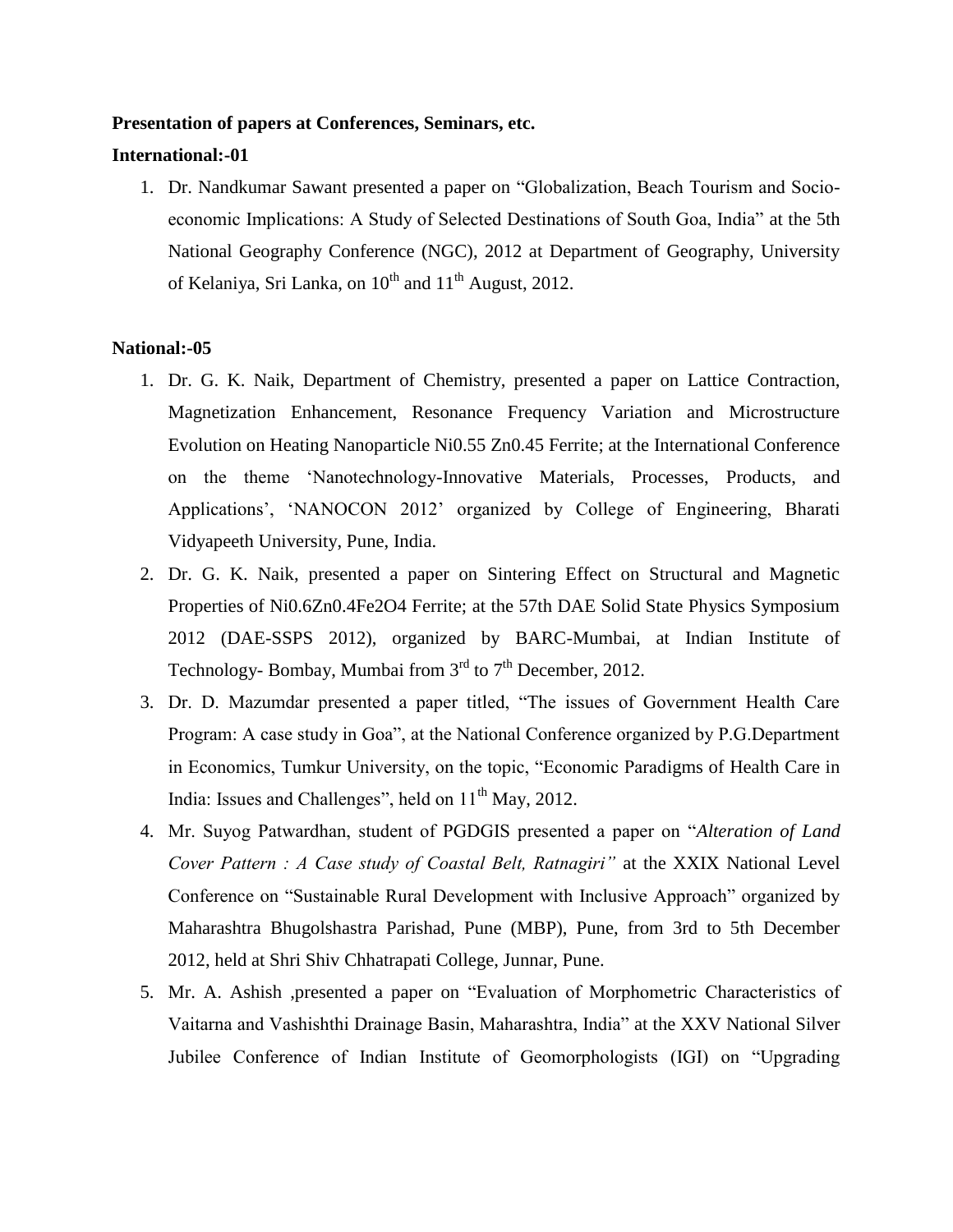Technologies and Degrading Earth's Environment: Reality or Myth" from  $22^{nd}$  to  $24^{th}$ December 2012, organized by Department of Geography, University of Allahabad.

#### **State:-05**

- 1. Mr. Sachin Savio Moraes presented a paper titled "The Hand that Rocks the Cradle slogs till her grave", at the two-day National Seminar on Women Empowerment: Changing Perspectives in Changing Times, organized by the Abbé Faria Post Graduate Department of Psychology of St. Xavier"s College of Arts, Science and Commerce, Mapusa.
- 2. Mr. Sachin Savio Moraes presented a paper titled "The Imaginary concept of Mother Tongue and the Hegemony of the State: A need to involve all the stake holders in the decision making process in Goa", at the two day National Seminar cum Workshop on "Education for Social Change", organized by the Xavier Research Centre and the Nirmala Institute of Education.
- *3.* Nitesh Ugavekar presented a paper on "Beach Tourism Cultural Change and Identity A Comparative Study of Two Fringe Tourist Destinations – Palolem and Arambol, Goa" at the National Conference on "Changing Geographies: The Dynamics of Natural and Cultural Landscapes", organized by Department of Geography of Chowgule College on  $12<sup>th</sup>$  and  $13<sup>th</sup>$  October, 2012
- 4. Ms. Shweta Mayenkar presented a research paper titled "A Comparative Analysis of Mental Health of Working and Non-Working Women", at the 2 day National Level Seminar on 'Women Empowerment: Changing Perspective in Changing times', organized by the Abbe Faria PG Department of Psychology, St. Xavier"s College, Mapusa, Goa on  $24<sup>th</sup>$  August, 2012.
- 5. Mrs. Kavita Borkar and S.Y.B.A. student, Ms. Swati Prabhu, presented a theoretical research paper titled "Balancing Relationships and Pressures of Life" at the National Seminar on Counselling Strategies for Enhancement of Physical and Psychological Wellbeing (Phase II) on  $7<sup>th</sup>$  September, 2012, organized by the Department of Psychology and Physical Education, M.E.S. College of Arts and Commerce, Zuarinagar.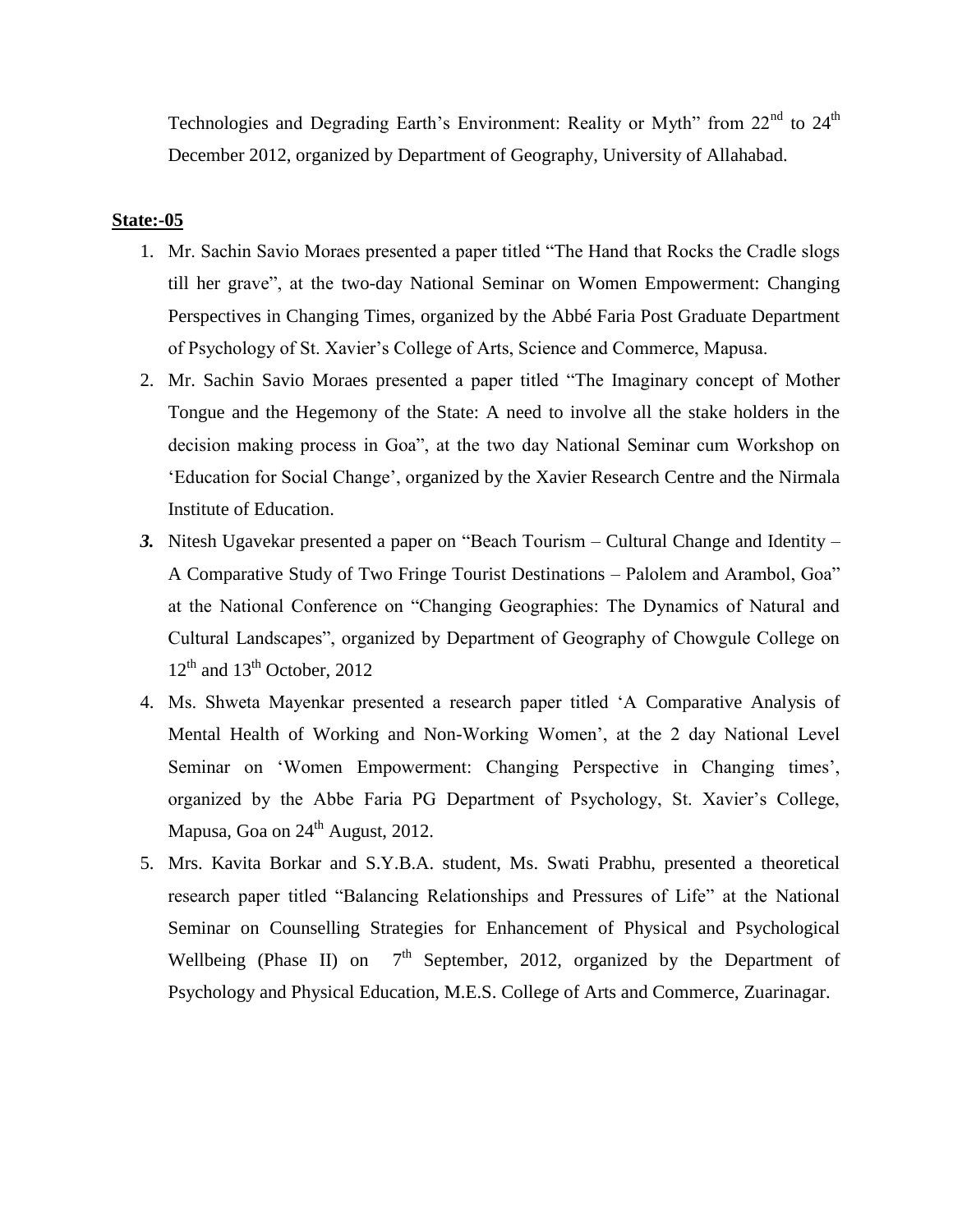#### **ANNEXURE II**

#### **BOOK PUBLICATIONS :6**

- 1. Adsul S.S. (2013) **"Gomantakiya Marathi Sahitya: Akalan Ani Aswad"** *Shabdhalay Publication-* Shrirampur. ISBN: 978-93-80617
- 2. Adsul S.S. (2013) **"Gomantakiya Marathi Sahitya: Ashay Ani Avishkar**", *Lokvangmai Grah*, Mumbai.
- 3. Adsul S.S. (2012) **"Irssal"** *Nirmiti Prakashan,* Kolhapur on December 2012. ISBN: 978- 93-82028-16-1
- 4. Adsul S.S. (2012) **"Sathat Sobat***". Nirmiti Prakashan,* Kolhapur ISBN: 978-93-82028- 15-4.
- 5. Fernandes N. V. (2012) "**Study of Congenital Malformations**" *Lambert Academic publishers*, Germany, USA and UK. ISBN No. 978-3-8473-1489
- 6. Matha Mahesh P. (2013) **"JSP and Servlets: A Comprehensive Study"**, *PHI Learning Pvt. Ltd*., 2013, pp. 472. ISBN: 978-81-203-4745-8

#### **BOOKS EDITED :8**

- *1.* Adsul S.S. (2012) "**Bhiku Pai Angle Yanche Sahitya: Swaroop ani Samiksha"** *Marathi Department of Parvatibai Chowgule College*
- *2.* Adsul S.S. (2012) **"Maan"** *Amey Publication,* Margao in June 2012.
- 3. Adsul S.S. (2013) "**Gajanan Raikar Yanche Sahitya: Swaroop ani Mimansa"**, *Marathi Department of Parvatibai Chowgule College*
- 4. Adsul S.S. (2013) **"Ushaprabha"**, Nirmiti Prakashan, Kolhapur.
- 5. 6 Adsul S.S. (2013) **"Anand Yatra"**. Rajat Publication, Aurangabad .ISBN : 81-7161- 436-1
- 6. Desai & Chopdekar H.C. (2012) **"Writer ani Figther"** 2012.
- 7. Tripathi O.P. (2013) **"Hindi Ke Kaljayee Upanyas"** Editor: Dr. Omprakash Tripathi V*idhya Prakashan*, 2013.
- 8. Tripathi O.P. (2012) **"Gomant Prasoon"**, Editor: Dr. Omprakash Tripathi, 2012.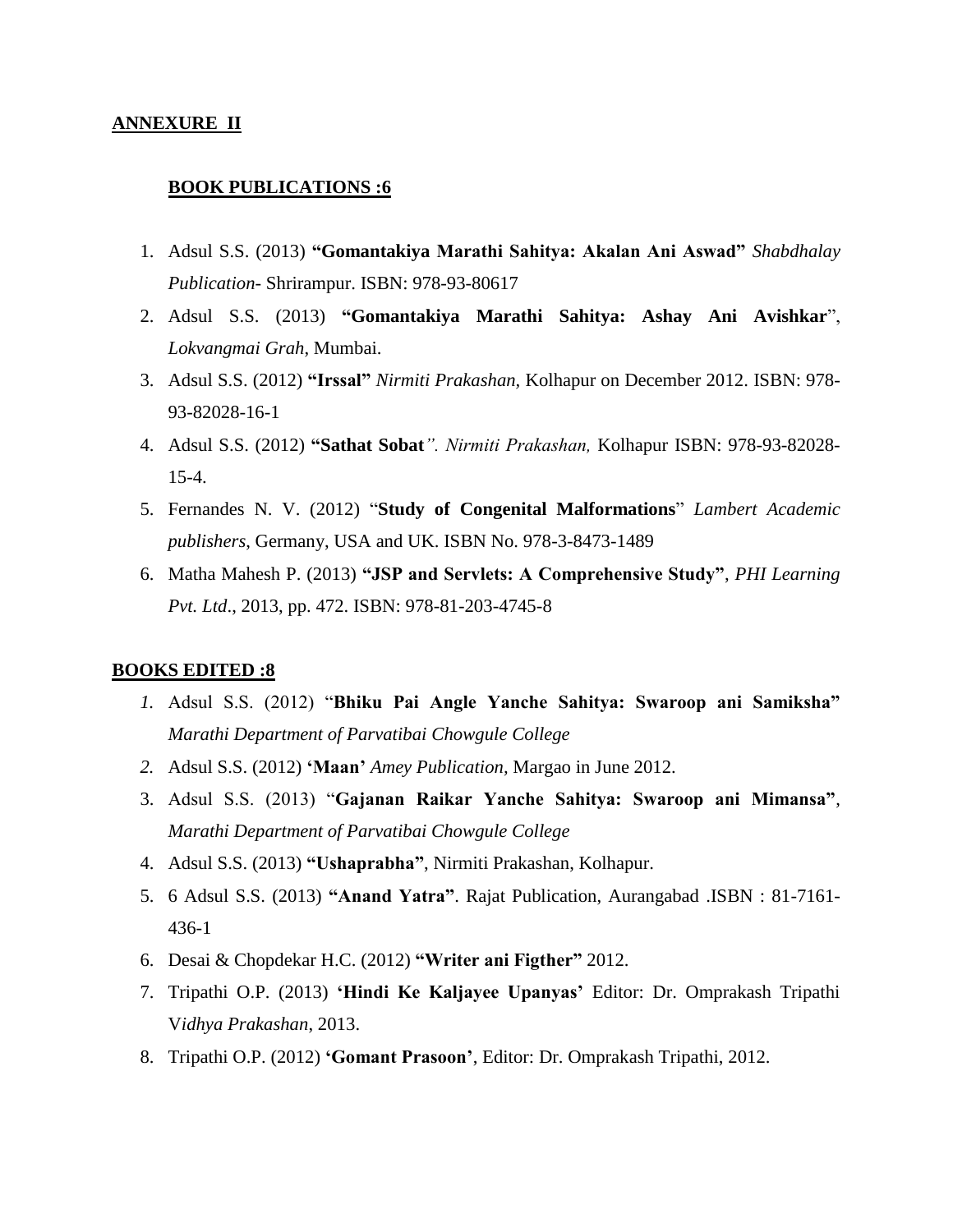#### **Peer Reviewed Journal-14**

- 1. Adhikari A., (2012), **"Synthesizing Global Exceptional Patterns in Different Data Sources",** *Journal Intelligent Systems* 21(3), 2012, pp. 293-323.
- 2. Fernandes N. V. (2013) **"Pedigree Studies and Evaluation of Risk Factors of Breast Cancer in Goa"**,*Indian Journal of cancer*- (IJC\_120\_12). -1.
- 3. Adsul S.S. (2012): **" Gomantakiya Marathi Sahitya ani Swatantrya Chalval"** "*Yashwant"* 20, (December) 2012.
- 4. Adsul S.S. (2012): **"Avadhoot Kudtarkar Yanchi Kavita"** "*Yashwant"* 22(February) 2012.
- 5. Ghanti S. & Naik G.M. (2012): **"FPGA System for Preventing TCP SYN Flood Attack"**, *International Journal of VLSI Design,* 3 (1), 2012, pp. 39-43.
- 6. R.Kanchana (2013) **"Utilization Of Biodegradable Keratin Containing Wastes By Enzymatic Treatment"**, *Int J Pharm Bio Sci*, 4(1), 2013, pp. 117 -126.
- 7. R. Kanchana, Jadhav S., Goletikar Y. and Manerekar G. (2012): **"Production of Alkaliphilic Protease(s) by Enterobacter sp for Application in Biodetergent Formulation"** *Ind biotechnol*, 8 (1), 2012, pp. 31-35.
- 8. R. Kanchana (2012): **"Farm Waste Recycling through Microbial Keratinases"** *Journal Application Science Environmental Sanitation*, 7 (2), 2012, pp. 103-108.
- 9. Sawant N.N. (2013): **"Population Aging in India and its implications"** *Readings in Population, Environment and Spatial Planning,* 2013, pp. 145-52.
- 10. Sawant N. N. & Suryawanshi (2012): **"Assessment of Regional Disparity at Micro Level: A study of Talasari and Dahanu Tahsils of Rural Thane, Maharashtra**" *Indian Journal of Spatial Science,* 4 (1), 2012, pp. 28-34.
- 11. Sawant N. N. , Dicholkar and Desai (2012): "**Women Workforce and their Sustainability in Informal Sector , - A study of Coastal Beach Tourist Destination - Palolem, Goa"** *Interlink Research Analysis,* IV(1), 2012, pp. 24-30.
- 12. Sawant N.N., Patkar & Yadav (2012): **"Spatial Distribution of Settlements in Sindhudurg Disrtict (Maharashtra)"** *The Konkan Geographer*, 1(1), 2012, pp 13- 16.
- 13. Tripathi O.(2013)**"Vishnu Prabhakar Ki Kahaniyon Me Manveey Astha"** Article in "Anabhau", January – March 2013.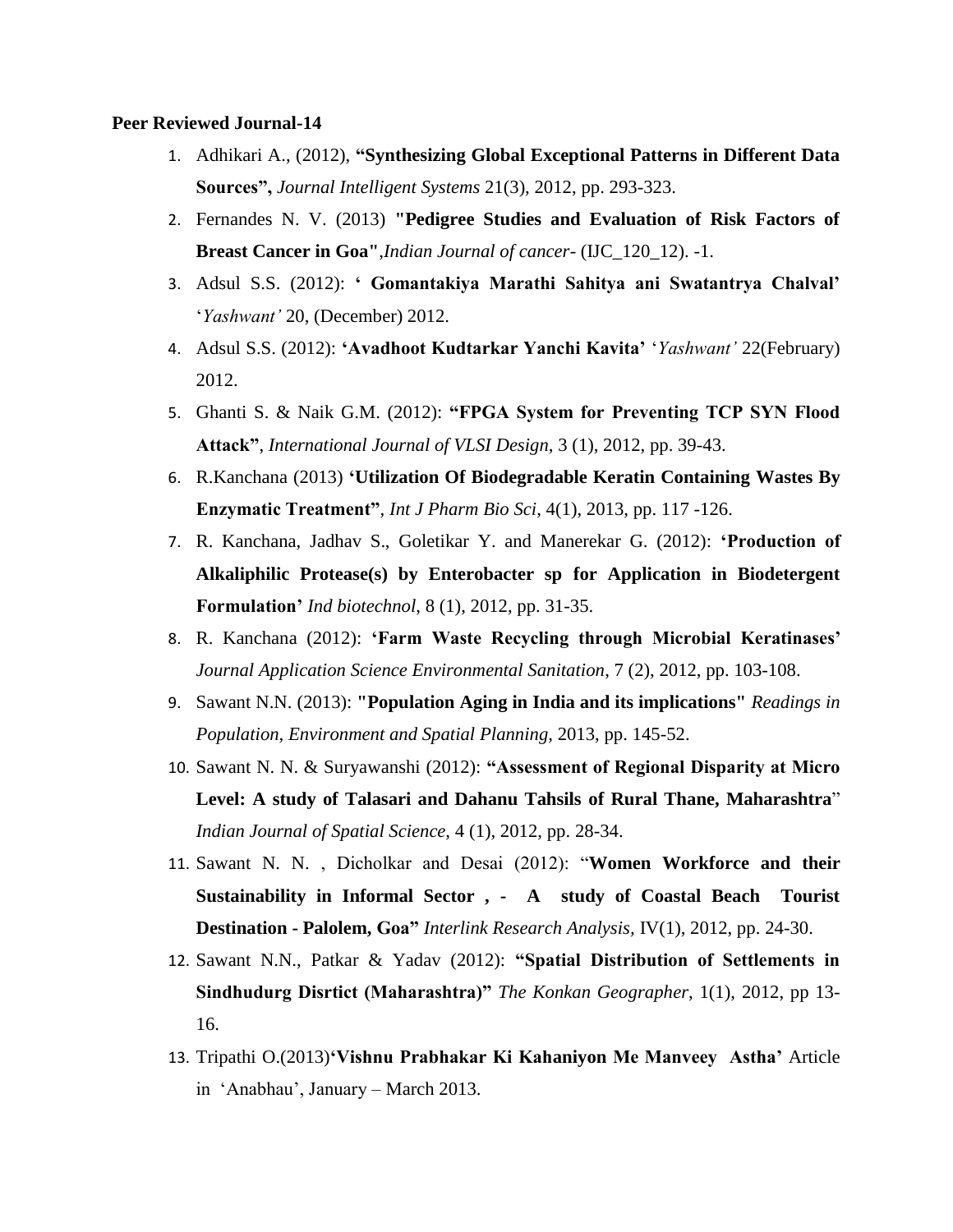14. Tripathi O.(2013)**"Kaljayee Ki Avadharana Aur Hindi Upanyas"**,Article in "Gomanchal" 2013

#### **Proceedings-01**

1. Veeresh A.V., D"Souza A. F., Gomes E. & Rodrigues, B.F. (2012): **"Effect of local fertilizers on Indigenous species of BGA in rice fields of Goa"**, In: Proceedings of the National Conference on "Biodiversity & Biotechnology for Sustainable Development", Published by *P.G. Dept. of Studies in Botany*, Karnatak University, Dharwad, Karnataka, 2012, pp.  $258 - 273$ .

## **Online Database-02**

- 1. Naik G. K. (2013): **"Effect of Sintering on Magnetic Properties of Ni0.55Zn0.45 Fe**<sub>2</sub> $O_4$ <sup>\*</sup>, *Journal of Superconductivity and Novel Magnetism*, Published online on 12<sup>th</sup> April 2013.
- 2. Naik G. K. (2012): **"Characterization and Magnetic Properties of Nanoparticle Ni1−xZn <sup>x</sup> Fe2O<sup>4</sup> Ferrites Prepared Using Microwave Assisted Combustion**  Method", *Journal of Superconductivity and Novel Magnetism*, Published online; 18<sup>th</sup> March 2012.

### **Impact Factor -02**

- 1. Desai S. N. (2012) **"Primary Culture Of Mantle Cells Of Bivalve Mollusc, Paphia Malabarica"**, *In Vitro Cell Dev Biol Anim.* 48:, 2012, pp. 473-477. Springer Publication: Impact Factor: 1.312. doi: 10.1007/s11626-012-9538-4.
- 2. Sawant N.N., Rajashree Chowgule (2012): **"Health Status of Ageing Catholic Women in Navelim, Goa"** *Indian Journal of Health and Wellbeing,* 2(3), 2012, pp 671-675. Impact factor 0.48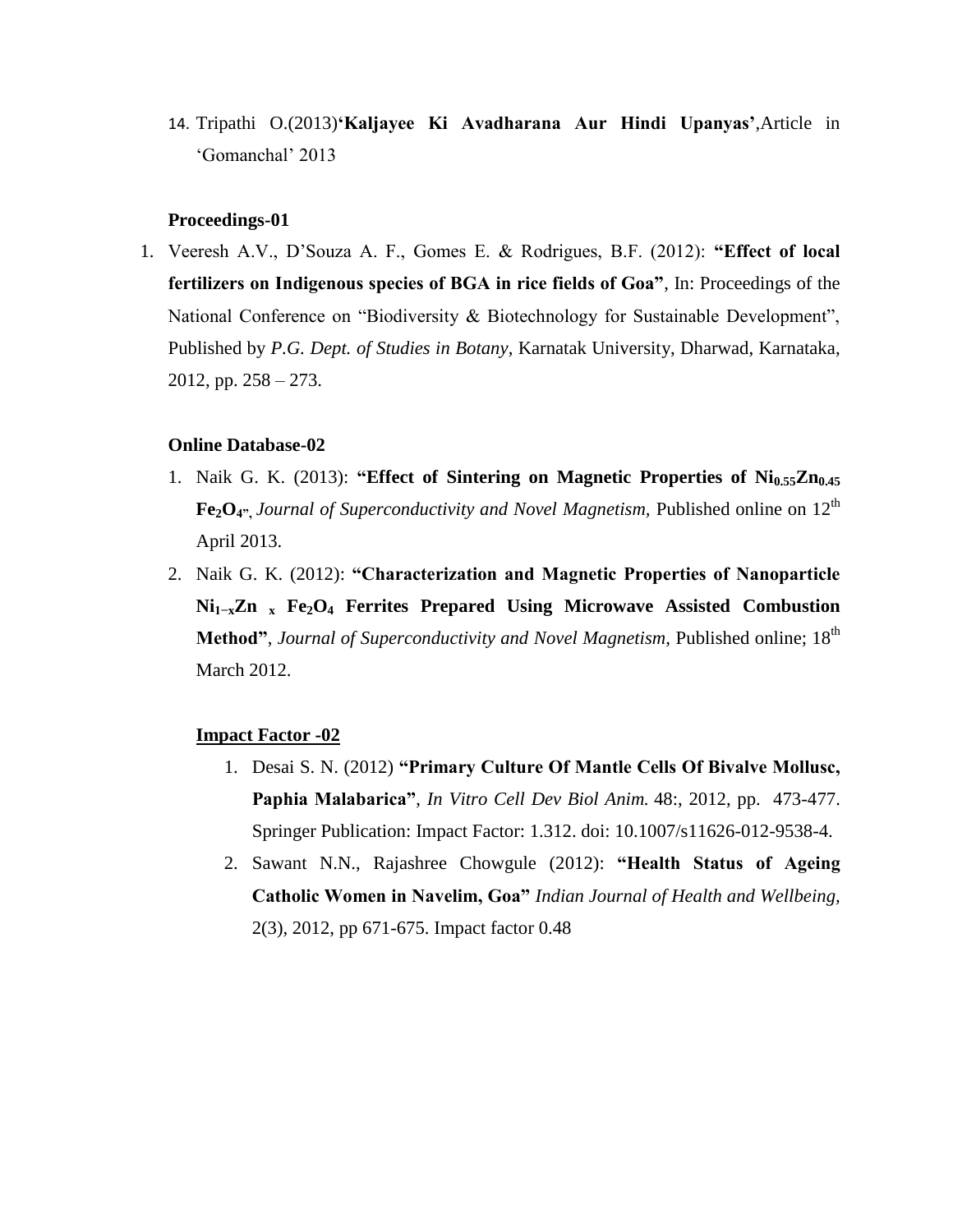#### **Research Publications-09**

- 1. Mazumdar D. (2012) "Sustainable Agriculture: Issues and Challenges: A case study in Goa" "Agricultural Marketing in India: Directions for Development," edited by Dr. Jayasheela et.al. Published by Serials Publications, New Delhi (ISBN: 978-81-8387-5370- 0; pp: 318-327).
- 2. Mazumdar D. (2012): The Issues of Government Healthcare Programmes: A Case study in Goa; article published in book "Economic Paradigms of Healthcare in India: Issues and Challenges" edited by Dr. Vilas M. Kadrolkar et.al. Published by Global Research Publications, New Delhi; pp 175 – 183. ISBN: 978-81-89630-58-4
- 3. Mazumdar. D and Mazumdar. N. (2012): Causes and Effects of Long Distance Migration in the State of Goa: A Case study of Chimbel Village; Article published in the Book "Urbanization and Economic Transformation: Issues and Challenges" edited by Dr. Jayasheela et al. Published by Global Research Publications, New Delhi; pp 82-91. ISBN: 978-81-89630-65-2
- 4. Mazumdar. D. (2013): Relevance of Decision Theory in Consumers' Optimization; an article published in the proceeding on Workshop on "Relevance of Mechanism Design and Game Theory in Modern Economic Analysis"; edited by Jayasheela et.al. Published by Executive Director, KSHEC, Bangalore; pp 18-26 with ISBN 978-81-923331-6-8
- 5. Dr. Nandkumar Sawant, along with his postgraduate student, Ms. Rajashri Chougule, jointly published a paper in the Indian Journal of Health and Well Being (2012) entitled "Health Status of Ageing Catholic Women in Navelim, Goa." The journal has an impact factor of 0.48.
- 6. Dr. N. N. Sawant, Mrs. Dicholkar Anagha and Ms. Desai Mallica, have published a research paper titled "Women workforce and their sustainability in Informal sector – A Study of Coastal Beach Tourist Destination – Palolem, Goa" in Vision Research Journal for Geography and Geology (Peer Review) (2012), Vol 1 (2): (1-12).

7. Dr. Nandkumar N Sawant, Head and Associate Professor in the Department of Geography published an article entitled, " Overseas Migration of the Goan Catholic and its ramifications on their spouse – a case study of rural Salcete, Goa-India in the book, "Human Migration in Indian Subcontinent" (edited by Vinod Bhardwaj and Nisha Yadav) RBSA Publications, Jaipur (pp 1-13).